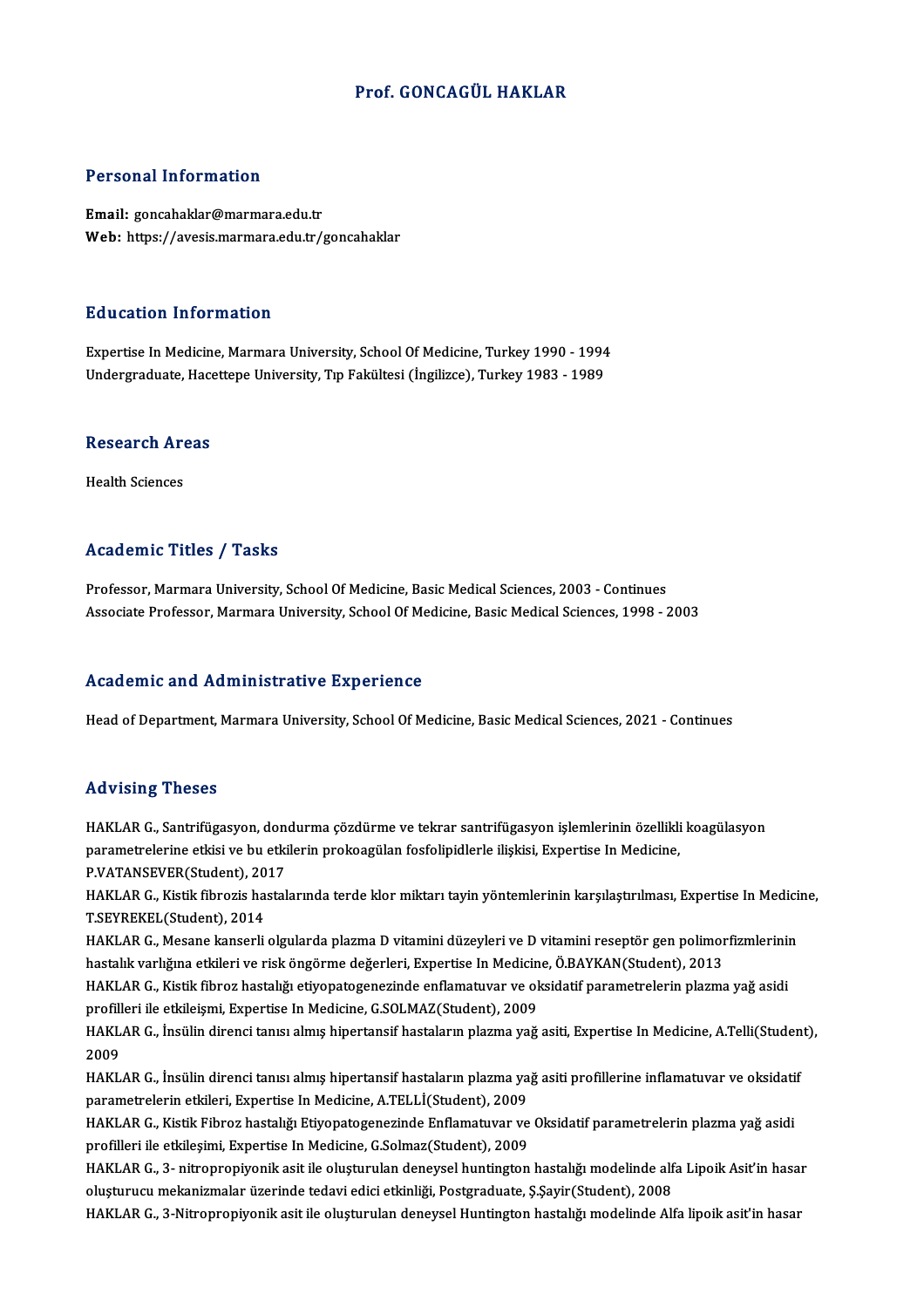oluşturucu mekanizmalar üzerinde tedavi edici etkinliği, Postgraduate, Ş.ŞAYİR(Student), 2008<br>HAKLAR G. İngülin dinangi tanısı almış bineytangif baştalarda pretrembetik kanagite ve fibrineli HAKLAR G., İnsülin direnci tanısı almış hipertansif hastalarda pretrombotik kapasite ve fibrinolitik aktivitenin oluşturucu mekanizmalar üzerinde tedavi edici etkinliği, Postgraduat<br>HAKLAR G., İnsülin direnci tanısı almış hipertansif hastalarda pretror<br>değerlendirilmesi, Expertise In Medicine, F.YAĞMUR(Student), 2007<br>HAKLAR G. Alpıt HAKLAR G., İnsülin direnci tanısı almış hipertansif hastalarda pretrombotik kapasite ve fibrinolitik aktivitenin<br>değerlendirilmesi, Expertise In Medicine, F.YAĞMUR(Student), 2007<br>HAKLAR G., Akut iskemik serebrovasküler has

değerlendirilmesi, Expertise In Medicine, F.YAĞMUR(Student), 2007<br>HAKLAR G., Akut iskemik serebrovasküler hastalıklarda S-100 prote<br>karşılaştırılması, Expertise In Medicine, H.CACINA(Student), 2002 HAKLAR G., Akut iskemik serebrovasküler hastalıklarda S-100 proteini ve nöron spesifik enolazın tanısal yeterli<br>karşılaştırılması, Expertise In Medicine, H.CACINA(Student), 2002<br>HAKLAR G., Sürekli ayaktan periton diyalizi

HAKLAR G., Sürekli ayaktan periton diyalizi hastalarında peritonit erken tanısı için diyalizat sitokin düzeyleri ile<br>kemilüminesans ölçümlerinin yeterliliklerinin karşılaştırılması, Expertise In Medicine, Y.OYMAK(Student), HAKLAR G., Sürekli ayaktan periton diyalizi hastalarında peritonit erken tanısı için diyalizat sitokin düzeyle<br>kemilüminesans ölçümlerinin yeterliliklerinin karşılaştırılması, Expertise In Medicine, Y.OYMAK(Student), 2<br>HAK kemilüminesans ölçümlerinin yeterliliklerinin karşılaştırılması, Expertise In Medic<br>HAKLAR G., Akut iskemik serebrovasküler hastalıklarında S-100 proteini ve nöro<br>yeterliliklerinin karşılaştırılması., Expertise In Medicine

# yeterliliklerinin karşılaştırılması., Expertise In Medicine, H.Cacına(Student), 2002<br>Articles Published in Journals That Entered SCI, SSCI and AHCI Indexes

I. The effect of immunization with inactivated SARS-CoV-2 vaccine (CoronaVac) and/or SARS-CoV-2 ince i deficinculary your hadden counted correct our section in the financies.<br>The effect of immunization with inactivated SARS-CoV-2 vaccine (CoronaVac) and/or SARS-CoV-<br>liller celle The effect<br>infection of<br>killer cells.<br><sup>Bilgin H.</sup> Ma infection on antibody levels, plasmablasts, long-lived-plasma-cells, and IFN-γ release by natural<br>killer cells.<br>Bilgin H., Marku M., Yilmaz S. S. , Karahasan Yagci A., Sili U., Can B., Can Sarinoglu R., Mulazimoglu Durmus

killer cells.<br>Bilgin H., Marku M., Yilma<br>Haklar G., Sirikci O., et al.<br>Vessine vel 40 ne 19 nn Bilgin H., Marku M., Yilmaz S. S. , Karahasan Yagci A., Sili U., Can B., Ca<br>Haklar G., Sirikci O., et al.<br>Vaccine, vol.40, no.18, pp.2619-2625, 2022 (Journal Indexed in SCI)<br>Accurate interpretation of thuroid dygfungtion d

Haklar G., Sirikci O., et al.<br>Vaccine, vol.40, no.18, pp.2619-2625, 2022 (Journal Indexed in SCI)<br>II. Accurate interpretation of thyroid dysfunction during pregnancy: should we continue to use Vaccine, vol.40, no.18, pp.2619-2625, 2022 (Journal Indexed in SCI)<br>Accurate interpretation of thyroid dysfunction during pregnancy: should we continue to use<br>published guidelines instead of population-based gestation-spec Accurate interpretation of thyroid dy<br>published guidelines instead of popu<br>thyroid-stimulating hormone (TSH)?<br>Turkel B. TUBAN C.A. ELBASAN O. Aytar published guidelines instead of population-based gestation-specific reference intervals for the<br>thyroid-stimulating hormone (TSH)?<br>Turkal R., TURAN C. A. , ELBASAN O., Aytan S., Cakmak B., Gozaydinoglu B., Takir D. C. , ÜN

thyroid-stimula<br>Turkal R., TURAN<br>Tekin A. F. , et al.<br>PMC PRECNANC Turkal R., TURAN C. A. , ELBASAN O., Aytan S., Cakmak B., Gozaydinoglu B., Takir I<br>Tekin A. F. , et al.<br>BMC PREGNANCY AND CHILDBIRTH, vol.22, no.1, 2022 (Journal Indexed in SCI)<br>Dess sensemitant prelastin measurement inste

- Tekin A. F. , et al.<br>BMC PREGNANCY AND CHILDBIRTH, vol.22, no.1, 2022 (Journal Indexed in SCI)<br>III. Does concomitant prolactin measurement increase the accuracy of inferior petrosal sinus sampling? BMC PREGNANCY AND CHILDBIRTH, vol.22, no.1, 2022 ()<br>Does concomitant prolactin measurement increase<br>Apaydin T., Yasar M., Baltacioglu F., HAKLAR G., YAVUZ D.<br>NEUPORADIOLOCY 2022 (Journal Indoved in SCD. Does concomitant prolactin measurement inc<br>Apaydin T., Yasar M., Baltacioglu F., HAKLAR G., YAV<br>NEURORADIOLOGY, 2022 (Journal Indexed in SCI)<br>The association of free testesterene levels w
- NEURORADIOLOGY, 2022 (Journal Indexed in SCI)<br>IV. The association of free testosterone levels with coronavirus disease 2019 NEURORADIOLOGY, 2022 (Journal Indexed in SCI)<br>The association of free testosterone levels with coronavirus disease 2019<br>APAYDIN T., Dashdamirova S., DİNÇER YAZAN C., ELBASAN O., ILGIN C., Bilgin H., ÇAM H. K. , Bahramzada The association of<br>APAYDIN T., Dashda<br>A., HAKLAR G., et al.<br>ANDROLOCY 2022 APAYDIN T., Dashdamirova S., DİNÇER YAZA<br>A., HAKLAR G., et al.<br>ANDROLOGY, 2022 (Journal Indexed in SCI)<br>Effects of vitamin D. recenter sono poly A., HAKLAR G., et al.<br>ANDROLOGY, 2022 (Journal Indexed in SCI)<br>V. Effects of vitamin D receptor gene polymorphisms on the prognosis of COVID-19.<br>Apaydin T. Polat H. Dinger Varan C. Hrip C. Elbason O. Dechdaminews S. Bayram

ANDROLOGY, 2022 (Journal Indexed in SCI)<br>Effects of vitamin D receptor gene polymorphisms on the prognosis of COVID-19.<br>Apaydin T., Polat H., Dincer Yazan C., Ilgin C., Elbasan O., Dashdamirova S., Bayram F., Tukenmez Tige Effects of vitan<br>Apaydin T., Polat<br>Tekin A. F. , et al.<br>Clinical ordosuin Apaydin T., Polat H., Dincer Yazan C., Ilgin C., Elbasan C<br>Tekin A. F. , et al.<br>Clinical endocrinology, 2021 (Journal Indexed in SCI)<br>Serum esteenretegerin levels, endothelial funct

Clinical endocrinology, 2021 (Journal Indexed in SCI)

Tekin A. F. , et al.<br>Clinical endocrinology, 2021 (Journal Indexed in SCI)<br>VI. Serum osteoprotegerin levels, endothelial function and carotid intima-media thickness in type 2<br>diabetic patients diabetic patients<br>Gunes M., Temizkan S., Apaydin T., Ilgin C., Haklar G., Gogas Yavuz D.<br>JOURNAL OF DIABETES AND ITS COMPLICATIONS, vol.35, no.12, 2021 (Journal Indexed in SCI)<br>Clinical and Harmonal Brafiles Correlate With

Gunes M., Temizkan S., Apaydin T., Ilgin C., Haklar G., Gogas Yavuz D.

## Gunes M., Temizkan S., Apaydin T., Ilgin C., Haklar G., Gogas Yavuz D.<br>JOURNAL OF DIABETES AND ITS COMPLICATIONS, vol.35, no.12, 2021 (Journal Indexed in SCI)<br>VII. Clinical and Hormonal Profiles Correlate With Molecular Ch JOURNAL OF DIABETES AN<br>Clinical and Hormonal P<br>Hydroxylase Deficiency<br><sup>Vildia</sup> M. J<sup>oik E</sup>. Abali 7, V VII. Clinical and Hormonal Profiles Correlate With Molecular Characteristics in Patients With 11 beta-<br>Hydroxylase Deficiency

Yildiz M., Isik E., Abali Z.Y., Keskin M., Ozbek M.N., Bas F., Ucakturk S.A., Buyukinan M., Onal H., Kara C., et al. Vildiz M., Isik E., Abali Z. Y., Keskin M., Ozbek M. N., Bas F., Ucakturk S. A., Buyukir<br>JOURNAL OF CLINICAL ENDOCRINOLOGY & METABOLISM, vol.106, no.9, 2021 (Journal steroids reference ranges in infancy determined by LC-MS

- JOURNAL OF CLINICAL ENDOCRINOLOGY & METABOLISM, vol.106, no.9, 2021 (Journal Indexed in SCI)<br>Adrenal steroids reference ranges in infancy determined by LC-MS/MS<br>Enver E.O., Vatansever P., Guran O., Bilgin L., Boran P., Dem Adrenal steroids reference ranges in infancy de<br>Enver E.O., Vatansever P., Guran O., Bilgin L., Boran P.,<br>PEDIATRIC RESEARCH, 2021 (Journal Indexed in SCI)<br>The Association of Thunoid Hormone Changes :
- IX. The Association of Thyroid Hormone Changes with Inflammatory Status and Prognosis in COVID-19 PEDIATRIC RESEARCH, 2021 (Journal Indexed in SCI)<br>The Association of Thyroid Hormone Changes with Inflammatory Status and Prognosis in COVII<br>Dincer Yazan C., Ilgin C., Elbasan O., Apaydin T., Dashdamirova S., Yigit T., Sil The Associati<br>Dincer Yazan C<br>Haklar G., et al.<br>INTERNATION Dincer Yazan C., Ilgin C., Elbasan O., Apaydin T., Dashdamirova S., Yigit T., Sili U., Karahasan<br>Haklar G., et al.<br>INTERNATIONAL JOURNAL OF ENDOCRINOLOGY, vol.2021, 2021 (Journal Indexed in SCI)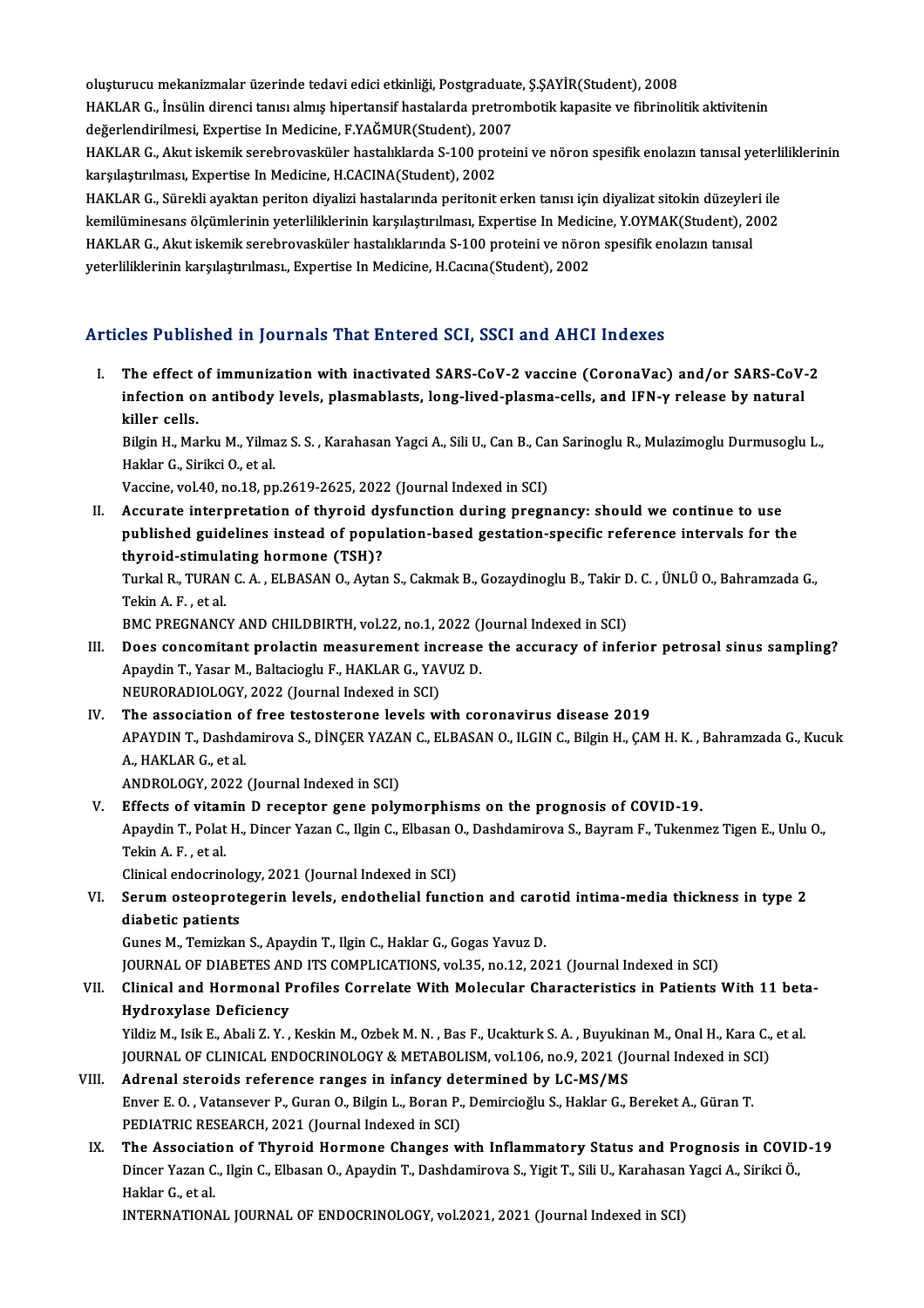| X.     | Myeloperoxidase and calprotectin; Any role as non-invasive markers for the prediction of                                    |
|--------|-----------------------------------------------------------------------------------------------------------------------------|
|        | inflammation and fibrosis in non-alcoholic steatohepatitis?                                                                 |
|        | Bicakci E., DEMİRTAŞ C. Ö., ÇELİKEL Ç., HAKLAR G., DUMAN D.                                                                 |
|        | TURKISH JOURNAL OF GASTROENTEROLOGY, vol.31, no.10, pp.681-687, 2020 (Journal Indexed in SCI)                               |
| XI.    | Clinical Significance of Hypophosphatasemia in Children                                                                     |
|        | Bayramli R., Cevlik T., Güran T., Atay Z., Bas S., Haklar G., Bereket A., Demircioğlu S.                                    |
|        | CALCIFIED TISSUE INTERNATIONAL, vol.106, no.6, pp.608-615, 2020 (Journal Indexed in SCI)                                    |
| XII.   | Revisiting Classical 3 beta-hydroxysteroid Dehydrogenase 2 Deficiency: Lessons from 31 Pediatric<br>Cases                   |
|        | Güran T., Kara C., Yildiz M., Bitkin E. C., Haklar G., Lin J., Keskin M., Barnard L., Anık A., Çatlı G., et al.             |
|        | JOURNAL OF CLINICAL ENDOCRINOLOGY & METABOLISM, vol.105, no.4, 2020 (Journal Indexed in SCI)                                |
| XIII.  | ASSESSMENT OF QUALITY CONTROL SYSTEM BY SIX SIGMA METRICS: AN APPLICABLE TOOL FOR                                           |
|        | <b>LABORATORY TESTS OF HEMOSTASIS?</b>                                                                                      |
|        | Turkal R., Cevlik T., ÜNLÜ O., ŞİRİKÇİ Ö., HAKLAR G.                                                                        |
|        | INTERNATIONAL JOURNAL OF LABORATORY HEMATOLOGY, vol.41, pp.177, 2019 (Journal Indexed in SCI)                               |
| XIV.   | SIGMA METRICS AND QUALITY GOAL INDEX RATIO AS A TOOL FOR EVALUATING THE PERFORMANCE                                         |
|        | IN A HEMATOLOGY LABORATORY                                                                                                  |
|        | Cevlik T., Turkal R., ÜNLÜ O., ŞİRİKÇİ Ö., HAKLAR G.                                                                        |
|        | INTERNATIONAL JOURNAL OF LABORATORY HEMATOLOGY, vol.41, pp.37, 2019 (Journal Indexed in SCI)                                |
| XV.    | DIAGNOSTIC POWER OF FIBRIN MONOMER IN DISSEMINATED INTRAVASCULAR COAGULATION IN                                             |
|        | <b>SEPSIS PATIENTS: PRELIMINARY RESULTS</b>                                                                                 |
|        | Cevlik T., Gul F., Tekin A. F., Turkal R., Eskidemir G., Cinel I., ŞİRİKÇİ Ö., HAKLAR G.                                    |
|        | INTERNATIONAL JOURNAL OF LABORATORY HEMATOLOGY, vol.41, pp.37, 2019 (Journal Indexed in SCI)                                |
| XVI.   | Evaluation of molecular characteristics and steroid metabolomics in a large cohort of children with                         |
|        | 3 beta-hydroxysteroid dehydrogenase 2 deficiency                                                                            |
|        | Güran T., Kara C., Yildiz M., Bitkin E. C., Haklar G., Lin J., Gilligan L. C., Barnard L., Keskin M., Anik A., et al.       |
|        | HORMONE RESEARCH IN PAEDIATRICS, vol.91, pp.207, 2019 (Journal Indexed in SCI)                                              |
| XVII.  | Simplifying the interpretation of steroid metabolome data by a machine-learning approach                                    |
|        | Kırkgöz T., Kilic S., Abali Z. Y., Yaman A., Kaygusuz S. B., Eltan M., Turan S., Haklar G., Sagiroglu M. S., Bereket A., et |
|        | al.                                                                                                                         |
|        | HORMONE RESEARCH IN PAEDIATRICS, vol.91, pp.128, 2019 (Journal Indexed in SCI)                                              |
| XVIII. | PERFORMANCE EVALUATION OF A NEW HEMATOLOGY ANALYZER: UNICEL DXH 900 COULTER                                                 |
|        | <b>CELLULAR ANALYSIS SYSTEM</b>                                                                                             |
|        | Bahramzada G., Turkal R., Cevlik T., ŞİRİKÇİ Ö., HAKLAR G.                                                                  |
|        | INTERNATIONAL JOURNAL OF LABORATORY HEMATOLOGY, vol.41, pp.21, 2019 (Journal Indexed in SCI)                                |
| XIX.   | The Relationship between Urothelial Type Bladder Cancer, Plasma 25-Hydroxyvitamin D Levels, and                             |
|        | Vitamin D Receptor Apal BsmI FokI, and TaqI Polymorphisms                                                                   |
|        | Baykan O., Akgul M., Üren N., Yaman A., Tinay İ., Ergül E., Sazcı A., Turkeri L., Haklar G.                                 |
|        | CLINICAL LABORATORY, vol.65, pp.445-452, 2019 (Journal Indexed in SCI)                                                      |
| XX.    | VOLUME-CONDUCTIVITY-SCATTER PARAMETERS OF BLOOD CELLS MAY PREDICT INFECTIONS AND                                            |
|        | POSSIBLE SEPSIS DURING THERAPEUTIC HYPOTHERMIA                                                                              |
|        | Gul F., Cevlik T., ARSLANTAŞ M. K., Kasapoglu U. S., ŞİRİKÇİ Ö., HAKLAR G., Cinel I.                                        |
|        | INTERNATIONAL JOURNAL OF LABORATORY HEMATOLOGY, vol.40, pp.48, 2018 (Journal Indexed in SCI)                                |
| XXI.   | TIME-DEPENDENT CHANGE IN VOLUME, CONDUCTIVITY AND SCATTER PROPERTIES OF LEUKOCYTES                                          |
|        | <b>IN SEPSIS PATIENTS</b>                                                                                                   |
|        | Cevlik T., Kaya O., Turkal R., Gul F., Cinel I., ŞİRİKÇİ Ö., HAKLAR G.                                                      |
|        | INTERNATIONAL JOURNAL OF LABORATORY HEMATOLOGY, vol.40, pp.27, 2018 (Journal Indexed in SCI)                                |
| XXII.  | EFFECT OF CENTRIFUGATION, FREEZING, THAWING AND RECENTRIFUGATION PROCESSES ON                                               |
|        | THROMBIN GENERATION ASSAY                                                                                                   |
|        | Vatansever P., Tulay C., Turkal R., Şirikçi Ö., Haklar G.                                                                   |
|        | INTERNATIONAL JOURNAL OF LABORATORY HEMATOLOGY, vol.40, pp.151, 2018 (Journal Indexed in SCI)                               |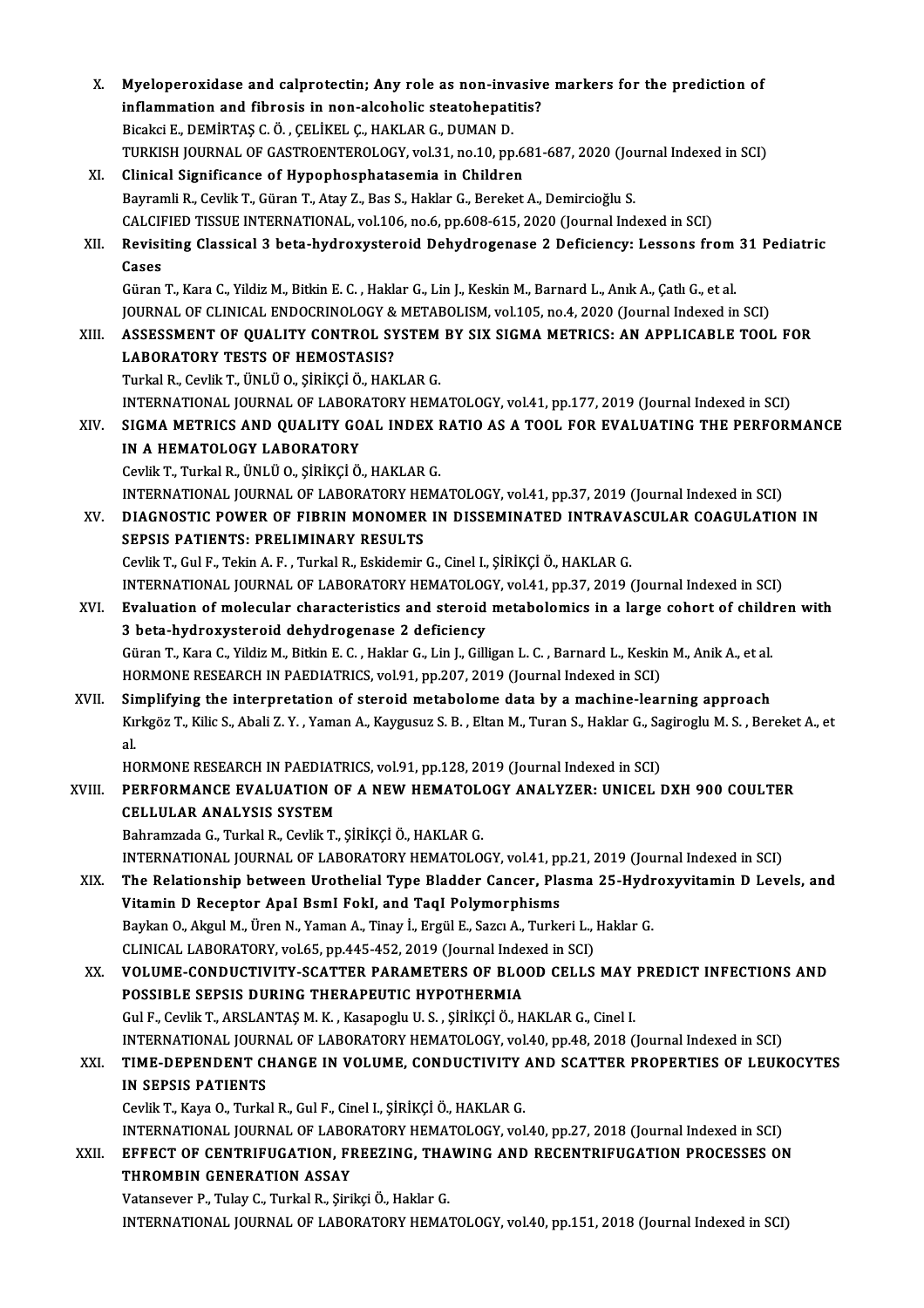XXI I. EFFECTS OF PREANALYTICAL CONDITIONS ON FVII ASSAY IN HEALTHY DONORS AND FVII EFFECTS OF PREANA<br>DEFICIENCY STATES<br>Vetancever B. Turkel B. EFFECTS OF PREANALYTICAL CONDITIONS ON<br>DEFICIENCY STATES<br>Vatansever P., Turkal R., Cevlik T., Şirikçi Ö., Haklar G.<br>INTERNATIONAL JOURNAL OF LARORATORY HEMAT DEFICIENCY STATES<br>Vatansever P., Turkal R., Cevlik T., Şirikçi Ö., Haklar G.<br>INTERNATIONAL JOURNAL OF LABORATORY HEMATOLOGY, vol.40, pp.150, 2018 (Journal Indexed in SCI)<br>Performance Evaluation of a New Coulematric Endnoin Vatansever P., Turkal R., Cevlik T., Şirikçi Ö., Haklar G.<br>INTERNATIONAL JOURNAL OF LABORATORY HEMATOLOGY, vol.40, pp.150, 2018 (Journal Indexed in SCI)<br>XXIV. Performance Evaluation of a New Coulometric Endpoint Method in INTERNATIONAL JOURNAL OF LABORATORY HEMATOLOGY, vol.40, pp.150, 2018 (Journance Evaluation of a New Coulometric Endpoint Method in Sweat ?<br>With Classic Gibson&Cooke and Chloridometer Methods in Cystic Fibrosis<br>COVDEMIP V, Performance Evaluation of a New Coulometric Endpoint Method in Sweat Testing and Its Comparise<br>With Classic Gibson&Cooke and Chloridometer Methods in Cystic Fibrosis<br>GÖKDEMİR Y., Vatansever P., Karadag B. T. , Seyrekel T., With Classic Gibson&Cooke and Chloridometer Methods in<br>GÖKDEMİR Y., Vatansever P., Karadag B. T. , Seyrekel T., Baykan C<br>FRONTIERS IN PEDIATRICS, vol.6, 2018 (Journal Indexed in SCI) GÖKDEMİR Y., Vatansever P., Karadag B. T. , Seyrekel T., Baykan O., Ikizoglu N. B. , Ersu R., Karakoc F., I<br>FRONTIERS IN PEDIATRICS, vol.6, 2018 (Journal Indexed in SCI)<br>XXV. Acquired modification of sphingosine-1-phosphat FRONTIERS IN<br>Acquired mot<br>insufficiency<br>Sünter C. Enve Acquired modification of sphingosine-1-phosphate lyase activity is not related to adrenal<br>insufficiency<br>Sünter G., Enver E. O. , Akbarzade A., Turan S., Vatansever P., Günal D., Haklar G., Bereket A., Ağan Yıldırım K., Gür in<br>Sü<br>ים Sünter G., Enver E. O. , Akbarzade A., Turan S., Vatansever<br>T.<br>BMC NEUROLOGY, vol.18, 2018 (Journal Indexed in SCI)<br>VDBB, VDB, mutations and other fasters related w T.<br>BMC NEUROLOGY, vol.18, 2018 (Journal Indexed in SCI)<br>XXVI. **VDBP, VDR mutations and other factors related with vitamin D metabolism may be associated with**<br>time 1 diebates mellitus BMC NEUROLOGY, vol.18, 2<br>VDBP, VDR mutations are<br>type 1 diabetes mellitus<br><sup>Vince D.</sup> D<sup>incep vazan C</sup> VDBP, VDR mutations and other factors related with vitamin D metabolism may be as<br>type 1 diabetes mellitus<br>Kirac D., DİNÇER YAZAN C., Gezmis H., Yaman A., HAKLAR G., ŞİRİKÇİ Ö., Altunok E. C. , Deyneli O.<br>CELLULAR AND MOLE type 1 diabetes mellitus<br>Kirac D., DİNÇER YAZAN C., Gezmis H., Yaman A., HAKLAR G., ŞİRİKÇİ Ö., Altunok E. C. , Deyneli O.<br>CELLULAR AND MOLECULAR BIOLOGY, vol.64, no.3, pp.11-16, 2018 (Journal Indexed in SCI) Kirac D., DİNÇER YAZAN C., Gezmis H., Yaman A., HAKLAR G., ŞİRİKÇİ Ö., Altunok E. C. , Deyneli O.<br>CELLULAR AND MOLECULAR BIOLOGY, vol.64, no.3, pp.11-16, 2018 (Journal Indexed in SCI)<br>XXVII. The relationship between ps CELLULAR AND MOLECULAR B<br>The relationship between ps<br>patients with schizophrenia<br>Ergun S. VANAPTAS Ö. Kandam The relationship between psychopathology and cognitive functions wi<br>patients with schizophrenia<br>Ergun S., YANARTAŞ Ö., Kandemir G., Yaman A., YILDIZ M., HAKLAR G., Sayar K.<br>PSYCHIATRY AND CLINICAL PSYCHOPHAPMACOLOCY vol 29 patients with schizophrenia<br>Ergun S., YANARTAŞ Ö., Kandemir G., Yaman A., YILDIZ M., HAKLAR G., Sayar K.<br>PSYCHIATRY AND CLINICAL PSYCHOPHARMACOLOGY, vol.28, no.1, pp.66-72, 2018 (Journal Indexed in SCI)<br>Sequential Measurem Ergun S., YANARTAŞ Ö., Kandemir G., Yaman A., YILDIZ M., HAKLAR G., Sayar K.<br>PSYCHIATRY AND CLINICAL PSYCHOPHARMACOLOGY, vol.28, no.1, pp.66-72, 2018 (Journal Indexed in SC<br>XXVIII. Sequential Measurements of Pentraxin 3 Se PSYCHIATRY AND CLINICAL PSYCHOPHARMAC<br>Sequential Measurements of Pentraxin 3 :<br>Pneumonia: A Nested Case-Control Study<br>Pilgin H. Haliloglu M. Yaman A, Ay B, BlI ClI I I Sequential Measurements of Pentraxin 3 Serum Levels in Patients with Ventilator-Associat<br>Pneumonia: A Nested Case-Control Study<br>Bilgin H., Haliloglu M., Yaman A., Ay P., BİLGİLİ B., ARSLANTAŞ M. K. , Ozdemir F. T. , HAKLAR P<mark>neumonia: A</mark><br>Bilgin H., Halilo<sub>l</sub><br>Mulazimoglu L.<br>CANADIAN IOU Bilgin H., Haliloglu M., Yaman A., Ay P., BİLGİLİ B., ARSLANTAŞ M. K. , Ozdemir F. T. , HAKLAR G., Cinel I.,<br>Mulazimoglu L.<br>CANADIAN JOURNAL OF INFECTIOUS DISEASES & MEDICAL MICROBIOLOGY, vol.2018, 2018 (Journal Indexed in Mula<br>CAN<br>SCI)<br>The CANADIAN JOURNAL OF INFECTIOUS DISEASES & MEDICAL MICROBIOLOGY, vol.2018, 2018 (Journal Indexed in<br>SCI)<br>XXIX. The effect of different protease inhibitors on stability of parathyroid hormone, insulin, and prolactin<br>layels u SCI)<br>The effect of different protease inhibitors on stability of parathyroid<br>levels under different lag times and storage conditions until analysis<br>Paylan Q. Yaman A. Carin E. Sinivet Ö. HAVLAR C levels under different lag times and storage conditions until analysis<br>Baykan O., Yaman A., Gerin F., ŞİRİKÇİ Ö., HAKLAR G. JOURNAL OF CLINICAL LABORATORY ANALYSIS, vol.31, no.6, 2017 (Journal Indexed in SCI) Baykan O., Yaman A., Gerin F., ŞİRİKÇİ Ö., HAKLAR G.<br>JOURNAL OF CLINICAL LABORATORY ANALYSIS, vol.31, no.6, 2017 (Journal Indexed in SCI)<br>XXX. CORRELATION OF MORPHOMETRIC LEUKOCYTE PARAMETERS WITH DECREASED HOLOTC LEVE JOURNAL OF CLINICAL LABO<br>CORRELATION OF MORPH<br>COBALAMIN DEFICIENCY<br>Turkel B. Covilis T. HAKLAB ( COBALAMIN DEFICIENCY<br>Turkal R., Cevlik T., HAKLAR G., ŞİRİKÇİ Ö. COBALAMIN DEFICIENCY<br>Turkal R., Cevlik T., HAKLAR G., ŞİRİKÇİ Ö.<br>INTERNATIONAL JOURNAL OF LABORATORY HEMATOLOGY, vol.39, pp.120, 2017 (Journal Indexed in SCI)<br>DIACNOSTIC VALUE OF VOLUME, CONDUCTIVITY AND SCATTER BARAMETERS Turkal R., Cevlik T., HAKLAR G., ŞİRİKÇİ Ö.<br>INTERNATIONAL JOURNAL OF LABORATORY HEMATOLOGY, vol.39, pp.120, 2017 (Journal Indexed in SCI)<br>XXXI. DIAGNOSTIC VALUE OF VOLUME, CONDUCTIVITY AND SCATTER PARAMETERS DETERMINED INTERNATIONAL JOURNAL OF LABORATORY HEMATOLOGY, vol.39, pp.120, 2017 (Journal Indexed in<br>DIAGNOSTIC VALUE OF VOLUME, CONDUCTIVITY AND SCATTER PARAMETERS DETERMINE<br>UNICEL DXH800 COULTER CELLULAR ANALYZER IN SEPSIS IN COMPAR DIAGNOSTIC VALUE OF VOLUME, CONDUCTIVITY AND SCATTER PARAMETERS DETERMINED BY<br>UNICEL DXH800 COULTER CELLULAR ANALYZER IN SEPSIS IN COMPARISON TO CHRONIC<br>INFLAMMATORY CASES UNICEL DXH800 COULTER CELLULAR ANALYZER IN SEPSIS IN COMPARISON TO CHRONIC<br>INFLAMMATORY CASES<br>Cevlik T., Turkal R., Kaya O., Gul F., Yalcinkaya Y., Oguz U., Arslantas M. K. , Inanc N., Direskeneli H., ŞİRİKÇİ Ö., et al.<br>IN INFLAMMATORY CASES<br>Cevlik T., Turkal R., Kaya O., Gul F., Yalcinkaya Y., Oguz U., Arslantas M. K. , Inanc N., Direskeneli H., ŞİRİKÇİ (<br>INTERNATIONAL JOURNAL OF LABORATORY HEMATOLOGY, vol.39, pp.26, 2017 (Journal Indexed i Cevlik T., Turkal R., Kaya O., Gul F., Yalcinkaya Y., Oguz U., Arslantas M. K. , Inanc N., Direskeneli H., ŞİR<br>INTERNATIONAL JOURNAL OF LABORATORY HEMATOLOGY, vol.39, pp.26, 2017 (Journal Indexed in<br>XXXII. CAN CELL POPULAT INTERNATIONAL JOURNAL OF LABORATORY HEMATOLOGY, vol.39, pp.26, 2017 (Journal Indexed in SCI)<br>CAN CELL POPULATION DATA ON THE UNICEL DXH800 COULTER CELLULAR ANALYZER<br>DIFFERENTIATE BETWEEN VIRAL AND BACTERIAL ETIOLOGY OF LOW CAN CELL POPULATION DATA ON THE UNICEL DXH800 COULTER CELLULAR ANALYZER CevlikT.,TurkalR.,Satilmis S., IlkiA.,ŞİRİKÇİÖ.,HAKLARG. INTERNATIONAL JOURNAL OF LABORATORY HEMATOLOGY, vol.39, pp.27, 2017 (Journal Indexed in SCI) Cevlik T., Turkal R., Satilmis S., Ilki A., ŞİRİKÇİ Ö., HAKLAR G.<br>INTERNATIONAL JOURNAL OF LABORATORY HEMATOLOGY, vol.39, pp.27, 2017 (Journal Indexed in SCI)<br>XXXIII. SIMULTANEOUS PROFILING OF 17 STEROID HORMONES USING INTERNATIONAL JOURNAL OF LABORATORY HEMATOLOGY, vol39<br>SIMULTANEOUS PROFILING OF 17 STEROID HORMONES US<br>MASS SPECTROMETRY IN NEWBORN AND EARLY INFANCY<br>Frygr E.O., Vataneouge B. Curan O. Bilsin L. Boron B. Turan S. Ha SIMULTANEOUS PROFILING OF 17 STEROID HORMONES USING LIQUID CHROMATOG<br>MASS SPECTROMETRY IN NEWBORN AND EARLY INFANCY<br>Enver E.O., Vatansever P., Guran O., Bilgin L., Boran P., Turan S., Haklar G., Bereket A., Güran T.<br>HOPMON MASS SPECTROMETRY IN NEWBORN AND EARLY INFANCY<br>Enver E. O. , Vatansever P., Guran O., Bilgin L., Boran P., Turan S., Haklar G., Bereket A., Güran T.<br>HORMONE RESEARCH IN PAEDIATRICS, vol.88, pp.51, 2017 (Journal Indexed in XXXIV. Effect of inhaled steroids on clinical and inflammatory parameters in children with cystic fibrosis Uyan Z.S., Unluguzel Ustun G., HAKLAR G., Cakir E., Oktem S., Ersu R., KARADAĞ B.T., Karakoc F., Dagli E.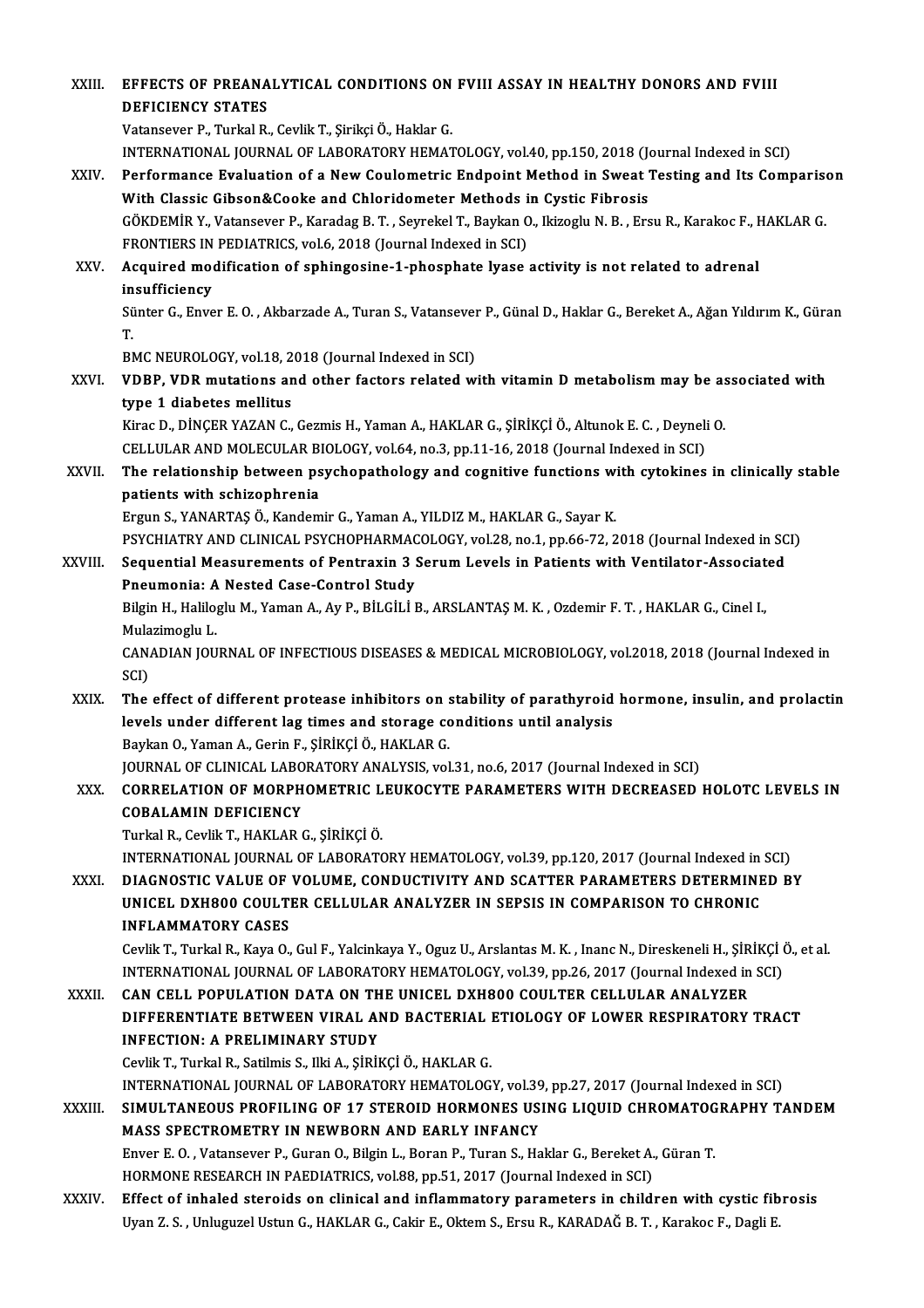TURKISH JOURNAL OF MEDICAL SCIENCES, vol.47, no.5, pp.1432-1440, 2017 (Journal Indexed in SCI)<br>1704 RRECNENOLONE SEEMS A MAJOR DRIVE OF ANDROCEN EXCESS IN RATIENTS WITH

TURKISH JOURNAL OF MEDICAL SCIENCES, vol.47, no.5, pp.1432-1440, 2017 (Journal Indexed in SCI)<br>XXXV. 17OH-PREGNENOLONE SEEMS A MAJOR DRIVE OF ANDROGEN EXCESS IN PATIENTS WITH 11 beta-TURKISH JOURNAL OF MEDICAL<br>170H-PREGNENOLONE SEEM<br>HYDROXYLASE DEFICIENCY<br><sup>Vildia</sup> M. Turon S. Alsou T. Atou 17OH-PREGNENOLONE SEEMS A MAJOR DRIVE OF ANDROGEN EXCESS IN<br>HYDROXYLASE DEFICIENCY<br>Yildiz M., Turan S., Akcay T., Atay Z., Onal H., Baris T., Haklar G., Bereket A., Güran T.<br>HOPMONE BESEARCH IN BAEDIATRICS .rol 88 np 54–20

HYDROXYLASE DEFICIENCY<br>Yildiz M., Turan S., Akcay T., Atay Z., Onal H., Baris T., Haklar G., Bereket A., Güran T.<br>HORMONE RESEARCH IN PAEDIATRICS, vol.88, pp.54, 2017 (Journal Indexed in SCI)

Yildiz M., Turan S., Akcay T., Atay Z., Onal H., Baris T., Haklar G., Bereket A., Güran T.<br>HORMONE RESEARCH IN PAEDIATRICS, vol.88, pp.54, 2017 (Journal Indexed in SCI)<br>XXXVI. The diagnostic value of soluble urokinase plas HORMONE RESEARCH IN PAEDIATRICS, vol.88, pp.54, 2017 (Journal Indexed in SCI)<br>The diagnostic value of soluble urokinase plasminogen activator receptor (suPAR) compared to (<br>reactive protein (CRP) and procalcitonin (PCT) in reactive protein (CRP) and procalcitonin (PCT) in children with systemic inflammatory response<br>syndrome (SIRS) reactive protein (CRP) and procalcitonin (PCT) in children with systemic inflammatory response<br>syndrome (SIRS)<br>Sirinoglu M., Soysal A., Karaaslan A., KEPENEKLİ KADAYİFCİ E., Yalindag-Ozturk N., Cinel I., Yaman A., HAKLAR G

<mark>syndrome (SIRS)</mark><br>Sirinoglu M., Soysal A., Ka<br>ŞİRİKÇİ Ö., Turan S., et al.<br>JOUPNAL OE INEECTION Sirinoglu M., Soysal A., Karaaslan A., KEPENEKLİ KADAYİFCİ E., Yalindag-Ozturk N., Cinel I., Yaman A., H<br>ŞİRİKÇİ Ö., Turan S., et al.<br>JOURNAL OF INFECTION AND CHEMOTHERAPY, vol.23, no.1, pp.17-22, 2017 (Journal Indexed in \$iRiKÇi Ö., Turan S., et al.<br>JOURNAL OF INFECTION AND CHEMOTHERAPY, vol.23, no.1, pp.17-22, 2017 (Journal Indexed in SCI)<br>XXXVII. Adenosine deaminase activity and zinc levels in the serum of patients with diabetes mell

- TurkalR.,BahadirG.,DoventasY.E. ,HAKLARG.,ŞİRİKÇİÖ.,KoldasM. Adenosine deaminase activity and zinc levels in the serum of patients with diabetes mellitus<br>Turkal R., Bahadir G., Doventas Y. E. , HAKLAR G., ŞİRİKÇİ Ö., Koldas M.<br>TURKISH JOURNAL OF BIOCHEMISTRY-TURK BIYOKIMYA DERGISI, Turkal R., Bahac<br>TURKISH JOURN<br>Indexed in SCI)<br>Vitamin D. Lev TURKISH JOURNAL OF BIOCHEMISTRY-TURK BIYOKIMYA DERGISI, vol.41, no.6, pp.423-429, 2016 (<br>Indexed in SCI)<br>XXXVIII. Vitamin D Levels in Takayasu's Arteritis and a Review of the Literature on Vasculitides
- Indexed in SCI)<br>Vitamin D Levels in Takayasu's Arteritis and a Review of the Literature on Vasculitides<br>Alibaz-Oner F., Asmaz-Haliloglu O., Gogas-Yavuz D., Can M., HAKLAR G., Direskeneli H. JOURNALOF CLINICAL LABORATORYANALYSIS,vol.30,no.5,pp.529-533,2016 (Journal Indexed inSCI) Alibaz-Oner F., Asmaz-Haliloglu O., Gogas-Yavuz D., Can M., HAKLAR G., Direskeneli H.<br>JOURNAL OF CLINICAL LABORATORY ANALYSIS, vol.30, no.5, pp.529-533, 2016 (Journal Indexed in SCI)<br>XXXIX. Serum insulin-like growth factor
- **JOURNAL OF CLINICAL LAB**<br>Serum insulin-like growt<br>with chronic hepatitis B<br><sup>Hingou C</sup>, HAKLAB C, Kirik Serum insulin-like growth factor-1 and insulin-l<br>with chronic hepatitis B<br>Ulusoy C., HAKLAR G., Kiziltas S., Imeryuz N., Yaman A.<br>TURKISH JOURNAL OF BIOCHEMISTRY TURK BIVOKIM

with chronic hepatitis B<br>Ulusoy C., HAKLAR G., Kiziltas S., Imeryuz N., Yaman A.<br>TURKISH JOURNAL OF BIOCHEMISTRY-TURK BIYOKIMYA DERGISI, vol.41, no.4, pp.263-268, 2016 (Journal<br>Indexed in SCI) Ulusoy C., HAKLAR G., Kiziltas S., Imeryuz N., Yaman A. TURKISH JOURNAL OF BIOCHEMISTRY-TURK BIYOKIMYA DERGISI, vol.41, no.4, pp.263-268, 2016 (Journal<br>Indexed in SCI)<br>XL. AUTOMATED FLOW CYTOMETRY PROVIDES A BETTER DETECTION OF ABNORMAL WHITE BLOOD<br>CELLS COMPARED TO AUTOMATED C

Indexed in SCI)<br>AUTOMATED FLOW CYTOMETRY PROVIDES A BETTER DETECTION OF ABNORMAI<br>CELLS COMPARED TO AUTOMATED CELL COUNTING AND MANUAL MICROSCOPY<br>SiPikci Ö, KOC A, Av Y, Kardas P, HAKLAR C CELLS COMPARED TO AUTOMATED CELL COUNTING AND MANUAL MICROSCOPY<br>ŞİRİKÇİ Ö., KOÇ A., Ay Y., Kardas R., HAKLAR G. INTERNATIONAL JOURNALOF LABORATORYHEMATOLOGY,vol.38,pp.99,2016 (Journal Indexed inSCI)

XLI. The diagnostic value of soluble urokinase plasminogen activator receptor compared with C-reactive INTERNATIONAL JOURNAL OF LABORATORY HEMATOLOGY, vol.38, pp<br>The diagnostic value of soluble urokinase plasminogen activate<br>protein and procalcitonin in children with febrile neutropenia<br>Sirinogly M. Sovel A. Karasslap A. KE Sirinoglu M., Soysal A., Karaaslan A., KEPENEKLİ KADAYİFCİ E., Cinel I., KOÇ A., Tokuc G., Yaman A., HAKLAR G.,<br>SİRİKCİ Ö., et al. <mark>protein and p</mark><br>Sirinoglu M., Soy<br>ŞİRİKÇİ Ö., et al.<br>Podiatria Hamat Sirinoglu M., Soysal A., Karaaslan A., KEPENEKLİ KADAYİFCİ E., Cinel I., KOÇ A., Tokuc G., Yaman A., HAK<br>ŞİRİKÇİ Ö., et al.<br>Pediatric Hematology and Oncology, vol.33, no.3, pp.200-208, 2016 (Journal Indexed in SCI Expanded SIRIKÇI Ö., et al.<br>Pediatric Hematology and Oncology, vol.33, no.3, pp.200-208, 2016 (Journal Indexed in SCI Expanded)<br>XLII. Vitamin B12 deficiency among asymptomatic healthy infants: its impact on the immune system.<br>ROBAN

- Pediatric Hematology and Oncology, vol.33, no.3, pp.200-208, 2016 (Journal Indexed in SCI Expanded<br>Vitamin B12 deficiency among asymptomatic healthy infants: its impact on the immune sy<br>BORAN P., yildirim s., Karakoc Aydin Vitamin B12 deficiency among asymptomatic healthy i<br>BORAN P., yildirim s., Karakoc Aydiner E., Ogulur I., ÖZEN A. O<br>Minerva pediatrica, 2016 (Journal Indexed in SCI Expanded)<br>Have You Even Seen a 31 mmal/L Serum K.L. Conse BORAN P., yildirim s., Karakoc Aydiner E., Ogulur I., ÖZEN A. O. , Hakla<br>Minerva pediatrica, 2016 (Journal Indexed in SCI Expanded)<br>XLIII. Have You Ever Seen a 21-mmol/L Serum K+ Concentration?
- Minerva pediatrica, 2016 (Journal Indexed in SCI Expanded)<br>Have You Ever Seen a 21-mmol/L Serum K+ Concentration?<br>Gerin F., Yaman A., Baykan O., ŞİRİKÇİ Ö., HAKLAR G. Have You Ever Seen a 21-mmol/L Serum K+ Concentration?<br>Gerin F., Yaman A., Baykan O., ŞİRİKÇİ Ö., HAKLAR G.<br>CLINICAL CHEMISTRY, vol.61, no.4, pp.671, 2015 (Journal Indexed in SCI)<br>Sueralase enhances CLB 1 release and lower

XLIV. Sucralose enhances GLP-1 release and lowers blood glucose in the presence of carbohydrate in CLINICAL CHEMISTRY, vol.61, no.4, pp.671, 2015 (Journal Index<br>Sucralose enhances GLP-1 release and lowers blood gluce<br>healthy subjects but not in patients with type 2 diabetes<br>Temirkan S. Devneli O. Yeser M. Arna M. Gunes Sucralose enhances GLP-1 release and lowers blood glucose in the presence of carbohydrat<br>healthy subjects but not in patients with type 2 diabetes<br>Temizkan S., Deyneli O., Yasar M., Arpa M., Gunes M., Yazici D., Sirikci Ö. healthy subjects but not in patients with type 2 diabetes<br>Temizkan S., Deyneli O., Yasar M., Arpa M., Gunes M., Yazici D., Sirikci Ö., Haklar G., Imeryuz N., Yavuz D. G<br>EUROPEAN JOURNAL OF CLINICAL NUTRITION, vol.69, no.2, Temizkan S., Deyneli O., Yasar M., Arpa M., Gunes M., Yazici D., Sirikci Ö., Haklar G., Imeryuz N., Yavu<br>EUROPEAN JOURNAL OF CLINICAL NUTRITION, vol.69, no.2, pp.162-166, 2015 (Journal Indexed in<br>XLV. Abnormal gel flotatio

- EUROPEAN JOURNAL OF CLINICAL NUTRITION, vol.69, no.2, pp.162-166, 2015 (Journal Indexed in SCI)<br>Abnormal gel flotation in a patient with apperant pneumonia diagnosis: a case report<br>Gerin F., Ramazan D. C. , Baykan O., SİRİ Abnormal gel flotation in a patient with apperant pneumonia diagno<br>Gerin F., Ramazan D. C. , Baykan O., ŞİRİKÇİ Ö., HAKLAR G.<br>BIOCHEMIA MEDICA, vol.24, no.1, pp.180-182, 2014 (Journal Indexed in SCI)<br>Serum Eutthronoiatin, BIOCHEMIA MEDICA, vol.24, no.1, pp.180-182, 2014 (Journal Indexed in SCI)
- XLVI. Serum Erythropoietin, Insulin-like Growth Factor 1, and Vascular Endothelial Growth Factor in<br>Etiopathogenesis of Retinopathy of Prematurity Yenice Ö., ÇERMAN E., Ashour A., Firat R., HAKLAR G., ŞİRİKÇİ Ö., Akman I., Kazokoglu H. Etiopathogenesis of Retinopathy of Prematurity<br>Yenice Ö., ÇERMAN E., Ashour A., Firat R., HAKLAR G., ŞİRİKÇİ Ö., Akman I., Kazokoglu H.<br>OPHTHALMIC SURGERY LASERS & IMAGING RETINA, vol.44, no.6, pp.549-554, 2013 (Journal In
- XLVII. The impact of unilateral experimental rat varicocele model on testicular histopathology, Leydig cell<br>counts. and intratesticular testosterone levels of both testes. OPHTHALMIC SURGERY LASERS & IMAGING RETINA, vol.44, no.6, pp<br>The impact of unilateral experimental rat varicocele model o<br>counts, and intratesticular testosterone levels of both testes.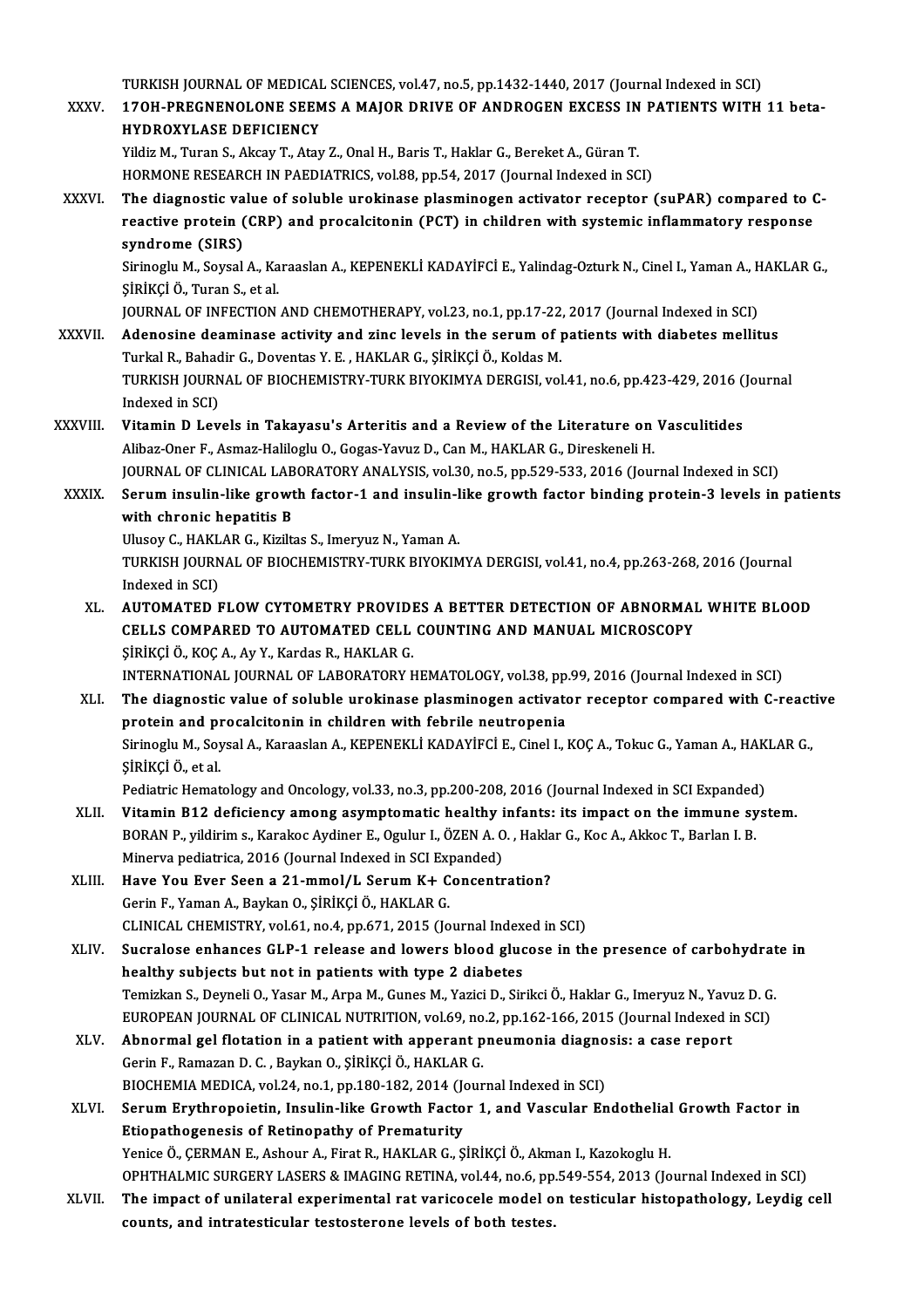Ozturk M., Koca O., Keles M., Haklar G., Baykan O., Ercan F., Tok O., Karaman M.<br>Urology iaunnal vol 10 nn 972-90-2012 (Jaunnal Indoved in SCI) Ozturk M., Koca O., Keles M., Haklar G., Baykan O., Ercan F., Tok O., .<br>Urology journal, vol.10, pp.973-80, 2013 (Journal Indexed in SCI)<br>THE EFFECTS OF ANTIDERRESSANT DRUCS ON POLYMORE

Ozturk M., Koca O., Keles M., Haklar G., Baykan O., Ercan F., Tok O., Karaman M.<br>Urology journal, vol.10, pp.973-80, 2013 (Journal Indexed in SCI)<br>XLVIII. THE EFFECTS OF ANTIDEPRESSANT DRUGS ON POLYMORPHONUCLEAR LEUKOCYTE Urology journal, vol.10, pp.973-80, 2013 (Journal Indexed in SCI)<br>THE EFFECTS OF ANTIDEPRESSANT DRUGS ON POLYMORPHONUCLEAR LEUKOCYTI<br>LEVELS OF FOLIC ACID, VITAMIN B-12, ZINC AND COPPER IN MAJOR DEPRESSION<br>Yurdalul D. Curar THE EFFECTS OF ANTIDEPRESSANT DRUGS ON POLYMORPHONUCLEAR LE<br>LEVELS OF FOLIC ACID, VITAMIN B-12, ZINC AND COPPER IN MAJOR DEPR<br>Yurdakul D., Gurer Ü., RAYAMAN E., Ercag E., HAKLAR G., Cevikbas A., Gonentur A. G.<br>NOPEL MEDICU LEVELS OF FOLIC ACID, VITAMIN B-12, ZINC AND COPPER IN MAJOR DEPRESSION<br>Yurdakul D., Gurer Ü., RAYAMAN E., Ercag E., HAKLAR G., Cevikbas A., Gonentur A. G.<br>NOBEL MEDICUS, vol.9, no.1, pp.81-88, 2013 (Journal Indexed in SCI

#### XLIX. The multidisciplinary approach to biochemistry laboratory education ERKOÇ F., SEPİCİ DİNÇEL A., Kayrin L., ÖZKAN Y., Eksioglu S., YÜKSEL M., HAKLAR G., Yavuz O., Celik H., Konuk M., et<br>al. Th<br>ER<br>al ERKOÇ F., SEPİCİ DİNÇEL A., Kayrin L., ÖZKAN Y., Eksioglu S., YÜKSEL M., HAKLAR G., Yavuz O., Celik H., Kon<sup>.</sup><br>al.<br>TURKISH JOURNAL OF BIOCHEMISTRY-TURK BIYOKIMYA DERGISI, vol.38, no.4, pp.506-512, 2013 (Journal<br>Indexed in

al<br>TURKISH JOURN<br>Indexed in SCI)<br>Effect of vitam TURKISH JOURNAL OF BIOCHEMISTRY-TURK BIYOKIMYA DERGISI, vol.38, no.4, pp.506-512, 2013 (Journ<br>Indexed in SCI)<br>L. Effect of vitamin D deficiency and replacement on endothelial functions in Behçet's disease.<br>Can M. Cunes M.

- Indexed in SCI)<br>L. Effect of vitamin D deficiency and replacement on endothelial functions in Behçet's disease.<br>Can M., Gunes M., Haliloglu O., Haklar G., Inanç N., Yavuz D., Direskeneli H. Clinical and experimental rheumatology, vol.30, 2012 (Journal Indexed in SCI) Can M., Gunes M., Haliloglu O., Haklar G., Inanç N., Yavuz D., Direskeneli H.<br>Clinical and experimental rheumatology, vol.30, 2012 (Journal Indexed in SCI)<br>LI. Ambulatory blood pressure monitoring and assessment of renal f
- Clinical and experimental rheumatology, vol.30, 2012 (Journal Indexed in SCI)<br>Ambulatory blood pressure monitoring and assessment of renal function by seru<br>urinary microalbumin and beta 2 microglobulin in children with sol Ambulat<br>urinary<br>Haklar G.<br><sup>Rediatrie</sup> urinary microalbumin and beta 2 microglobulin in children with solitary kidneys<br>Haklar G.<br>Pediatric Nephrology, vol.26, pp.1589-1593, 2011 (Journal Indexed in SCI Expanded)

- LII. Circulating insulin-like growth factor binding protein-4 (IGFBP-4) is not regulated by parathyroid hormone and vitamin D in vivo: Evidence from children with rickets Circulating insulin-like growth factor binding protein-4 (IGFBP-4) is not regulated l<br>hormone and vitamin D in vivo: Evidence from children with rickets<br>BEREKET A., Cesur Y., Özkan B., Adal E., Turan S., Onan S. H. , DÖNER JCRPE Journal of Clinical Research in Pediatric Endocrinology, vol.2, no.1, pp.17-20, 2010 (Journal Indexed in SCI<br>Expanded) BEREKET A<br>JCRPE Jouri<br>Expanded)<br>T4 plus T3 JCRPE Journal of Clinical Research in Pediatric Endocrinology, vol.2, no.1, pp.17-20, 2010 (Journal Indexed<br>Expanded)<br>LIII. T4 plus T3 Treatment in Children with Hypothyroidism and Inappropriately Elevated Thyroid-<br>Stimula
- Expanded)<br>T4 plus T3 Treatment in Children with Hypothyroidism and I<br>Stimulating Hormone despite Euthyroidism on T4 Treatment<br>Akeay T. Turan S. CÜPAN T. Unlugurel C. HAKLAB C. PEREKET A Stimulating Hormone despite Euthyroidism on T4 Treatment<br>Akcay T., Turan S., GÜRAN T., Unluguzel G., HAKLAR G., BEREKET A. HORMONE RESEARCH IN PAEDIATRICS, vol.73, no.2, pp.108-114, 2010 (Journal Indexed in SCI)

#### LIV. The role of leptin, soluble leptin receptor, resistin, and insulin secretory dynamics in the pathogenesis of hypothalamic obesity in children The role of leptin, soluble leptin receptor, resistin, and insulin secretory dynamics in the<br>pathogenesis of hypothalamic obesity in children<br>GÜRAN T., Turan S., BEREKET A., Akcay T., Unluguzel G., Bas F., Gunoz H., Saka N pathogenesis of hypothalamic obesity in children<br>GÜRAN T., Turan S., BEREKET A., Akcay T., Unluguzel G., Bas F., Gunoz H., Saka N., Bundak R., Daren<br>EUROPEAN JOURNAL OF PEDIATRICS, vol.168, no.9, pp.1043-1048, 2009 (Journa EUROPEAN JOURNAL OF PEDIATRICS, vol.168, no.9, pp.1043-1048, 2009 (Journal Indexed in SCI)<br>LV. Orlistat accelerates gastric emptying and attenuates GIP release in healthy subjects

Enc F.Y., ÖNEŞ T., AKIN H.L., DEDE F., TUROĞLU H.T., Uelfer G., Bekiroglu N., Haklar G., Rehfeld J.F., Holst J.J., et<br>al. Or<br>En<br>al. Enc F. Y., ÖNEŞ T., AKIN H. L., DEDE F., TUROĞLU H. T. , Uelfer G., Bekiroglu N., Haklar G., Rehfeld J. F. , Holst J. J. , et<br>al.<br>AMERICAN JOURNAL OF PHYSIOLOGY-GASTROINTESTINAL AND LIVER PHYSIOLOGY, vol.296, no.3, 2009 (J

al.<br>AMERICAN JOUI<br>Indexed in SCI)<br>Reastive exys AMERICAN JOURNAL OF PHYSIOLOGY-GASTROINTESTINAL AND LIVER PHYSIOLOGY, vol.296, no.3, 2009 (Journ<br>Indexed in SCI)<br>LVI. Reactive oxygen species and chemokines: Are they elevated in the esophageal mucosa of children<br>with gast

Indexed in SCI)<br>Reactive oxygen species and chemokin<br>with gastroesophageal reflux disease?<br>Tutar E. Ertem Sebinoğlu D. Unluguzel G. T Reactive oxygen species and chemokines: Are they elevated in the esophageal mucosa of ch<br>with gastroesophageal reflux disease?<br>Tutar E., Ertem Şahinoğlu D., Unluguzel G., Tanrikulu S., Haklar G., Çelikel Ç., Ademoglu E., P

with gastroesophageal reflux disease?<br>Tutar E., Ertem Şahinoğlu D., Unluguzel G., Tanrikulu S., Haklar G., Çelikel Ç., Ademoglu E., Pehlivanoglu E.<br>WORLD JOURNAL OF GASTROENTEROLOGY, vol.14, no.20, pp.3218-3223, 2008 (Jour Tutar E., Ertem Şahinoğlu D., Unluguzel G., Tanrikulu S., Haklar G., Çelikel Ç., Ademoglu E., Pehli<br>WORLD JOURNAL OF GASTROENTEROLOGY, vol.14, no.20, pp.3218-3223, 2008 (Journal Inde<br>LVII. Role of ursodeoxycholic acid in p

WORLD JOURNAL OF GASTROENTEROLOGY, vol.14, no.20, pp.3218-3223, 2008 (Journal Indexed in SCI)<br>Role of ursodeoxycholic acid in prevention of methotrexate-induced liver toxicity<br>Uraz S., Tahan V., Aygun C., EREN F., Unluguze Role of ursodeoxycholic acid in prevention of methotrexate-induced liver toxicity<br>Uraz S., Tahan V., Aygun C., EREN F., Unluguzel G., YÜKSEL M., Senturk O., Avsar E., HAKLAR G., ÇE<br>DIGESTIVE DISEASES AND SCIENCES, vol.53, Uraz S., Tahan V., Aygun C., EREN F., Unluguzel G., YÜKSEL M., Senturk O., Avsar E., HAKLAR G., ÇELİKEL Ç., et al.<br>DIGESTIVE DISEASES AND SCIENCES, vol.53, no.4, pp.1071-1077, 2008 (Journal Indexed in SCI)<br>LVIII. Screening

# DIGESTIVE DISEASES AND SCIENCES, vol.53, no.4, pp.1071-1077, 2008 (Journal Indexed in SCI)<br>Screening of Parents and Siblings of Patients with Thyroid Dysgenesis by Thyroid Fu<br>and Ultrasound Screening of Parents and Siblings of Patients with Thyroid Dysgenesis by Thyroid Function Tests<br>and Ultrasound<br>Karakoc E., Turan S., Akpinar I., Isguven P., Adal E., Haklar G., Dede F., Bereket A.<br>HORMONE RESEARCH, vol.70,

Karakoc E., Turan S., Akpinar I., Isguven P., Adal E., Haklar G., Dede F., Bereket A.

Karakoc E., Turan S., Akpinar I., Isguven P., Adal E., Haklar G., Dede F., Bereket A.<br>HORMONE RESEARCH, vol.70, no.6, pp.329-339, 2008 (Journal Indexed in SCI)<br>LIX. The role of free radicals and nitric oxide in the ischemi HORMONE RESEARCH, vol.70, i<br>The role of free radicals an<br>bladder outlet obstruction.<br>Vidinim A. Oanel E. E. Helder. The role of free radicals and nitric oxid<br>bladder outlet obstruction.<br>Yildirim A., Oenol F. F. , Haklar G., TARCAN T.<br>International unalogy and nonhualogy yol 40

bladder outlet obstruction.<br>Internationalurology and nephrology, vol.40, no.1, pp.71-7, 2008 (Journal Indexed in SCI)<br>International urology and nephrology, vol.40, no.1, pp.71-7, 2008 (Journal Indexed in SCI)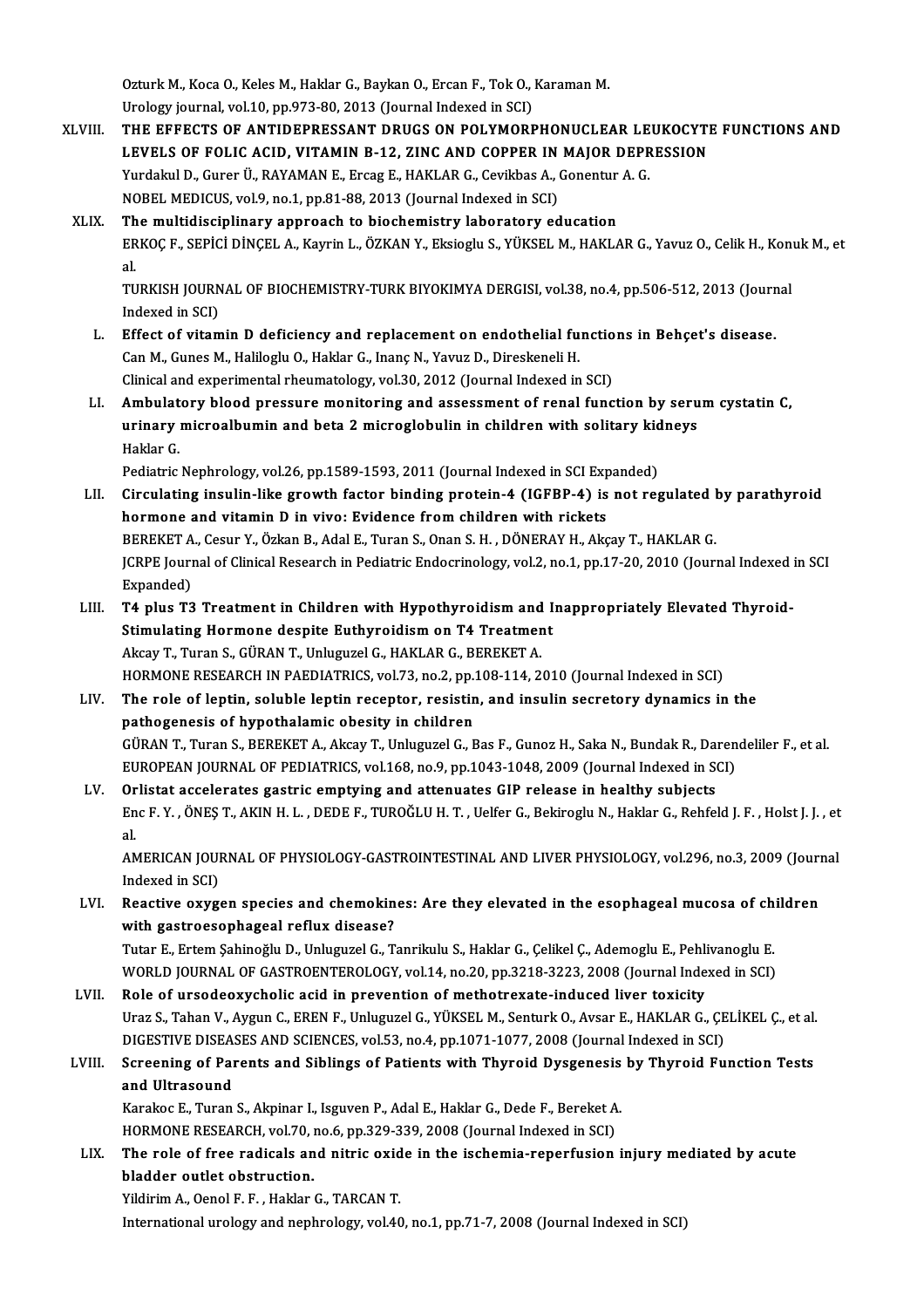| LX.           | Iron preloading aggravates nutritional steatohepatitis in rats by increasing apoptotic cell death<br>Imeryuz N., Tahan V., Sonsuz A., Eren F., Uraz S., Yuksel M., Akpulat S., Ozcelik D., Haklar G., Celike C., et al.<br>JOURNAL OF HEPATOLOGY, vol.47, no.6, pp.851-859, 2007 (Journal Indexed in SCI)                                                                        |
|---------------|----------------------------------------------------------------------------------------------------------------------------------------------------------------------------------------------------------------------------------------------------------------------------------------------------------------------------------------------------------------------------------|
| LXI.          | Rosiglitazone attenuates liver inflammation in a rat model of nonalcoholic steatohepatitis<br>Tahan V., Eren F., Avsar E., Yavuz D., Yuksel M., Emekli E., Imeryuz N., Celikel C., Uzun H., Haklar G., et al.<br>DIGESTIVE DISEASES AND SCIENCES, vol.52, no.12, pp.3465-3472, 2007 (Journal Indexed in SCI)                                                                     |
| LXII.         | High-sensitivity C-reactive protein in children at risk for coronary artery disease<br>Guran O., Akalin F., Ayabakan C., Dereli F. Y., Haklar G.<br>ACTA PAEDIATRICA, vol.96, no.8, pp.1214-1219, 2007 (Journal Indexed in SCI)                                                                                                                                                  |
| LXIII.        | The effect of economic status on height, insulin-like growth factor (IGF)-I and IGF binding protein-3<br>concentrations in healthy Turkish children.<br>Turan S., Bereket A., Furman A., Omar A., Berber M., Ozen A., Akbenlioglu C., Haklar G.<br>European journal of clinical nutrition, vol.61, no.6, pp.752-8, 2007 (Journal Indexed in SCI)                                 |
| LXIV.         | The effect of azithromycin on reactive oxygen species in rosacea<br>Bakar O., DEMİRÇAY Z., YÜKSEL M., HAKLAR G., SANİSOĞLU Y.<br>CLINICAL AND EXPERIMENTAL DERMATOLOGY, vol.32, no.2, pp.197-200, 2007 (Journal Indexed in SCI)                                                                                                                                                  |
| LXV.          | Effects of ACE inhibition and Angiotensin II receptor blockade on glomerular basement membrane<br>protein excretion and charge selectivity in Type 2 diabetic patients<br>Deyneli O., Yavuz D., Velioglu A., Cacina H., Aksoy N., Haklar G., Taga Y., Akalin S.<br>JOURNAL OF THE RENIN-ANGIOTENSIN-ALDOSTERONE SYSTEM, vol.7, no.2, pp.98-103, 2006 (Journal Indexed in<br>SCI) |
| LXVI.         | Serum IGF-1 ansd IGF-BP3 levels of Turkish children during childhood and adolescence:<br>establishment of reference ranges with emphasis on puberty<br>Haklar G.<br>Hormone Research, vol.6, no.65, pp.96-105, 2006 (Journal Indexed in SCI Expanded)                                                                                                                            |
| LXVII.        | Screening of parents and siblings of children with thyroid dysgenesis by thyroid function tests and<br>ultrasound<br>Aydiner E., Turan S., Akpinar I., Isguven P., Adal E., Akcay T., Guran T., Guney I., Haklar G., Bereket A.                                                                                                                                                  |
| LXVIII.       | HORMONE RESEARCH, vol.65, pp.41, 2006 (Journal Indexed in SCI)<br>Determination of reactive oxygen species in nasal polyps<br>Uneri C., Ozturk O., Polat E., Yuksel M., Haklar G.<br>RHINOLOGY, vol.43, no.3, pp.185-189, 2005 (Journal Indexed in SCI)                                                                                                                          |
| <b>LXIX</b>   | The effect of postmenopausal hormone therapy with or without folic acid supplementation on serum<br>homocysteine level.<br>Toprak A., Erenus M., Ilhan A., Haklar G., Fak A. S., Oktay A.<br>Climacteric : the journal of the International Menopause Society, vol.8, no.3, pp.279-86, 2005 (Journal Indexed in<br>SCI)                                                          |
| LXX.          | Collagen ultrastructure and TGF-beta 1 expression preserved with aminoguanidine during wound<br>healing in diabetic rats<br>Yavuz D., Tugtepe H., Cetinel S., Uyar S., Kaya H., Haklar G., Civelek S., Deyneli O., San T., Burcak G., et al<br>ENDOCRINE RESEARCH, vol.31, no.3, pp.229-243, 2005 (Journal Indexed in SCI)                                                       |
| LXXI.         | Height, weight, IGF-I, IGFBP-3 and thyroid functions in prepubertal children with attention deficit<br>hyperactivity disorder: effect of methylphenidate treatment.<br>Bereket A., Turan S., Karaman M., Haklar G., Ozbay F., Yazgan M.<br>Hormone research, vol.63, no.4, pp.159-64, 2005 (Journal Indexed in SCI)                                                              |
| LXXII.        | Effect of zinc supplementation on growth hormone secretion, IGF-I, IGFBP-3, somatomedin<br>generation, alkaline phosphatase, osteocalcin and growth in prepubertal children with idiopathic<br>short stature<br>Imamoglu S., Bereket A., Turan S., Haklar G.                                                                                                                     |
| <b>LXXIII</b> | JOURNAL OF PEDIATRIC ENDOCRINOLOGY & METABOLISM, vol.18, no.1, pp.69-74, 2005 (Journal Indexed in SCI)<br>Effect of zinc supplementation on growth hormone secretion, IGF-I, IGFBP-3, somatomedin                                                                                                                                                                                |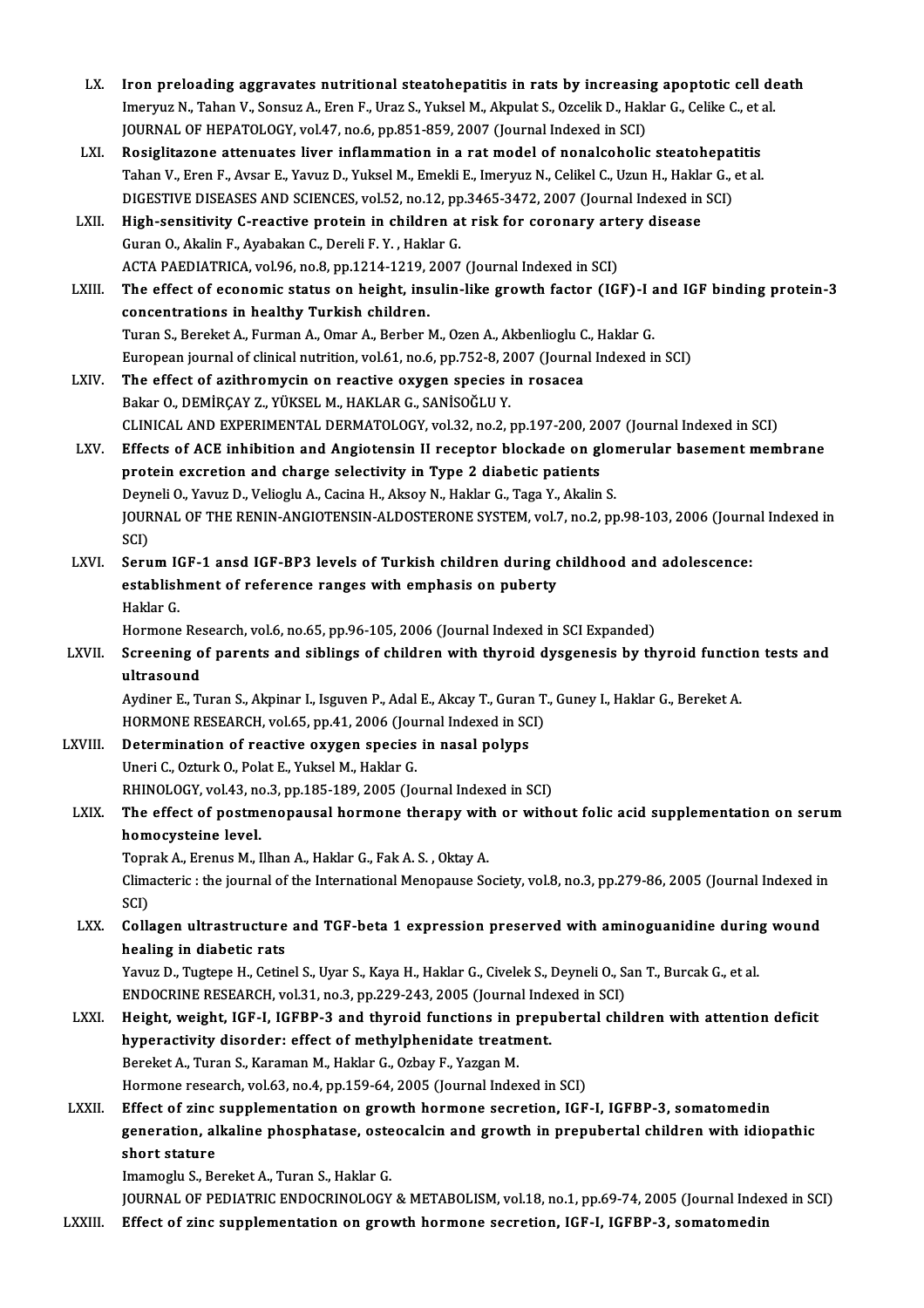|                | generation, alkaline phosphatase, osteocalcin and growth in prepubertal children with idiopathic<br>short stature              |
|----------------|--------------------------------------------------------------------------------------------------------------------------------|
|                | Imamoğlu S., BEREKET A., Turan S., Taga Y., HAKLAR G.                                                                          |
|                | Journal of Pediatric Endocrinology and Metabolism, vol.18, no.1, pp.69-74, 2005 (Journal Indexed in SCI)                       |
| <b>LXXIV</b>   | The effect of short-versus long-term administration of alpha tocopherol on the survival of random                              |
|                | flaps in experimental diabetes mellitus.                                                                                       |
|                | Emekli U., Tuncer S., Kabakas F., Aydin A., Arinci A., Bilgic B., Haklar G.                                                    |
|                | Journal of diabetes and its complications, vol.18, pp.249-57, 2004 (Journal Indexed in SCI)                                    |
| <b>LXXV</b>    | The role of reactive oxygen species and apoptosis in the pathogenesis of varicocele in a rat model                             |
|                | and efficiency of vitamin E treatment                                                                                          |
|                | Cam K., Simsek F., Yuksel M., Turker L., Haklar G., Yalcin S., Akdas A.                                                        |
|                | INTERNATIONAL JOURNAL OF ANDROLOGY, vol.27, no.4, pp.228-233, 2004 (Journal Indexed in SCI)                                    |
| <b>LXXVI</b>   | Determination of reactive oxygen species in myringotomized tympanic membranes: Effect of vitamin<br>E treatment                |
|                | POLAT Ş., ÖZTÜRK Ö., ÜNERİ C., Yuksel M., Haklar G., Bozkurt S., Kullu S.                                                      |
|                | LARYNGOSCOPE, vol.114, no.4, pp.720-725, 2004 (Journal Indexed in SCI)                                                         |
| LXXVII.        | Effects of captopril and losartan on lipid peroxidation, protein oxidation and nitric oxide release in<br>diabetic rat kidney. |
|                | Yavuz D., Kucukkaya B., Haklar G., Ersoz O., Akoglu E., Akalin S.                                                              |
|                | Prostaglandins, leukotrienes, and essential fatty acids, vol.69, no.4, pp.223-7, 2003 (Journal Indexed in SCI)                 |
| LXXVIII.       | Endothelial function, insulin sensitivity and inflammatory markers in hyperprolactinemic pre-                                  |
|                | menopausal women                                                                                                               |
|                | Yavuz D., Deyneli O., Akpinar I., Yildiz E., Gozu H., Sezgin O., Haklar G., Akalin S.                                          |
|                | EUROPEAN JOURNAL OF ENDOCRINOLOGY, vol.149, pp.187-193, 2003 (Journal Indexed in SCI)                                          |
| <b>LXXIX</b>   | Effects of ACE inhibition and AT(1)-receptor antagonism on endothelial function and insulin                                    |
|                | sensitivity in essential hypertensive patients                                                                                 |
|                | Yavuz D., Koc M., Toprak A., Akpinar I., Velioglu A., Deyneli O., Haklar G., Akalin S.                                         |
|                | JOURNAL OF THE RENIN-ANGIOTENSIN-ALDOSTERONE SYSTEM, vol.4, no.3, pp.197-203, 2003 (Journal Indexed in<br>SCI)                 |
| <b>LXXX</b>    | Thyroxine prevents reoxygenation injury in isolated proximal tubule cells.<br>Erkan E., Sakarcan A., Haklar G., Yalcin S.      |
|                | Pediatric nephrology (Berlin, Germany), vol.18, no.7, pp.636-43, 2003 (Journal Indexed in SCI)                                 |
| <b>LXXXI</b>   | Early detection of peritonitis in continuous ambulatory peritoneal dialysis patients by cytokine                               |
|                | measurements                                                                                                                   |
|                | Oymak Y., Velioglu A., Haklar G., Ozener C., Yalcin A. S.                                                                      |
|                | CLINICAL CHEMISTRY AND LABORATORY MEDICINE, vol.41, no.5, pp.640-645, 2003 (Journal Indexed in SCI)                            |
| LXXXII.        | Effects of selective COX-2 inhibitors on the gastric permeability of sucrose: a controlled study with                          |
|                | placebo and ibuprofen                                                                                                          |
|                | Ekenel M., Avsar E., Imeryuz N., Yuksel M., Haklar G., Kocakaya O., Tozun N.                                                   |
|                | EUROPEAN JOURNAL OF GASTROENTEROLOGY & HEPATOLOGY, vol.15, no.4, pp.403-406, 2003 (Journal Indexed                             |
|                | in SCI)                                                                                                                        |
| LXXXIII.       | Measurement of nitric oxide in hippocampal slices: induction with nitroso compounds and the effect                             |
|                | of depolarization                                                                                                              |
|                | Haklar G., Saybasili H., Yuksel M., Yalcin A. S.                                                                               |
|                | ACTA NEUROBIOLOGIAE EXPERIMENTALIS, vol.63, no.4, pp.319-325, 2003 (Journal Indexed in SCI)                                    |
| <b>LXXXIV.</b> | Measurement of nitric oxide in hippocampal slices: induction with nitroso compounds and the effect<br>of depolarization.       |
|                | HAKLAR G., SAYBAŞILI N. H., YÜKSEL M., YALCIN A. S.                                                                            |
|                | Acta neurobiologiae experimentalis, vol.63, no.4, pp.319-25, 2003 (Journal Indexed in SCI)                                     |
| <b>LXXXV</b>   | Oxygen radicals and nitric oxide levels in chondral or meniscal lesions or both                                                |
|                | Haklar U., Yuksel M., Velioglu A., Turkmen M., Haklar G., Yalcin A.                                                            |
|                |                                                                                                                                |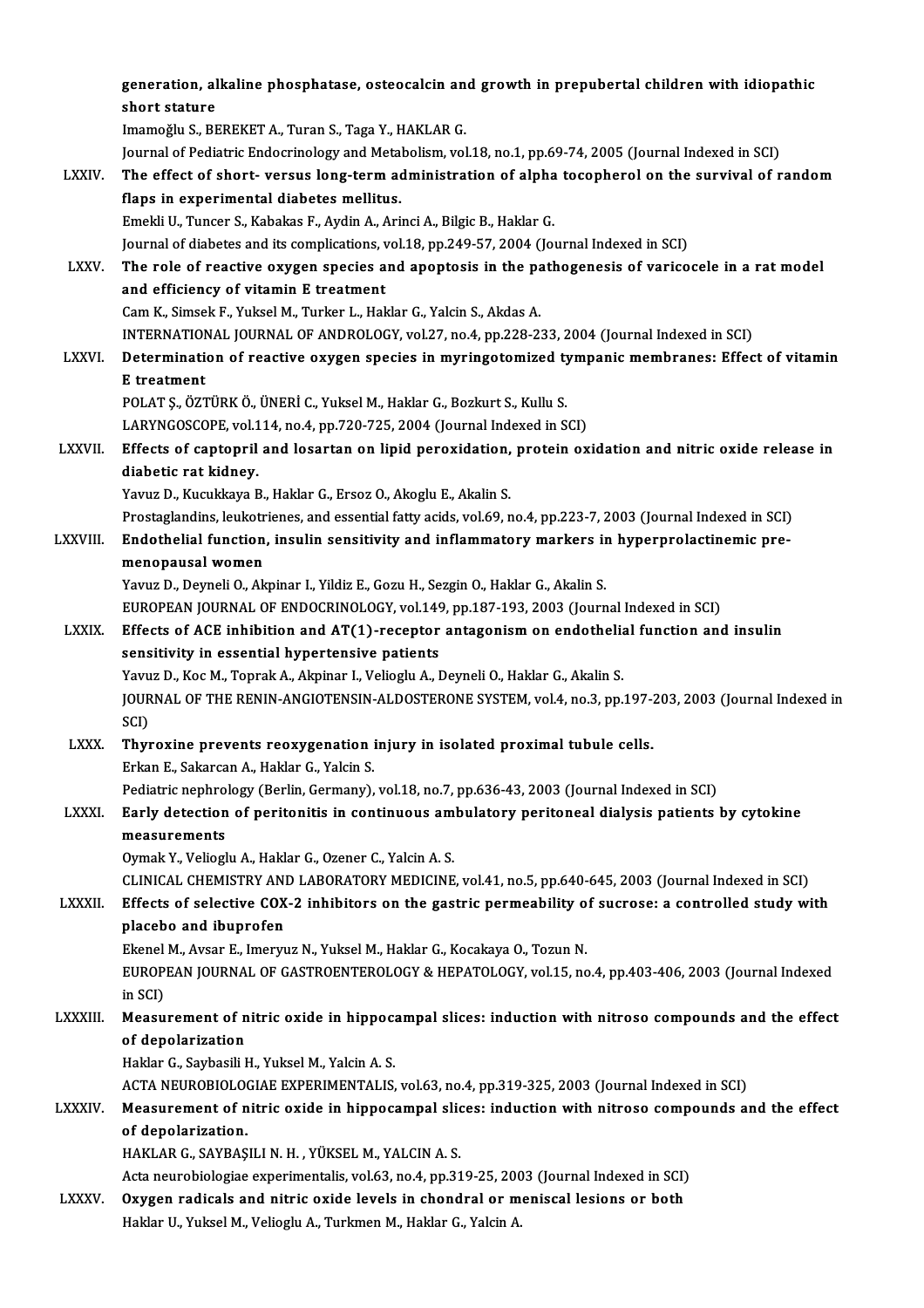|                 | CLINICAL ORTHOPAEDICS AND RELATED RESEARCH, no.403, pp.135-142, 2002 (Journal Indexed in SCI)                                          |
|-----------------|----------------------------------------------------------------------------------------------------------------------------------------|
| <b>LXXXVI</b>   | Depolarization-induced superoxide radical formation in rat hippocampal slices<br>SAYBAŞILI N. H., YÜKSEL M., HAKLAR G., YALÇIN A. S.   |
|                 | NEUROCHEMICAL RESEARCH, vol.27, no.6, pp.473-476, 2002 (Journal Indexed in SCI)                                                        |
| <b>LXXXVII.</b> | Oxygen radicals and nitric oxide in chondral and meniscal lesions or both                                                              |
|                 | HAKLAR U., YÜKSEL M., VELİOĞLU ÖĞÜNÇ A., TÜRKMEN M., HAKLAR G., YALÇIN A. S.                                                           |
|                 | Clinical Orthopaedics And Related Research, vol.403, pp.135-142, 2002 (Journal Indexed in SCI Expanded)                                |
| LXXXVIII.       | Deneysel Alzheimer hastalığı modelinde reaktif oksijen türleri ve nitrik oksit düzeyleri<br>YÜKSEL M., HAKLAR G., YALÇIN A. S.         |
|                 | Turk Geriatri Dergisi-Turkish Journal Of Geriatrics, vol.5, pp.39-43, 2002 (Journal Indexed in SSCI)                                   |
| <b>LXXXIX</b>   | Effect of mitochondrial electron transport chain inhibitors on superoxide radical generation in rat<br>hippocampal and striatal slices |
|                 | Saybasili H., Yuksel M., Haklar G., Yalcin A.                                                                                          |
|                 | ANTIOXIDANTS & REDOX SIGNALING, vol.3, no.6, pp.1099-1104, 2001 (Journal Indexed in SCI)                                               |
| XC.             | Cardiac troponin T predicts cardiovascular events in continuous ambulatory peritoneal dialysis                                         |
|                 | patients                                                                                                                               |
|                 | Duman D., Tokay S., Fak A., Tezcan H., Unay O., Haklar G., Ozener C., Oktay A.                                                         |
|                 | EUROPEAN HEART JOURNAL, vol.22, pp.523, 2001 (Journal Indexed in SCI)                                                                  |
| XCI.            | Inhibition of gastric emptying by acarbose is correlated with GLP-1 response and accompanied by<br><b>CCK</b> release                  |
|                 | Enc F., Imeryuz N., Akin L., Turoglu T., Dede F., Haklar G., Tekesin N., Bekiroglu N., Yegen B., Rehfeld J., et al.                    |
|                 | AMERICAN JOURNAL OF PHYSIOLOGY-GASTROINTESTINAL AND LIVER PHYSIOLOGY, vol.281, no.3, 2001 (Journal                                     |
|                 | Indexed in SCI)                                                                                                                        |
| XCII.           | Effects of Enalapril and Losartan on glomerular anionic charge in hypertensive type 2 diabetic                                         |
|                 | patients                                                                                                                               |
|                 | Yavuz D., Deyneli O., Velioglu A., Cacina H., Haklar G., Akalin S.<br>DIABETOLOGIA, vol.44, 2001 (Journal Indexed in SCI)              |
| XCIII.          | Effects of aminoguanidine on reactive oxygen species and nitric oxide release in target tissues of                                     |
|                 | diabetic rats                                                                                                                          |
|                 | Akalin N., Yavuz D., Cacina H., Haklar G., Deyneli O.                                                                                  |
|                 | DIABETOLOGIA, vol.44, 2001 (Journal Indexed in SCI)                                                                                    |
| XCIV.           | Different kinds of reactive oxygen and nitrogen species were detected in colon and breast tumors                                       |
|                 | Haklar G., Sayin-Ozveri E., Yuksel M., Aktan A., Yalcin A.                                                                             |
|                 | CANCER LETTERS, vol.165, no.2, pp.219-224, 2001 (Journal Indexed in SCI)                                                               |
| XCV.            | Nitric oxide and endothelin relationship in intestinal ischemia/reperfusion injury (II)                                                |
|                 | ÖZEL Ş. K. , YÜKSEL M., HAKLAR G., Durakbasa C., DAĞLI E. T. , AKTAN A. Ö.                                                             |
|                 | PROSTAGLANDINS LEUKOTRIENES AND ESSENTIAL FATTY ACIDS, vol.64, pp.253-257, 2001 (Journal Indexed in                                    |
|                 | SCI)                                                                                                                                   |
| XCVI.           | Estrogens ameliorate remote organ inflammation induced by burn injury in rats                                                          |
|                 | Ozveri E., Bozkurt A., Haklar G., Cetinel S., Arbak S., Yegen C., Yegen B.                                                             |
|                 | Inflammation Research, vol.50, no.12, pp.585-591, 2001 (Journal Indexed in SCI)                                                        |
| XCVII.          | Endothelin 1 induced PMN infiltration and mucosal dysfunction in the rat small intestine                                               |
|                 | OKTAR B., COŞKUN T., BOZKURT A., YEGEN B., YÜKSEL M., HAKLAR G., SERPİL B., FEHİME BENLİ A., ÇETİNEL Ş.,<br>NEIL G, et al.             |
|                 | American Journal of Physiology - Gastrointestinal and Liver Physiology, 2000 (Journal Indexed in SCI)                                  |
| XCVIII.         | Acarbose differentially stimulates GLP-1, PYY, GIP and CCK release and modulates gastric emptying                                      |
|                 | in the presence and absence of carbohydrates.                                                                                          |
|                 | Enc F., Imeryuz N., Dede F., Turoglu T., Haklar G., Tekkesin N., Bekiroglu N., Akin L., Rehfeld J., Holst J., et al.                   |
|                 | GASTROENTEROLOGY, vol.118, no.4, 2000 (Journal Indexed in SCI)                                                                         |
| <b>XCIX</b>     | Endothelin 1 induced PMN infiltration and mucosal dysfunction in the rat small intestine                                               |
|                 | LAÇİN B., COŞKUN T., BOZKURT A., YEGEN B., YÜKSEL M., HAKLAR G., BİLSEL S., AKSUNGAR F.                                                |
|                 |                                                                                                                                        |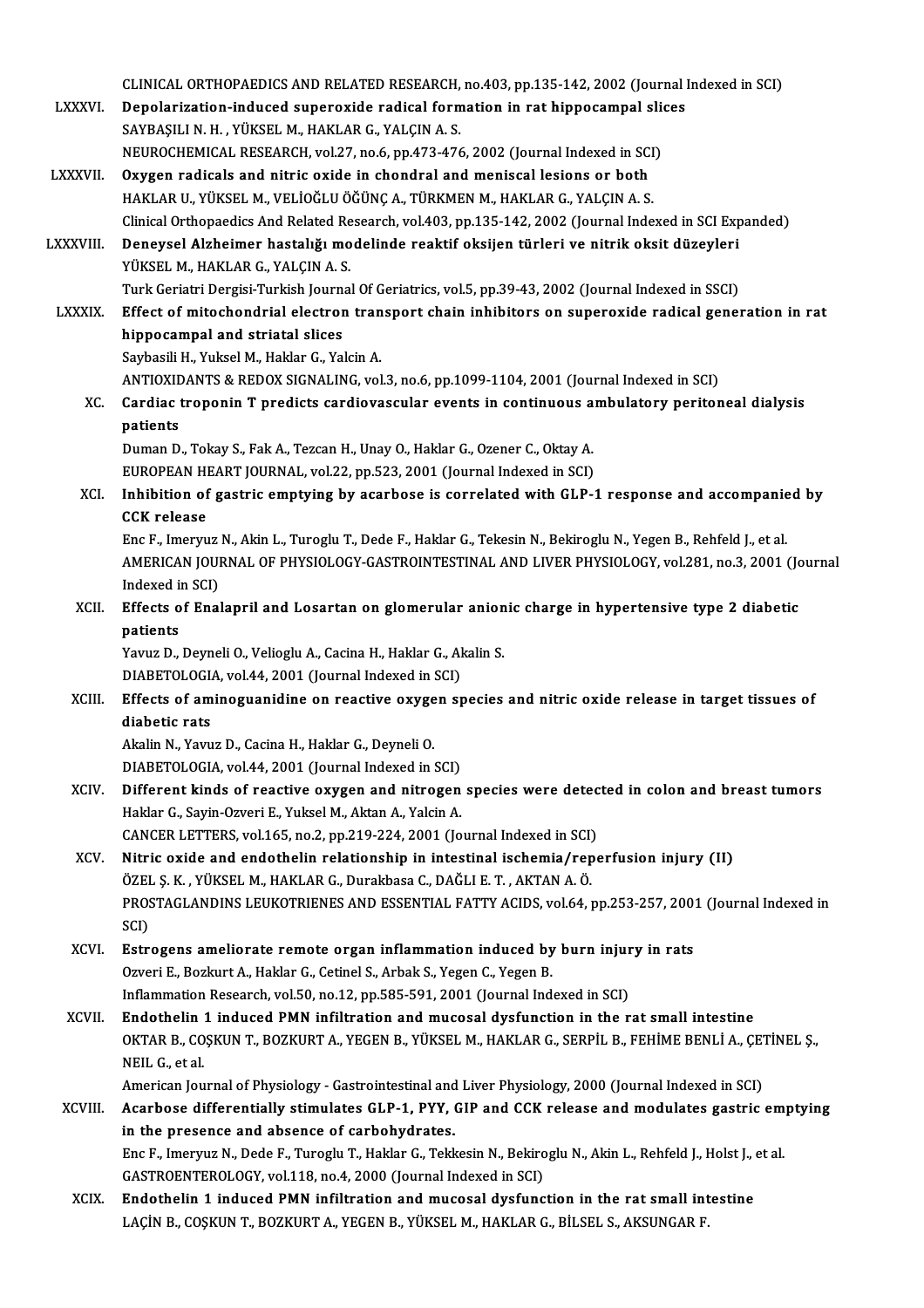American Journal Of Physiology-Gastrointestinal And Liver Physiology, vol.279, pp.483-481, 2000 (Journal Indexed<br>in SCL Expanded) American Journal<br>in SCI Expanded)<br>The effect of sex American Journal Of Physiology-Gastrointestinal And Liver Physiology, vol.279, pp.483<br>in SCI Expanded)<br>C. The effect of sevoflurane on free oxygen radicals after head trauma in rats<br>Haldar C

in SCI Exp<br>The effe<br>Haklar G.<br>European The effect of sevoflurane on free oxygen radicals after head trauma in rats<br>Haklar G.<br>European Journal Of Anaesthesiology, vol.1, pp.17-23, 2000 (Journal Indexed in SCI Expanded)<br>The effects of free oxygen radical sequenge

Haklar G.<br>European Journal Of Anaesthesiology, vol.1, pp.17-23, 2000 (Journal Indexed in SCI Expanded)<br>CI. The effects of free oxygen radical scavenger and platelet-activating factor antagonist agents in<br>experimental agute European Journal Of Anaesthesiolog<br>The effects of free oxygen radic<br>experimental acute pancreatitis<br>sovpip C *v*övsov F FV17 F VALC The effects of free oxygen radical scavenger and platelet-activating<br>experimental acute pancreatitis<br>SOYBİR G., KÖKSOY F., EKİZ F., YALÇIN O., FİNCAN K., HAKLAR G., YÜKSEL M.<br>PANCREAS vol 19 no 2 nn 142 149 1999 (Journal I experimental acute pancreatitis<br>SOYBİR G., KÖKSOY F., EKİZ F., YALÇIN O., FİNCAN K., HAKLAR G., YÜKSEL M.<br>PANCREAS, vol.19, no.2, pp.143-149, 1999 (Journal Indexed in SCI) SOYBIR G., KÖKSOY F., EKIZ F., YALÇIN O., FINCAN K., HAKLAR G., YÜKSEL M.<br>PANCREAS, vol.19, no.2, pp.143-149, 1999 (Journal Indexed in SCI)<br>CII. The effects of thromboxane synthase inhibition on reperfusion injury and endo

- PANCREAS, vol.19, no.2, pp.143-149, 1999 (Jonet Chevalence in allograft kidney transplantation in rats.<br>Burnkgebig Q. Altan A. Haldar G. Bilsel S. Durnkgebig Q. Altan A. Haldar G. Bilsel S. Du The effects of thromboxane synthase inhibition<br>allograft kidney transplantation in rats.<br>Buyukgebiz O., Aktan A., Haklar G., Bilsel S., Dulger M.<br>Besearsh in experimental modisine Zeitschrift für die allograft kidney transplantation in rats.<br>Buyukgebiz O., Aktan A., Haklar G., Bilsel S., Dulger M.<br>Research in experimental medicine. Zeitschrift fur die gesamte experimentelle Medizin einschliesslich Buyukgebiz O., Aktan A., Haklar G., Bilsel S., Dulger M.<br>Research in experimental medicine. Zeitschrift fur die gesamte experimentelle Med<br>experimenteller Chirurgie, vol.198, no.6, pp.289-98, 1999 (Journal Indexed in SCI)<br> Research in experimental medicine. Zeitschrift fur die gesamt<br>experimenteller Chirurgie, vol.198, no.6, pp.289-98, 1999 (Journal CIII. Effect of thyroxin on reperfusion injury of the kidney
- experimenteller Chirurgie, vol.198, no.6,<br>Effect of thyroxin on reperfusion in<br>Erkan E., Sakarcan A., Haklar G., Yalcin S.<br>PEDIATRIC RESEARCH .vol.45, no.4, 1990 Effect of thyroxin on reperfusion injury of the kidney<br>Erkan E., Sakarcan A., Haklar G., Yalcin S.<br>PEDIATRIC RESEARCH, vol.45, no.4, 1999 (Journal Indexed in SCI)
- CIV. Role of nitric oxide in indomethacin-induced gastric mucosal dysfunction in the rat Gurbuz V., Alican I., Yegen B., Bozkurt A., Oktar B., Haklar G., Yuksel M., Kurtel H. Role of nitric oxide in indomethacin-induced gastric mucosal dysfunction in<br>Gurbuz V., Alican I., Yegen B., Bozkurt A., Oktar B., Haklar G., Yuksel M., Kurtel H.<br>EXPERIMENTAL PHYSIOLOGY, vol.84, no.2, pp.319-332, 1999 (Jou
- CV. Oxygen radicals and nitric oxide in rat mesenteric ischaemia-reperfusion: Modulation by L-arginine<br>and N-G-nitro-L-arginine methyl ester EXPERIMENTAL PHYSIOLOGY, vol.84, no.2,<br>Oxygen radicals and nitric oxide in rat<br>and N-G-nitro-L-arginine methyl ester<br>HAKLAP G Hukaya Durakbase G YÜKSEL Oxygen radicals and nitric oxide in rat mesenteric ischaemia-re<sub>l</sub><br>and N-G-nitro-L-arginine methyl ester<br>HAKLAR G., Ulukaya-Durakbasa C., YÜKSEL M., DAĞLI E. T. , YALÇIN A. S.<br>CLINICAL AND EXPERIMENTAL PHARMACOLOCY AND PHY and N-G-nitro-L-arginine methyl ester<br>HAKLAR G., Ulukaya-Durakbasa C., YÜKSEL M., DAĞLI E. T. , YALÇIN A. S.<br>CLINICAL AND EXPERIMENTAL PHARMACOLOGY AND PHYSIOLOGY, vol.25, no.11, pp.908-912, 1998 (Journal<br>Indoved in SCD. HAKLAR G., Ulul<br>CLINICAL AND |<br>Indexed in SCI)<br>Early datactio CLINICAL AND EXPERIMENTAL PHARMACOLOGY AND PHYSIOLOGY, vol.25, no.11, pp.908-912, 1998 (Jou<br>Indexed in SCI)<br>CVI. Early detection of peritonitis in continuous ambulatory peritoneal dialysis patients by use of<br>chamily increa
- Indexed in SCI)<br>Early detection of peritonitis in continuous ambulatory peritoneal dialysis patients by use of<br>chemiluminescence: evaluation of diagnostic accuracy by receiver-operating characteristic curve<br>analysis Early det<br>chemilun<br>analysis.<br><sup>Dalaman</sup> chemiluminescence: evaluation of diagnostic accuracy by<br>analysis.<br>Dalaman G., Haklar G., Sipahiu A., Ozener C., Akoĝlu E., Yalçin A. S.<br>Clinical chamistry, val 44, nn 1690-4-1998 (Jaurnal Indoved in SC

analysis.<br>Dalaman G., Haklar G., Sipahiu A., Ozener C., Akoĝlu E., Yalçin A. S.<br>Clinical chemistry, vol.44, pp.1680-4, 1998 (Journal Indexed in SCI)

CVII. Early detection of peritonitis in continuous ambulatory peritoneal dialysis patients by use of Clinical chemistry, vol.44, pp.1680-4, 1998 (Journal Indexed in SCI)<br>Early detection of peritonitis in continuous ambulatory peritoneal dialysis patients by use of<br>chemiluminescence: evaluation of diagnostic accuracy by re Early de<br>chemilur<br>analysis<br><sup>Dalaman</sup> chemiluminescence: evaluation of diagnostic accuracy by<br>analysis<br>Dalaman G., Haklar G., Sipahiu A., Ozener C., Akoglu E., Yalcin A. S.<br>CLINICAL CHEMISTRY vol.44, no.9, nn.1690, 1694, 1998 (Journal analysis<br>Dalaman G., Haklar G., Sipahiu A., Ozener C., Akoglu E., Yalcin A. S.<br>CLINICAL CHEMISTRY, vol.44, no.8, pp.1680-1684, 1998 (Journal Indexed in SCI)<br>Adapesine protests assinst indemathesin indused sestris demase in

- Dalaman G., Haklar G., Sipahiu A., Ozener C., Akoglu E., Yalcin A. S.<br>CLINICAL CHEMISTRY, vol.44, no.8, pp.1680-1684, 1998 (Journal Indexed in SCI)<br>CVIII. Adenosine protects against indomethacin-induced gastric damage in r CLINICAL CHEMISTRY, vol.44, no.8, pp.1680-1684, 1998 (Journal Adenosine protects against indomethacin-induced gast<br>Bozkurt A., Yüksel M., Haklar G., Kurtel H., Yeğen B., Alican Y. İ.<br>DICESTIVE DISEASES AND SCIENCES vol.42, Adenosine protects against indomethacin-induced gastric damage in rats<br>Bozkurt A., Yüksel M., Haklar G., Kurtel H., Yeğen B., Alican Y. İ.<br>DIGESTIVE DISEASES AND SCIENCES, vol.43, pp.1258-1263, 1998 (Journal Indexed in SCI
- Bozkurt A., Yüksel M., Haklar G., Kurtel H., Yeğen B., Alican Y. İ.<br>DIGESTIVE DISEASES AND SCIENCES, vol.43, pp.1258-1263, 1998 (Journal Indexed in SCI)<br>CIX. Measurement of reactive oxygen species by chemiluminescence in d DIGESTIVE DISEASES AND SCIENCES, vol.43, pp.1258-1263, 1998 (Journal Index<br>Measurement of reactive oxygen species by chemiluminescence in diet-<br>protective roles of vitamin E and probucol on different radical species<br>Haklar Measurement of reactive oxygen s<br>protective roles of vitamin E and p<br>Haklar G., Sirikci Ö., Ozer N., Yalcin A. S.<br>INTERNATIONAL JOURNAL OF CLINIC protective roles of vitamin E and probucol on different radical species<br>Haklar G., Sirikci Ö., Ozer N., Yalcin A. S.<br>INTERNATIONAL JOURNAL OF CLINICAL & LABORATORY RESEARCH, vol.28, no.2, pp.122-126, 1998 (Journal<br>Indeved Haklar G., Sirikc<br>INTERNATIONA<br>Indexed in SCI)<br>Mochanisms o INTERNATIONAL JOURNAL OF CLINICAL & LABORATORY RESEARCH, vol.28, no.2, pp.122-126, 1998 (Jo<br>Indexed in SCI)<br>CX. Mechanisms of endothelin-1 induced mucosal dysfunction in the rat small intestine: Role of<br>Journalisms
- Indexed in SCI)<br>CX. Mechanisms of endothelin-1 induced mucosal dysfunction in the rat small intestine: Role of<br>leukocytes.

Karakoyun B., Coskun T., Bozkurt K., Yegen B., Yuksel M., Haklar G., Granger D., Kurtel H. GASTROENTEROLOGY, vol.114, no.4, 1998 (Journal Indexed in SCI)

CXI. Nitric oxide and endothelin relationship in intestinal ischemia reperfusion injury GASTROENTEROLOGY, vol.114, no.4, 1998 (Journal Indexed in SCI)<br>Nitric oxide and endothelin relationship in intestinal ischemia reperfusion injury<br>ULUKAYA DURAKBAŞA Ç., DAĞLI E. T. , MOUİNİ H., HAKLAR G., BİLSEL A. S. , YÜK Prostaglandins Leukotrienes And Essential Fatty Acids, vol.59, pp.379-383, 1998 (Journal Indexed in SCI<br>Expanded) ULUKAYA I<br>Prostaglan<br>Expanded)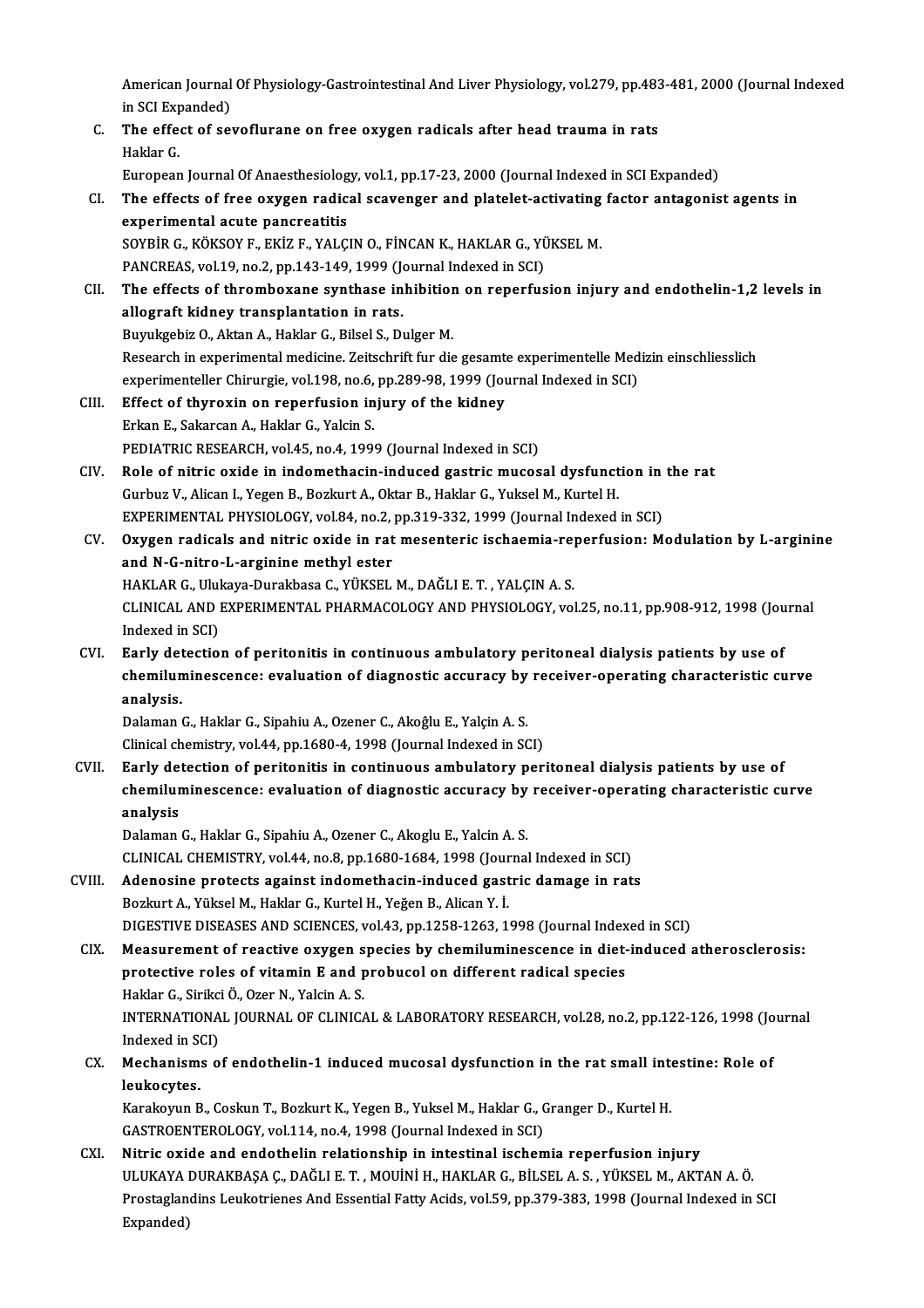| CXII.         | The protective effect of adenosine on NSAID-induced mucosal damage in rats.                                                                                                                 |
|---------------|---------------------------------------------------------------------------------------------------------------------------------------------------------------------------------------------|
|               | Bozkurt A., Yuksel M., Haklar G., Kurtel H., Yegen B., Alican I.                                                                                                                            |
|               | GASTROENTEROLOGY, vol.112, no.4, 1997 (Journal Indexed in SCI)                                                                                                                              |
| CXIII.        | The functional assessment of autotransplanted splenic tissue by its capacity to remove oxidatively                                                                                          |
|               | modified erythrocytes.                                                                                                                                                                      |
|               | Haklar G., Demirel M., Peker O., Eskitürk A., Işgör A., Söyletir G., Yalçin A. S.                                                                                                           |
|               | Clinica chimica acta; international journal of clinical chemistry, vol.258, pp.201-8, 1997 (Journal Indexed in SCI)                                                                         |
| CXIV.         | Reactive oxygen species production by the spermatozoa of patients with idiopathic infertility:                                                                                              |
|               | relationship to seminal plasma antioxidants.                                                                                                                                                |
|               | Alkan I., Simsek F., Haklar G., Kervancioglu E., Ozveri H., Yalcin S., Akdas A.                                                                                                             |
|               | The Journal of urology, vol.157, no.1, pp.140-3, 1997 (Journal Indexed in SCI)                                                                                                              |
| CXV.          | NMDA excitotoxicity and free radical generation in rat brain homogenates: application of a                                                                                                  |
|               | chemiluminescence assay.                                                                                                                                                                    |
|               | Kucukkaya B., Haklar G., Yalcin A. S.                                                                                                                                                       |
|               | Neurochemical research, vol.21, no.12, pp.1535-8, 1996 (Journal Indexed in SCI)                                                                                                             |
| CXVI.         | BQ-123, a specific endothelin receptor antagonist, prevents ischemia-reperfusion injury in kidney                                                                                           |
|               | transplantation                                                                                                                                                                             |
|               | Haklar G.                                                                                                                                                                                   |
|               | Transplant International, vol.9, pp.201-207, 1996 (Journal Indexed in SCI)                                                                                                                  |
| CXVII.        | BQ-123, a specific endothelin (ETA) receptor antagonist, prevents ischemia-reperfusion injury in                                                                                            |
|               | kidney transplantation                                                                                                                                                                      |
|               | Buyukgebiz O., Aktan A., Haklar G., Yalcin A. S., Yegen C., Yalin R., Ercan Z.                                                                                                              |
|               | Transplant International, vol.9, no.3, pp.201-207, 1996 (Journal Indexed in SCI)                                                                                                            |
| <b>CXVIII</b> | Involvement of free radicals in the cardioprotective effect of defibrotide.                                                                                                                 |
|               | Haklar G., Erşahin C., Moini H., Süngün M., Doğan N., Bilsel S., Emerk K., Yalçin A. S.                                                                                                     |
|               | Arzneimittel-Forschung, vol.46, pp.381-4, 1996 (Journal Indexed in SCI)                                                                                                                     |
| CXIX.         | Involvement of free radicals in the cardioprotective effect of defibrotide                                                                                                                  |
|               | Haklar G., Ersahin C., Moini H., Sungun M., Dogan N., Bilsel S., Emerk K., Yalcin A. S.                                                                                                     |
| CXX.          | ARZNEIMITTELFORSCHUNG-DRUG RESEARCH, vol.46, no.4, pp.381-384, 1996 (Journal Indexed in SCI)<br>Evaluation of oxidant stress in chronic hemodialysis patients: use of different parameters. |
|               | HAKLAR G., YEGENAGA I., YALCIN A. S.                                                                                                                                                        |
|               | Clinica chimica acta; international journal of clinical chemistry, vol.234, pp.109-14, 1995 (Journal Indexed in SCI)                                                                        |
| CXXI.         | The effects of experimental splenic autotransplantation and imipenem-cilastatin treatment in                                                                                                |
|               | postsplenectomy Pseudomonas aeruginosa sepsis.                                                                                                                                              |
|               | ESKITURK A., SOYLETIR G., PEKER O., HAKLAR G., YALCIN A. S., DEMIREL M., ISGOR A.                                                                                                           |
|               | Research in experimental medicine. Zeitschrift fur die gesamte experimentelle Medizin einschliesslich                                                                                       |
|               | experimenteller Chirurgie, vol.195, no.3, pp.163-9, 1995 (Journal Indexed in SCI)                                                                                                           |
| CXXII.        | Protective effects of cilazapril against free radical injury in myocardial ischaemia-reperfusion.                                                                                           |
|               | HAKLAR G., ERSAHIN C., MOINI H., SUNGUN M., DOGAN N., BILSEL S., EMERK K., YALCIN A. S.                                                                                                     |
|               | Pharmacological research, vol.31, no.1, pp.33-6, 1995 (Journal Indexed in SCI)                                                                                                              |
| <b>CXXIII</b> | Captopril increases endothelin serum concentrations and preserves intestinal mucosa after                                                                                                   |
|               | mesenteric ischemia-reperfusion injury                                                                                                                                                      |
|               | BUYUKGEBIZ O., AKTAN A., YEGEN C., YALCIN A. S., HAKLAR G., YALIN R., ERCAN Z.                                                                                                              |
|               | Research in Experimental Medicine, vol.194, no.1, pp.339-348, 1994 (Journal Indexed in SCI)                                                                                                 |
| CXXIV.        | Does PGE2 act as a mediator for endothelin release?                                                                                                                                         |
|               | Aktan A., Büyükgebiz O., Yegen C., Yalçin S., Haklar G., Yalin R., Ercan S.                                                                                                                 |
|               | Prostaglandins, Leukotrienes and Essential Fatty Acids, vol.50, no.1, pp.37-41, 1994 (Journal Indexed in SCI)                                                                               |
| CXXV.         | Effect of verapamil and iloprost (ZK 36374) on endothelin release after mesenteric ischemia-                                                                                                |
|               | reperfusion injury                                                                                                                                                                          |
|               | YEGEN C., AKTAN A., BUYUKGEBIZ O., HAKLAR G., YALCIN A. S., YALIN R., ERCAN S.                                                                                                              |
|               | European Surgical Research, vol.26, no.2, pp.69-75, 1994 (Journal Indexed in SCI)                                                                                                           |
|               |                                                                                                                                                                                             |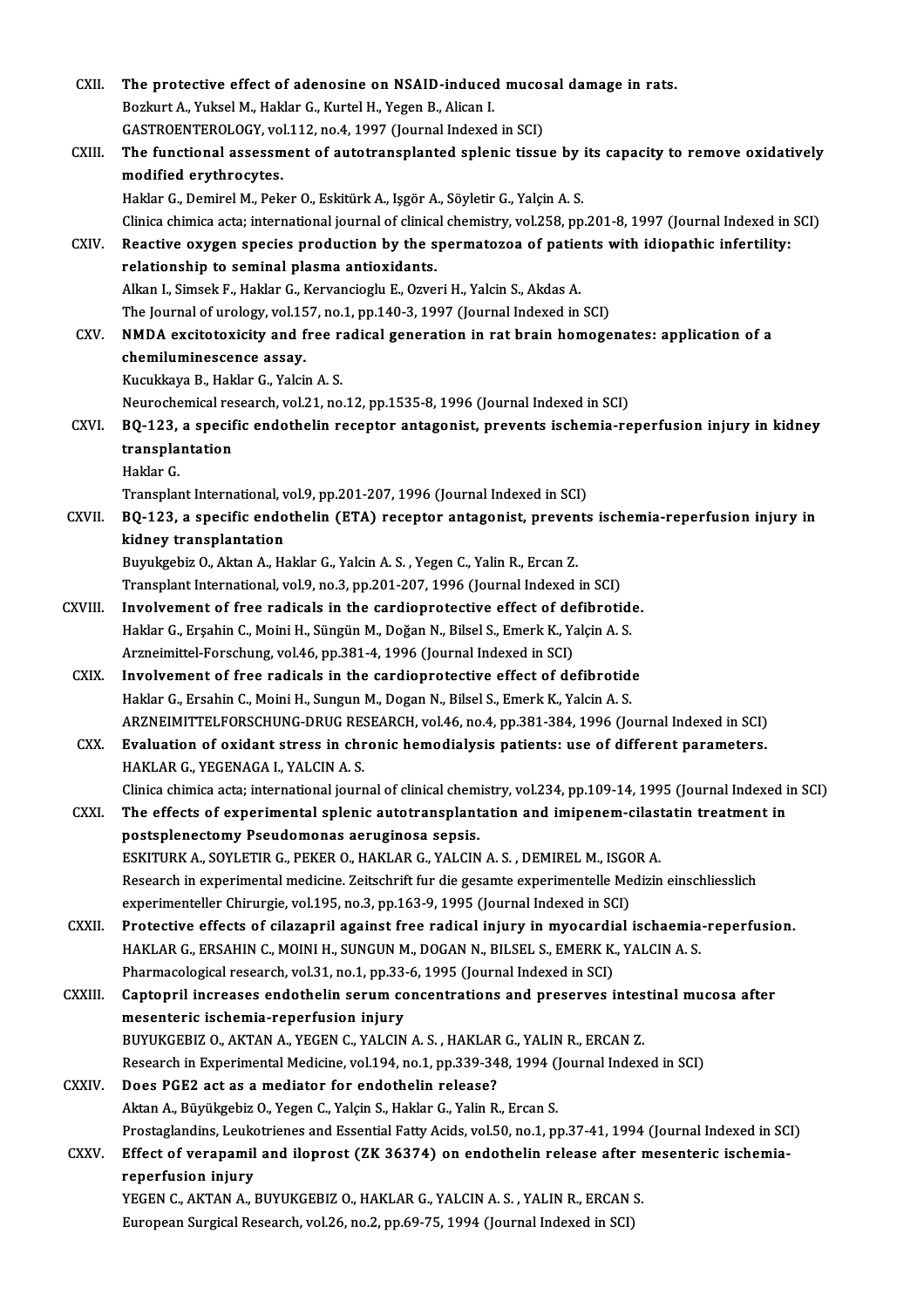CXXVI. Simple colorimetric method for determination of peroxide. Simple colorimetric method<br>Yalçin A. S. , Haklar G., Emerk K.<br>Clinical chamistry, yal 30, nn 25: Simple colorimetric method for determination of peroxide.<br>Yalçin A. S. , Haklar G., Emerk K.<br>Clinical chemistry, vol.39, pp.2534-5, 1993 (Journal Indexed in SCI) Clinical chemistry, vol.39, pp.2534-5, 1993 (Journal Indexed in SCI)<br>Articles Published in Other Journals

- I. Free and Bioavailable Vitamin D Levels of Patients with Type 1 DiabetesMel itus and Association Free and Bioavailable<br>Free and Bioavailable<br>Dincep v47AN C. Vaman Free and Bioavailable Vitamin D Levels of Patients with<br>with Bone Metabolism<br>DİNÇER YAZAN C., Yaman A., HAKLAR G., ŞİRİKÇİ Ö., Deyneli O.<br>JOUPNAL OE DIAPETES AND METABOLIC DISOPDERS 2022 (L with Bone Metabolism<br>DİNÇER YAZAN C., Yaman A., HAKLAR G., ŞİRİKÇİ Ö., Deyneli O.<br>JOURNAL OF DIABETES AND METABOLIC DISORDERS, 2022 (Journal Indexed in ESCI)
- DİNÇER YAZAN C., Yaman A., HAKLAR G., ŞİRİKÇİ Ö., Deyneli O.<br>JOURNAL OF DIABETES AND METABOLIC DISORDERS, 2022 (Journal Indexed in ESCI)<br>II. Evaluation of Arterial Functions and Carotid Intima Media Thickness in Childr JOURNAL OF DIABETES AND METABOL<br>Evaluation of Arterial Functions ar<br>Follow-Up After Kawasaki Disease<br>Cetiner N. Altalın E. Enely E. Beyram T. Evaluation of Arterial Functions and Carotic<br>Follow-Up After Kawasaki Disease<br>Cetiner N., Akalın F., Erolu E., Bayram T., Haklar G.<br>Turkich Archives of Bodistrics vel 56 np 576 594 Follow-Up After Kawasaki Disease<br>Cetiner N., Akalın F., Erolu E., Bayram T., Haklar G.<br>Turkish Archives of Pediatrics, vol.56, pp.576-584, 2021 (Other Refereed National Journals)

- III. Reference values for T and B lymphocyte subpopulations in Turkish children and adults. Turkish Archives of Pediatrics, vol.56, pp.576-584, 2021 (Other Refereed National Journals)<br>Reference values for T and B lymphocyte subpopulations in Turkish children and adults.<br>Besci Ö., Başer D., Öğülür İ., Berberoğlu A Reference values for T and B lymphocyte subpopulations in Turkish children and adults.<br>Besci Ö., Başer D., Öğülür İ., Berberoğlu A. C. , Kıykım A., Besci T., Leblebici A., Ellidokuz H., Boran P., Özek E., e<br>TURKISH JOURNAL Besci Ö., B<br>TURKISH<br>Journals)<br>The Pola TURKISH JOURNAL OF MEDICAL SCIENCES, vol.30, no.51 (4), pp.1814-1824, 2021 (Other Refereed National<br>Journals)<br>IV. The Relationship Between Vitamin D Gene Polymorphisms and the Diagnosis of Prostate Cancer in<br>Patients with
- Journals)<br>The Relationship Between Vitamin D Gene Polymor<br>Patients with High Prostate-Specific Antigen Value<br>Akrul M, ÜPEN N, Vaman A, Baykan O, EPCÜL E, HAKLA The Relationship Between Vitamin D Gene Polymorphisms and<br>Patients with High Prostate-Specific Antigen Value<br>Akgul M., ÜREN N., Yaman A., Baykan O., ERGÜL E., HAKLAR G., TİNAY İ.<br>UROONKOLOU BULTENL BULLETIN OF UROONCOLOCY Patients with High Prostate-Specific Antigen Value<br>Akgul M., ÜREN N., Yaman A., Baykan O., ERGÜL E., HAKLAR G., TİNAY İ.<br>UROONKOLOJI BULTENI-BULLETIN OF UROONCOLOGY, vol.19, no.4, pp.191-195, 2020 (Journal Indexed in ESCI)

Akgul M., ÜREN N., Yaman A., Baykan O., ERGÜL E., HAKLAR G., TİNAY İ.<br>UROONKOLOJI BULTENI-BULLETIN OF UROONCOLOGY, vol.19, no.4, pp.191-195, 2020 (Journal Indexed i<br>V. Effect of methylprednisolone and interferon treatment UROONKOLOJI BULTENI-BULLETIN OF UROONCOLOGY, vol.19<br>Effect of methylprednisolone and interferon treatmen<br>homocysteine levels in patients with multipl sclerosis<br>Hakkar V. Effect of methylprednisolone and interferon treatment on blood vitamin B12, folic acid, and<br>homocysteine levels in patients with multipl sclerosis<br>Haklar G. homocysteine levels in patients with multipl sclerosis<br>Haklar G.<br>Online Turkish Journal of Health Sciences, vol.4, no.3, pp.325-338, 2019 (Other Refereed National Journals)<br>Multipl Skleneg Hestelanude Metilprednigelen ve I

Haklar G.<br>Online Turkish Journal of Health Sciences, vol.4, no.3, pp.325-338, 2019 (Other Refereed National Journals)<br>VI. Multipl Skleroz Hastalarında Metilprednizolon ve İnterferon Tedavisinin Kan Vitamin B12, Folik A Online Turkish Journal of Health Sciences, vol.<br>Multipl Skleroz Hastalarında Metilpredn<br>ve Homosistein Düzeyleri Üzerine Etkisi<br>KÖSEOČLUM MİDİ LEEVLİK T. ÖZPENS, H Multipl Skleroz Hastalarında Metilprednizolon ve İnterfero<br>ve Homosistein Düzeyleri Üzerine Etkisi<br>KÖSEOĞLUM., MİDİ İ., ÇEVLİK T., ÖZBEN S., HAKLAR G., GÜNAL D.<br>Online Türk Seğlir Bilimleri Dergisi vel.4, np.325, 339, 3010 ve Homosistein Düzeyleri Üzerine Etkisi<br>KÖSEOĞLU M., MİDİ İ., ÇEVLİK T., ÖZBEN S., HAKLAR G., GÜNAL D.<br>Online Türk Sağlık Bilimleri Dergisi, vol.4, pp.325-338, 2019 (Other Refereed National Journals)<br>You shauld have the sa

- KÖSEOĞLU M., MİDİ İ., ÇEVLİK T., ÖZBEN S., I<br>Online Türk Sağlık Bilimleri Dergisi, vol.4, pp<br>VII. You should have the same area counts<br>VAMAN A. Corin E. Boylan Q. SİBİKÇİ Ö. H Online Türk Sağlık Bilimleri Dergisi, vol.4, pp.325-338<br>You should have the same area counts<br>YAMAN A., Gerin F., Baykan O., ŞİRİKÇİ Ö., HAKLAR G.<br>Journal of Annlied Laboratoru Medigine, pp.767,770 VII. You should have the same area counts<br>YAMAN A., Gerin F., Baykan O., ŞİRİKÇİ Ö., HAKLAR G.<br>Journal of Applied Laboratory Medicine, pp.767-770, 2017 (Refereed Journals of Other Institutions) YAMAN A., Gerin F., Baykan O., ŞİRİKÇİ Ö., HAKLAR G.<br>Journal of Applied Laboratory Medicine, pp.767-770, 2017 (Refereed Journals of Other Institutions)<br>VIII. Evaluation of the Effects of Multiple Transfusions on Lipid Pero
- Journal of Applied Laboratory Medicine, pp.767-770, 2017 (Refereed Journals of Other Ins<br>Evaluation of the Effects of Multiple Transfusions on Lipid Peroxidation in Pret<br>ALP ÜNKAR Z., MEMİŞOĞLU A., BİLGEN H. S. , YAMAN A., Evaluation of the Effects of Multiple Transfusions on Lipid Peroxidation in Preterm<br>ALP ÜNKAR Z., MEMİŞOĞLU A., BİLGEN H. S. , YAMAN A., ÖZDEMİR H., HAKLAR G., ÖZEK E.<br>Academic Journal of Pediatrics & Neonatology, 2016 (Re ALP ÜNKAR Z., MEMİŞOĞLU A., BİLGEN H. S. , YAMAN A., ÖZDEMİR H., HAKLAR G., ÖZEK E.<br>Academic Journal of Pediatrics & Neonatology, 2016 (Refereed Journals of Other Institutio<br>IX. **Demans ve Klinik Biyokimya**<br>HAKLAR G. Academic Journal of Pediatrics & Neonatology, 2016 (Refereed Journals of Other Institutions)

Türkiye Klinikleri, vol.9, pp.56-62, 2016 (Refereed Journals of Other Institutions)

HAKLAR G.<br>Türkiye Klinikleri, vol.9, pp.56-62, 2016 (Refereed Journals of Other Institutions)<br>X. TSH değerleri 2 5 4 4 mIU L aralığında bulunan bireylerin subklinik hipotiroidi geliştirme riski<br>Covlik T. HAKLAR C. SİRİ Çevlik T., HAKLAR G., ŞİRİKÇİ Ö., Emerk K.<br>Nobel Medicus, vol.12, pp.20-25, 2016 (Other Refereed National Journals) TSH değerleri 2 5 4 4 mIU L aralığında bulunan bireylerin subklin<br>Çevlik T., HAKLAR G., ŞİRİKÇİ Ö., Emerk K.<br>Nobel Medicus, vol.12, pp.20-25, 2016 (Other Refereed National Journals)<br>RISK OE DEVELORING SURGI INIGAL HYROTHYR

# Cevlik T., HAKLAR G., ŞİRİKÇİ Ö., Emerk K.<br>Nobel Medicus, vol.12, pp.20-25, 2016 (Other Refereed National Journals)<br>XI. RISK OF DEVELOPING SUBCLINICAL HYPOTHYROIDISM AMONG INDIVIDUALS WITH TSH VALUES 2.5-<br>4.2 mill/l 4.2 mIU/L<br>Cevlik T., HAKLAR G., ŞİRİKÇİ Ö., Emerk K. RISK OF DEVELOPING SUBCLINICAL<br>4.2 mIU/L<br>Cevlik T., HAKLAR G., ŞİRİKÇİ Ö., Emerk K.<br>NOBEL MEDICUS vel 12 no 2 nn 20 25-2 4.2 mIU/L<br>Cevlik T., HAKLAR G., ŞİRİKÇİ Ö., Emerk K.<br>NOBEL MEDICUS, vol.12, no.2, pp.20-25, 2016 (Journal Indexed in ESCI)<br>Liver fungtion tests in ehnenis viral benatitis sasss

XII. Liver function tests in chronic viral hepatitis cases<br>HAKLAR G. NOBEL MEI<br>Liver func<br>HAKLAR G.<br>MARMARA

MARMARA MEDICAL JOURNAL, vol.29, pp.6-9, 2016 (Journal Indexed in ESCI)

XIII. Prematüre Retinopatisi Etyopatogenezinde Serum Eritropoetin İnsülin Benzeri Büyüme Faktörü 1 ve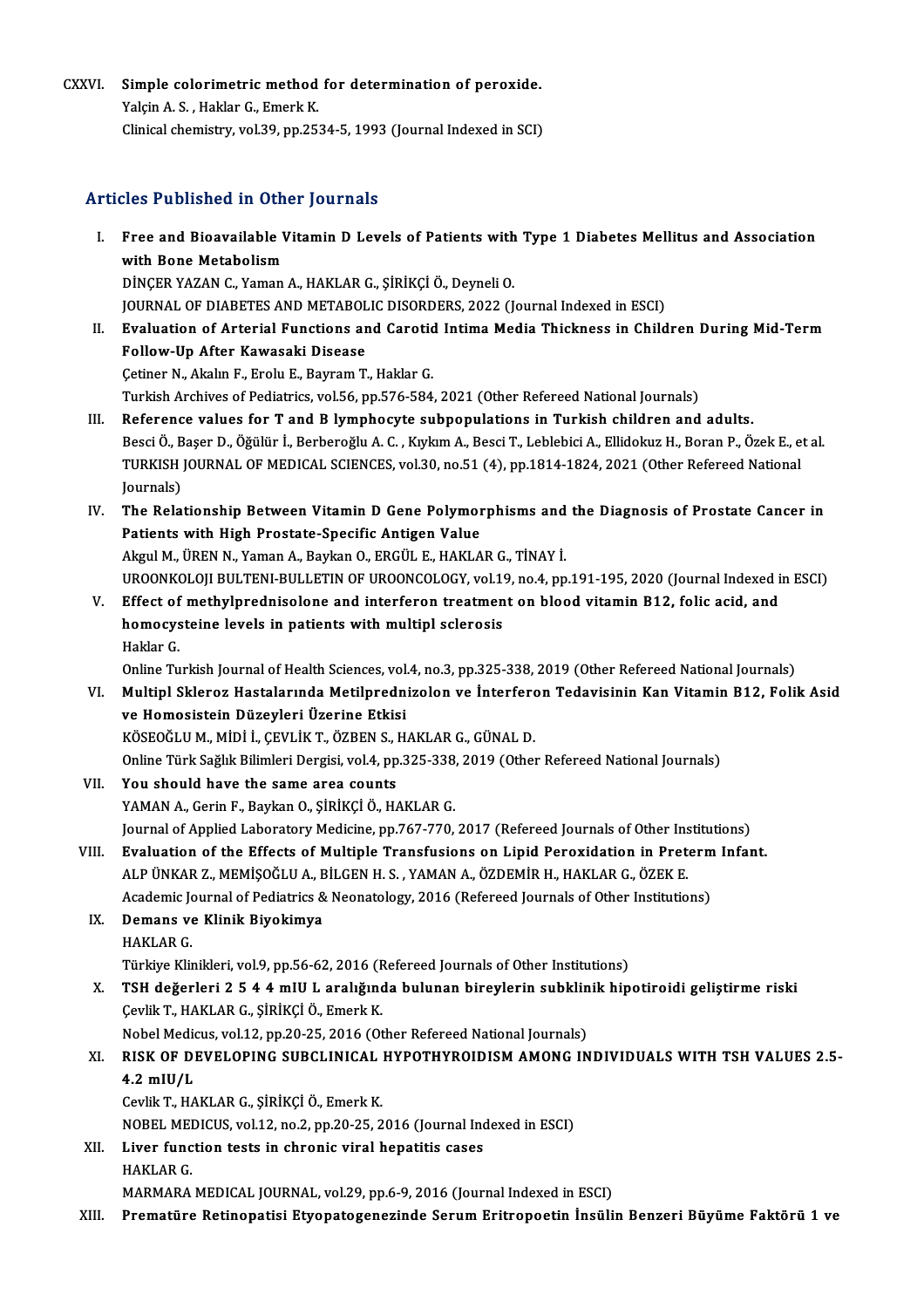|        | Vasküler Endotelyel Büyüme Faktörü                                                                         |
|--------|------------------------------------------------------------------------------------------------------------|
|        | ŞAHİN Ö., ASHOUR A., ÇERMAN E., FIRAT R., HAKLAR G., ŞİRİKÇİ Ö., AKMAN İ., KAZOKOĞLU H.                    |
|        | TURK OFTALMOLOJI DERGISI-TURKISH JOURNAL OF OPHTHALMOLOGY, vol.42, no.6, pp.423-428, 2012 (Other           |
|        | Refereed National Journals)                                                                                |
| XIV.   | Timpanik membranda timpanotomi sonrası reaktif oksijen türleri oluşumu ve E vitamininin etkisi             |
|        | Yüksel M., Polat Ş., Haklar G., Üneri C.                                                                   |
|        | Kocatepe Tıp Dergisi, vol.5, pp.69-71, 2004 (National Refreed University Journal)                          |
| XV.    | The effect of sex steroids on the aortic endothelium of rats with thermal injury                           |
|        | ÇETİNEL Ş., Özveri E. S., Bozkurt A., HAKLAR G., Şan T., YEGEN B.                                          |
|        | Marmara Medical Journal, vol.16, no.2, pp.97-102, 2003 (Refereed Journals of Other Institutions)           |
| XVI.   | Effects of depolarization and calcium ion deficiency conditions.                                           |
|        | Saybaşılı N. H., Yüksel M., Haklar G., Yalçın A. S.                                                        |
|        | e-Marmara Medical Journal (elektronik), vol.13, no.1, pp.11-14, 2000 (National Refreed University Journal) |
| XVII.  | Sıçan beyni canlı hipokampal ve striatal kesitlerinde elektron transport zinciri inhibitörlerinin          |
|        | süperoksit radikali oluşumu üzerindeki etkileri                                                            |
|        | Saybaşılı N. H., Yüksel M., Haklar G., Yalçın A. S.                                                        |
|        | Osmangazi Tıp Dergisi, vol.20, no.1, pp.155-162, 1999 (National Refreed University Journal)                |
| XVIII. | Süperoksit radikali nitrik oksit ve peroksinitrit'in hasar oluşturucu mekanizmalarındaki rolleri: Sıçan    |
|        | mezenterik iskemi/reperfüzyon, epilepsi ve Huntington hastalığı modelleri                                  |
|        | Haklar G., Ulukaya Durakbaşa Ç., Yüksel M., Saybaşılı N. H., Aktan Ö., Yalçın A. S.                        |
|        | Osmangazi Tip Dergisi, vol.20, no.1, pp.53-65, 1999 (National Refreed University Journal)                  |
| XIX.   | Sıçan hipokampal kesitlerinde spontan epileptiform aktivite ve depolarizasyon şartlarında oluşan           |
|        | süperoksit radikalinin kaynağı                                                                             |
|        | Saybaşılı N. H., Yüksel M., Haklar G., Yalçın A. S.                                                        |
|        | Klinik Gelişim, vol.11, no.1, pp.426-428, 1998 (Other Refereed National Journals)                          |
| XX.    | 17 beta estradiolün endotel hücrelerinde anoksi/reoksijenizasyon sonrası üretilen süperoksit               |
|        | radikali oluşumu üzerine etkisi                                                                            |
|        | Benli Aksungar F., Moini H., Yüksel M., Haklar G., Yalçın A. S., Bilsel S.                                 |
|        | Klinik Gelişim, vol.11, no.1, pp.450-451, 1998 (Other Refereed National Journals)                          |
| XXI.   | Chemiluminescence in the Measurement of Free Radicals Theory and Application on a Tissue Injury            |
|        | Model                                                                                                      |
|        | HAKLAR G., YÜKSEL M., YALÇIN A. S.                                                                         |
|        | MARMARA MED J, vol.11, pp.56-60, 1998 (Other Refereed National Journals)                                   |
| XXII.  | Chemiluminescence in the measurement of free radicals: Theory and application on a tissue injury<br>model  |
|        | Haklar G., Yüksel M., Yalçın A. S.                                                                         |
|        | e-Marmara Medical Journal (elektronik), vol.11, no.1, pp.56-60, 1998 (National Refreed University Journal) |
|        |                                                                                                            |

#### Refereed Congress / Symposium Publications in Proceedings

I. Steroid 11β-hidroksilaz eksikliği olan 100 çocuk hastanın klinik bulgularının genetik ve adrenokortikal hormonprofili ile ilişkisinin değerlendirilmesi<br>adrenokortikal hormonprofili ile ilişkisinin değerlendirilmesi<br>VU DIZ MUSEK TURAN SUKRENIM ÖZERMAN BASE UCANTİ YILDIZ M., IŞIK E., TURAN S., KESKİN M., ÖZBEK M. N. , BAŞ F., UÇANTÜRK A., BÜYÜKİNAN M., KARA C., BARNARD<br>L., et al. a<mark>dreno</mark><br>YILDIZ<br>L., et al.<br>vvuv. ul YILDIZ M., IŞIK E., TURAN S., KESKİN M., ÖZBEK M. N. , BAŞ F., UÇANTÜRK A., BÜYÜKİNAN M., KARA C., BARNA<br>L., et al.<br>XXIV. Ulusal Pediatrik Endokrinoloji ve Diyabet Çevrim İçi Kongresi, Turkey, 30 October - 01 November 2020 L., et a<br>XXIV. I<br>pp.12<br>pr. 451

XXIV. Ulusal Pediatrik Endokrinoloji ve Diyabet Çevrim İçi Kongresi, Turkey, 30 October - 01 November<br>pp.12<br>II. PLASMA MİCRORNA-21 İN THE EARLYDİAGNOSİS OF CONTRAST-İNDUCED NEPHROPATHY<br>INCHIL PREN

pp.12<br>II. PLASMA MICRORNA-21 IN THE EARLYDIAGNOSIS OF CONTRAST-INDUCED NEPHROPATHY<br>INCHILDREN

yüzkollar b., YILDIZ N., karademir b., AKDENİZ E., HAKLAR G., ALPAY H. 18 th Congress of the International Pediatric Nephrology Association-IPNA, 17 - 21 October 2019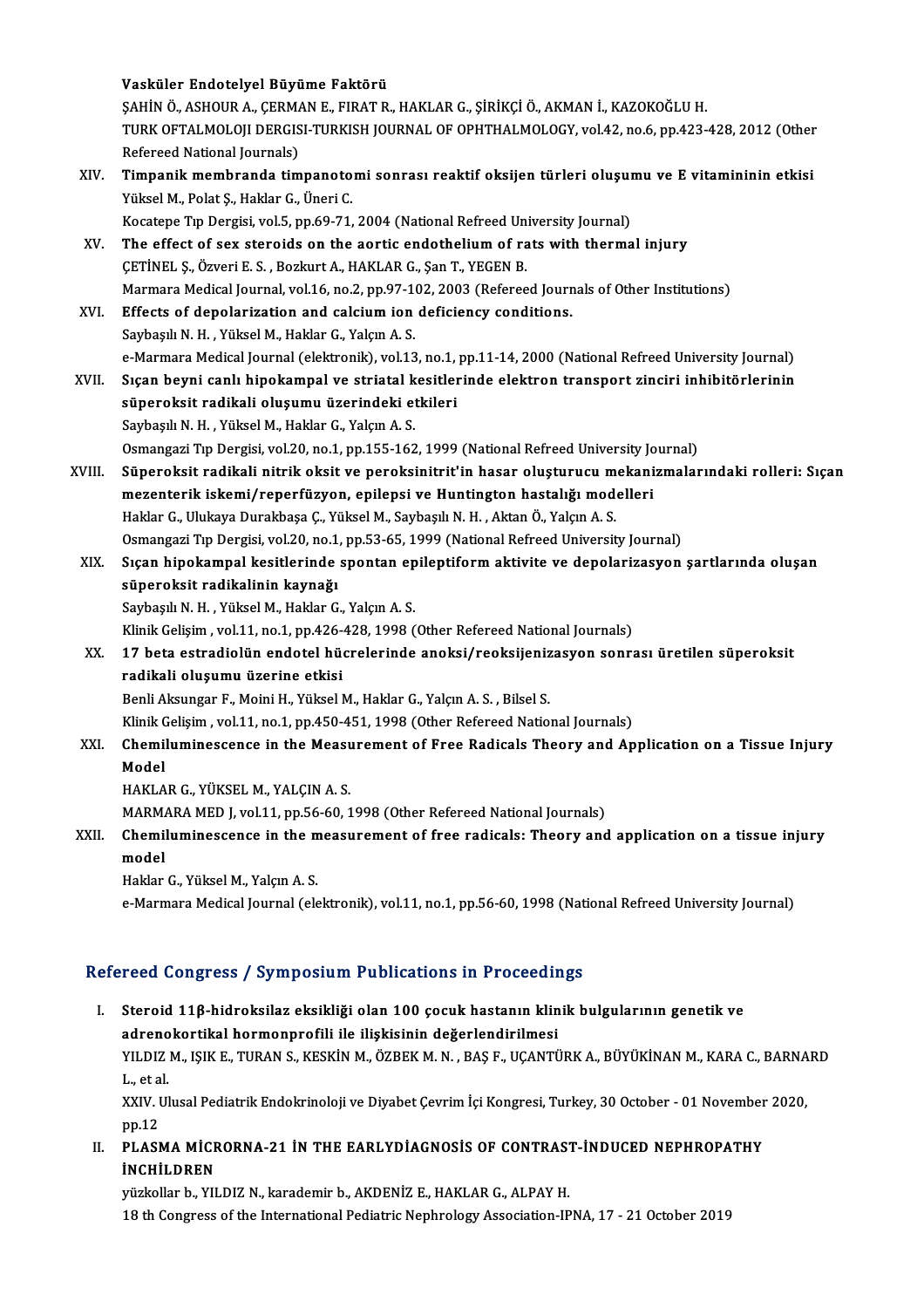III. Diagnostic Value of Gastric Fluid Lamellar Body Count in Prediction and Severity of Respiratory<br>Distress Diagnost<br>Distress<br>CÜLCAN I Diagnostic Value of Gastric Fluid Lamellar Body Count in Prediction and Severity of Respiratory<br>Distress<br>GÜLCAN KERSİN S., ÜNLÜ O., BİLGEN H. S. , bahramzade g., cevlik t., MEMİŞOĞLU A., ÖZDEMİR H., ÖZEK E., ŞİRİKÇİ<br>Ö. HAK Distress<br>GÜLCAN KERS<br>Ö., HAKLAR G.<br>71st AACC Anx GÜLCAN KERSİN S., ÜNLÜ O., BİLGEN H. S. , bahramzade g., cevlik t., MEMİŞOĞLU A., ÖZDEMİR H., ÖZEK E., ŞİRİK<br>Ö., HAKLAR G.<br>71st AACC Annual Scientific Meeting Clinical Lab Expo, California, United States Of America, 4 - 08 Ö., HAKLAR G.<br>1913 T1st AACC Annual Scientific Meeting Clinical Lab Expo, California, United States Of America, 4 - 08 August<br>1919 IV. Evaluation of Clinical Chemistry Laboratory Using Sigma Metrics 71st AACC Annual Scientific Meeting Clinical Lab Expo, California, United States Of .<br>**Evaluation of Clinical Chemistry Laboratory Using Sigma Metrics**<br>Çevlik T., Turkal R., ÜNLÜ O., BAHRAMZADA G., TEKİN A. F. , ŞİRİKÇİ Ö. Evaluation of Clinical Chemi<br>Çevlik T., Turkal R., ÜNLÜ O., BA<br>AACC2019, 4 - 08 August 2019<br>Establishment of Cestatione Cevlik T., Turkal R., ÜNLÜ O., BAHRAMZADA G., TEKİN A. F. , ŞİRİKÇİ Ö., HAKLAR G.<br>AACC2019, 4 - 08 August 2019<br>V. Establishment of Gestational Stage-Specific Reference Ranges for TSH in Pregnant Turkish Woman: A<br>Prelim AACC2019, 4 - 08 Augu<br>Establishment of Ge<br>Preliminary Report.<br>AYTAN S. CAKMAK B Establishment of Gestational Stage-Specific Reference Ranges for TSH in Pregnant Turkish Woma<br>Preliminary Report.<br>AYTAN S., ÇAKMAK B., GÖZAYDIN B., TAKIR C., TURAN C. A. , ÜNLÜ O., BAHRAMZADA G., TEKİN A. F. , Çevlik T.,<br>C Preliminary<br>AYTAN S., ÇAK<br>GÖZÜ H., et al.<br>AACC 2019 4 AYTAN S., ÇAKMAK B., GÖZAYDI<br>GÖZÜ H., et al.<br>AACC 2019, 4 - 08 August 2019<br>Immunoossay Interferense. i GÖZÜ H., et al.<br>AACC 2019, 4 - 08 August 2019<br>VI. Immunoassay Interference in Thyroid Assays: Heterophilic Antibodies<br>Turkel B. GÖZÜ H. Sipikçi Ö. HAKLAR G AACC 2019, 4 - 08 August 2019<br>Immunoassay Interference in Thyroi<br>Turkal R., GÖZÜ H., ŞİRİKÇİ Ö., HAKLAR G.<br>AACC 2019, 4 - 08 Aygust 2019 I<mark>mmunoassay Interference</mark> ii<br>Turkal R., GÖZÜ H., ŞİRİKÇİ Ö., H.<br>AACC 2019, 4 - 08 August 2019<br>PSA YÜKSEKLİĞİ İLE PASYILI Turkal R., GÖZÜ H., ŞİRİKÇİ Ö., HAKLAR G.<br>AACC 2019, 4 - 08 August 2019<br>VII. — PSA YÜKSEKLİĞİ İLE BAŞVURAN HASTALARDA PLAZMA D VİTAMİNİ DÜZEYLERİ İLE D VİTAMİNİ<br>RESERTÖR GEN POLİMOREİZMI ERİNİN PROSTAT KANSERİ TANISLARASIN AACC 2019, 4 - 08 August 2019<br>PSA YÜKSEKLİĞİ İLE BAŞVURAN HASTALARDA PLAZMA D VİTAMİNİ DÜZEYLERİ İLE D V<br>RESEPTÖR GEN POLİMORFİZMLERİNİN PROSTAT KANSERİ TANISI ARASINDAKİ İLİŞKİSİ<br>AKÇÜL H.M. PAYKANÖ, KAAND, HAKLAR G. TİNAV PSA YÜKSEKLIĞI İLE BAŞVURAN HASTALARDA PL<br>RESEPTÖR GEN POLIMORFIZMLERININ PROSTAT I<br>AKGÜL H. M. , BAYKAN Ö., KAAN D., HAKLAR G., TİNAY İ.<br>4. III USAL ÜROLOUZ CERRAHI KONGRESI Turkay 31 Q. RESEPTÖR GEN POLIMORFIZMLERININ PROSTAT KANSERI TANISI ARASINI<br>AKGÜL H. M. , BAYKAN Ö., KAAN D., HAKLAR G., TINAY İ.<br>4. ULUSAL ÜROLOJİK CERRAHİ KONGRESİ, Turkey, 31 October - 04 November 2018<br>Kiştik Eibrozis Olavları Alut AKGÜL H. M. , BAYKAN Ö., KAAN D., HAKLAR G., TİNAY İ.<br>4. ULUSAL ÜROLOJİK CERRAHİ KONGRESİ, Turkey, 31 October - 04 November 2018<br>VIII. Kistik Fibrozis Olguları Akut Alevlenme Tanısında Lökosit HİS (Hacim, İletkenlik Ve Saç 4. ULUSAL ÜROLOJİK CERR<br>Kistik Fibrozis Olguları *I*<br>Parametrelerinin Önemi<br>Cevlik T. Turkal B. ÜNLÜ O Kistik Fibrozis Olguları Akut Alevlenme Tanısında Lökosit HİS (Hacim, İletkenlik Ve Saçılım)<br>Parametrelerinin Önemi<br>Çevlik T., Turkal R., ÜNLÜ O., GÖKDEMİR Y., ERGENEKON A. P. , Eralp E., KARADAĞ B. T. , ŞİRİKÇİ Ö., HAKLAR Parametrelerinin Önemi<br>Çevlik T., Turkal R., ÜNLÜ O., GÖKDEMİR Y., ERGENEKON A. P. , Eralp E.,<br>Çocuk Göğüs Hastalıkları 3. Kongresi, Turkey, 26 - 29 September 2018<br>Effect of Contrifugation, Eneeging, Thawing and Becentrifu Cevlik T., Turkal R., ÜNLÜ O., GÖKDEMİR Y., ERGENEKON A. P. , Eralp E., KARADAĞ B. T. , ŞİRİKÇİ Ö., HAKLAR G.<br>Cocuk Göğüs Hastalıkları 3. Kongresi, Turkey, 26 - 29 September 2018<br>IX. Effect of Centrifugation, Freezing, Tha Çocuk Göğüs Hastalıkları 3. Kongresi, Turkey, 26 - 29 September 2018<br>Effect of Centrifugation, Freezing, Thawing and Recentrifugati<br>Assay IX. Effect of Centrifugation, Freezing, Thawing and Recentrifugation Processes on Thrombin Generation<br>Assay<br>VATANSEVER P., ŞİRİKÇİ Ö., HAKLAR G.<br>ISLH 2018, 10 - 12 May 2018 VATANSEVER P., SİRİKÇİ Ö., HAKLAR G. VATANSEVER P., ŞİRİKÇİ Ö., HAKLAR G.<br>ISLH 2018, 10 - 12 May 2018<br>X. Time-dependent Change in Volume, Conductivity and Scatter (VCS Technology) Properties of ISLH 2018, 10 - 12 May 2018<br>Time-dependent Change in Vo<br>Leukocytes in Sepsis Patients<br>Carlik T. Turkel B. Kaya Q. Gül E Time-dependent Change in Volume, Conductivity and Scatter<br>Leukocytes in Sepsis Patients<br>Çevlik T., Turkal R., Kaya O., Gül F., CİNEL İ. H. , ŞİRİKÇİ Ö., HAKLAR G.<br>International Sosiaty of Laboratory Hamatology, Prükasl Pol Leukocytes in Sepsis Patients<br>Çevlik T., Turkal R., Kaya O., Gül F., CİNEL İ. H. , ŞİRİKÇİ Ö., HAKLAR G.<br>International Society of Laboratory Hematology, Brüksel, Belgium, 10 - 12 May 2018, vol.40, pp.27<br>Significance of Lau Cevlik T., Turkal R., Kaya O., Gül F., CİNEL İ. H. , ŞİRİKÇİ Ö., HAKLAR G.<br>International Society of Laboratory Hematology, Brüksel, Belgium, 10 - 12 May 2018, vol.40, pp.27<br>XI. Significance of Leukocyte VCS (Volume, Conduc International Society of Laboratory Hematol<br>Significance of Leukocyte VCS (Volume<br>Acute Exacerbations of Cystic Fibrosis<br>Ceulit T. Turkel B. Unke O. CÖKDEMİB V. EL Significance of Leukocyte VCS (Volume, Conductivity and Scatter) Parameters in the Diagnosis o<br>Acute Exacerbations of Cystic Fibrosis<br>Çevlik T., Turkal R., Unlu O., GÖKDEMİR Y., ERGENEKON A. P. , Eralp E., KARADAĞ B. T. , Acute Exacerbations of Cysti<br>Çevlik T., Turkal R., Unlu O., GÖK<br>AACC, 29 July - 02 August 2018<br>Evaluation of malagular shai Cevlik T., Turkal R., Unlu O., GÖKDEMİR Y., ERGENEKON A. P. , Eralp E., KARADAĞ B. T. , ŞİRİKÇİ Ö., HAKLAR G.<br>AACC, 29 July - 02 August 2018<br>XII. Evaluation of molecular characteristics and steroid metabolomics in a large AACC, 29 July - 02 August 2018<br>Evaluation of molecular characteristics and stere<br>3β-Hydroxysteroid Dehydrogenase 2 deficiency.<br>CÜRAN T. KARA C. vildir m. bitkin e. c. συνοη a. catli c Evaluation of molecular characteristics and steroid metabolomics in a large cohort<br>3β-Hydroxysteroid Dehydrogenase 2 deficiency.<br>GÜRAN T., KARA C., yildiz m., bitkin e. c. , guven a., catli g., yesil g., haklar G., onder 3β-Hydroxysteroid Dehydrogenase 2 deficiency.<br>GÜRAN T., KARA C., yildiz m., bitkin e. c. , guven a., catli g.<br>The 18th Adrenal cortex conference, 25 - 27 June 2018<br>MB. Enterogeranhy Eindings of Intestinal Inflamm GÜRAN T., KARA C., yildiz m., bitkin e. c. , guven a., catli g., yesil g., haklar G., onder s., Lin J., et al.<br>The 18th Adrenal cortex conference, 25 - 27 June 2018<br>XIII. MR-Entereography Findings of Intestinal Inflammatio The 18th Adrenal cor<br>MR-Entereography<br>calprotectin levels.<br>Ergens L. Uner E. ERG MR-Entereography Findings of Intestinal Inflammation in Spondyloarethri<br>calprotectin levels.<br>Ergenç İ., Uner E., ERGELEN R., HAKLAR G., İMERYÜZ N., ATUĞ Ö., ATAGÜNDÜZ M. P.<br>Congress of the European League Ageinst Pheumatie calprotectin levels.<br>Ergenç İ., Uner E., ERGELEN R., HAKLAR G., İMERYÜZ N., ATUĞ Ö., ATAGÜNDÜZ M. P. Ergenç İ., Uner E., ERGELEN R., HAKLAR G., İMERYÜZ N., ATUĞ Ö., ATAGÜNDÜZ M. P.<br>Congress of the European-League-Against-Rheumatism (EULAR), 13 - 16 June 2018<br>XIV. Maternal serum leptin concentrations in IUGR and IUGR with Congress of the European-League-Against-Rheumatism (EULAR), 13 - 16 June 2018<br>Maternal serum leptin concentrations in IUGR and IUGR with pre-eclampsi<br>Aslanova L., SOYSAL S., HAKLAR G.<br>12. Türk Alman jinekoloji Kongresi, Gi Maternal serum leptin concentrations in IUGR and IUGR with pre-ed<br>Aslanova L., SOYSAL S., HAKLAR G.<br>12. Türk Alman jinekoloji Kongresi, Girne, Cyprus (Kktc), 27 - 30 April 2018<br>SANTRİEÜC ASYON, DONDURMA, CÖZDÜRME v.9, TEKR Aslanova L., SOYSAL S., HAKLAR G.<br>12. Türk Alman jinekoloji Kongresi, Girne, Cyprus (Kktc), 27 - 30 April 2018<br>XV. SANTRİFÜGASYON, DONDURMA, ÇÖZDÜRME ve TEKRAR SANTRİFÜGASYON İŞLEMLERİNİN<br>ÖZELLİKLİ KOACÜLASYON BARAMETR 12. Türk Alman jinekoloji Kongresi, Girne, Cyprus (Kktc), 27 -<br>SANTRİFÜGASYON, DONDURMA, ÇÖZDÜRME ve TEKRA<br>ÖZELLİKLİ KOAGÜLASYON PARAMETRELERİNE ETKİSİ<br>VATANSEVER R YAMAN A, SİRİKÇİ Ö, HAKLAR C SANTRİFÜGASYON, DONDURMA, ÇÖZDÜRME<br>ÖZELLİKLİ KOAGÜLASYON PARAMETRELERİI<br>VATANSEVER P., YAMAN A., ŞİRİKÇİ Ö., HAKLAR G.<br>Hivelararga Katılımlı KBUD Prenselitik Samnezyum ÖZELLİKLİ KOAGÜLASYON PARAMETRELERİNE ETKİSİ<br>VATANSEVER P., YAMAN A., ŞİRİKÇİ Ö., HAKLAR G.<br>Uluslararası Katılımlı KBUD Prenaalitik Sempozyumu, 23 - 24 March 2018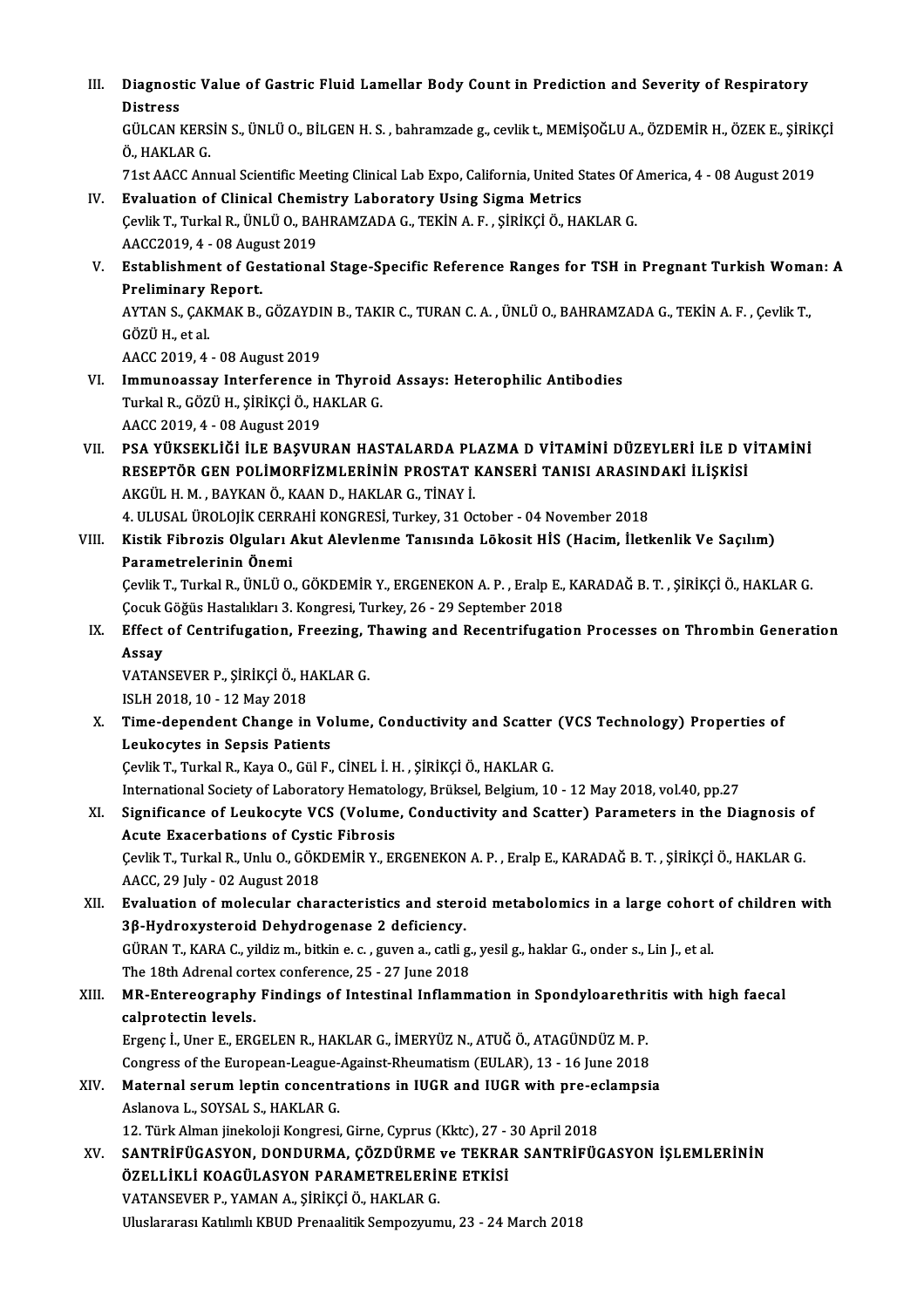XVI. Biyokimya Laboratuvarlarında Serum ve Plazma Örneği Tercihi: Avantaj ve Dezavantajlar<br>HAKLAR G Biyokimya<br>HAKLAR G.<br>KRUD Presi Biyokimya Laboratuvarlarında Serum ve Plazı<br>HAKLAR G.<br>KBUD Preanalitik Sempozyum, 23 - 24 March 2018<br>Tenenätik Hinetermi Sennesı Celisen Enfeksiy

# HAKLAR G.<br>KBUD Preanalitik Sempozyum, 23 - 24 March 2018<br>XVII. Terapötik Hipotermi Sonrası Gelişen Enfeksiyonların Öngörülmesinde Hematoloji Parametrelerinin<br>Kullanımı KBUD Prea<br>Terapötik<br>Kullanımı<br>CÜLE Cev Terapötik Hipotermi Sonrası Gelişen Enfeksiyonların Öngörülme<br>Kullanımı<br>GÜL F., Çevik T., ARSLANTAŞ M. K. , Kasapoğlu U. S. , Haklar G., CİNEL İ. H.<br>Türk Anesterialeji Beanimasyan Derneği 51 Ulusal Kanaresi, Antalya Tur Kullanımı<br>GÜL F., Çevik T., ARSLANTAŞ M. K. , Kasapoğlu U. S. , Haklar G., CİNEL İ. H.<br>Türk Anestezioloji Reanimasyon Derneği 51.Ulusal Kongresi, Antalya, Turkey, 25 - 29 October 2017<br>Terenötik binetermi senresu gelisen en

## GÜL F., Çevik T., ARSLANTAŞ M. K. , Kasapoğlu U. S. , Haklar G., CİNEL İ. H.<br>Türk Anestezioloji Reanimasyon Derneği 51.Ulusal Kongresi, Antalya, Turkey, 25 - 29 October 2017<br>XVIII. Terapötik hipotermi sonrası gelişen e Türk Anestez<mark>i</mark><br>Terapötik hi<br>kullanılması<br>Cül E. CEVI İ Terapötik hipotermi sonrası gelişen enfeksiyonların öngörülmesinde l<br>kullanılması<br>GÜL F., ÇEVLİK T., ARSLANTAŞ M. K. , KASAPOĞLU U. S. , HAKLAR G., CİNEL İ. H.<br>TARK 2017-25 - 29 Ostober 2017 <mark>kullanılması</mark><br>GÜL F., ÇEVLİK T., ARSLANTAŞ M. I<br>TARK 2017, 25 - 29 October 2017<br>170H. pragnanalana saams a. r

TARK 2017, 25 - 29 October 2017

XIX. 17OH-pregnenolone seems a major drive of androgen excess in patient with 11 beta hydroxylase<br>deficiency

Yıldız M., TURAN S., Akçay T., Atay Z., ÖNAL H., Barış T., HAKLAR G., BEREKET A., Guran T.

10th Joint Meeting of Paediatric Endocrinology, Washington, Kiribati, 14 - 17 September 2017, vol.88, pp.54

XX. SIMULTANEOUS PROFILING OF 17 STEROID HORMONES USING LIQUID CHROMATOGRAPHY TANDEM MASS SPECTROMETRY IN NEWBORN AND EARLY INFANCY. SIMULTANEOUS PROFILING OF 17 STEROID HORMONES USING LIQUID CHRONASS SPECTROMETRY IN NEWBORN AND EARLY INFANCY.<br>Enver E.Ö., Vatansever P., Guran O., Boran P., Turan S., Haklar G., Bereket A., Güran T.<br>10th Individual Abstra

MASS SPECTROMETRY IN NEWBORN AND EARLY INFANCY.<br>Enver E. Ö. , Vatansever P., Guran O., Boran P., Turan S., Haklar G., Bereket A., Güran T.<br>10th Individual Abstracts for International Meeting of Pediatric Endocrinology, Was Enver E. Ö. , Vatansever P., Guran (<br>10th Individual Abstracts for Inter<br>America, 14 - 17 September 2017<br>170H BRECNENOLONE SEEMS 10th Individual Abstracts for International Meeting of Pediatric Endocrinology, Washington, United States Of<br>America, 14 - 17 September 2017<br>XXI. 17OH-PREGNENOLONE SEEMS A MAJOR DRIVE OF ANDROGEN EXCESS IN PATIENTS WITH 11

# America, 14 - 17 September 2017<br>XXI. 170H-PREGNENOLONE SEEMS A MAJOR DRIVE OF ANDROGEN EXCESS IN PATIENTS WITH 11ß-<br>HYDROXYLASE DEFICIENCY 170H-PREGNENOLONE SEEMS A MAJOR DRIVE OF ANDROGEN EXCESS IN<br>HYDROXYLASE DEFICIENCY<br>Yildiz M., Turan S., Akcay T., Atay Z., Onal H., Baris T., Haklar G., Bereket A., Güran T.<br>10th Individual Abstracts for International Meet

. 10th Individual Abstracts for International Meeting of Pediatric Endocrinology, Washington, United States Of<br>America, 14 - 17 September 2017 Yildiz M., Turan S., Akcay T., Atay Z.<br>. 10th Individual Abstracts for Inte<br>America, 14 - 17 September 2017<br>Evaluation of the Diagnestic V.

### XXII. Evaluation of the Diagnostic Value of Volume, Conductivity and Scatter Parameters Determined by America, 14 - 17 September 2017<br>Evaluation of the Diagnostic Value of Volume, Conductivity and Scatter Parameters Determined<br>Unicel DxH800 Coulter Cellular Analyzer in Sepsis in Comparison to Chronic Inflammatory and<br>Nonsy Evaluation of the Diagnostic<br>Unicel DxH800 Coulter Cellul<br>Nonsystemic Infection Cases<br>CEVU IV T TURVAL B - KAVA O-G Unicel DxH800 Coulter Cellular Analyzer in Sepsis in Comparison to Chronic Inflammatory and<br>Nonsystemic Infection Cases<br>ÇEVLİK T., TURKAL R., KAYA O., GÜLLÜ M. F. , YALÇINKAYA Y., OĞUZ U., ARSLANTAŞ M., CİNEL İ. H. , İNANÇ

Nonsystemic Infection<br>ÇEVLİK T., TURKAL R., KA<br>DİRESKENELİ R. H. , et al.<br>American Association of ( ÇEVLİK T., TURKAL R., KAYA O., GÜLLÜ M. F. , YALÇINKAYA Y., OĞUZ U., ARSLAN<br>DİRESKENELİ R. H. , et al.<br>American Association of Clinical Chemistry Congress, 30 July - 03 August 2017<br>Evaluation of Immunaturbidimetria Assova

DİRESKENELİ R. H. , et al.<br>American Association of Clinical Chemistry Congress, 30 July - 03 August 2017<br>XXIII. Evaluation of Immunoturbidimetric Assays Using the SPAPLUS: Comparison with<br>Immunonophelometry American Association of C<br>Evaluation of Immunot<br>Immunonephelometry<br><sup>UNED E</sup> TUPKAL B HAK Evaluation of Immunoturbidimetric As<br>Immunonephelometry<br>ÜNER E., TURKAL R., HAKLAR G., ŞİRİKÇİ Ö.<br>American Assesistion of Clinical Chamistru

I<mark>mmunonephelometry</mark><br>ÜNER E., TURKAL R., HAKLAR G., ŞİRİKÇİ Ö.<br>American Association of Clinical Chemistry Congress, 30 July - 03 August 2017<br>Disarimination Betusen Viral and Bastarial Etiolegy of Lewer Besnira

### ÜNER E., TURKAL R., HAKLAR G., ŞİRİKÇİ Ö.<br>American Association of Clinical Chemistry Congress, 30 July - 03 August 2017<br>XXIV. Discrimination Between Viral and Bacterial Etiology of Lower Respiratory Tract Infection Usi American Association of Clinical Chemistry Congress, 30 July - 03 August 2017<br>Discrimination Between Viral and Bacterial Etiology of Lower Respirate<br>Populaton Data Generated by Unicel DxH800 Coulter Cellular Analyzer<br>CEVLI ÇEVLİKT.,TURKALR.,SATILMIŞ S., İLKİZ.A. ,ŞİRİKÇİÖ.,HAKLARG. Populaton Data Generated by Unicel DxH800 Coulter Cellular Analyzer

#### American Association of Clinical Chemistry Congress, 30 July - 03 August 2017

# XXV. Evaluation of Clinical, Genetical, and Steroid Profile Features of Cases with 3Beta-Hydroxysteroid Evaluation of Clinical, Genetical, and Steroid Profile Features of Cases with 3Beta-Hydroxyster<br>Dehydrogenase Type 2 Deficiency<br>Güran T., Kara C., Atay Z., Akbarzade A., Yılmaz G., Çelebi Bitkin E., Akçay T., Yıldız M., Gü

De<mark>hydrogenase Type 2 Deficiency</mark><br>Güran T., Kara C., Atay Z., Akbarzade A., Yılmaz G., Çelebi Bitkin E., Akçay T., Yıldız M., Güven A., Çatlı G., et al.<br>American Association of Clinical Chemistry Congress, Washington, Unit Güran<br>Ameri<br>2017<br>Perfe American Association of Clinical Chemistry Congress, Washington, United State<br>2017<br>XXVI. Performance of Unicel DXI 800 for 25 (OH) Vitamin D Measurement<br>TINER E VATANGEVER R CEVI IV T TURVAL R SIRIVCLÖ HAVLAR C

- 2017<br>Performance of Unicel DXI 800 for 25 (OH) Vitamin D Measurement<br>ÜNER E., VATANSEVER P., ÇEVLİK T., TURKAL R., ŞİRİKÇİ Ö., HAKLAR G. Performance of Unicel DXI 800 for 25 (OH) Vitamin D Measurement<br>ÜNER E., VATANSEVER P., ÇEVLİK T., TURKAL R., ŞİRİKÇİ Ö., HAKLAR G.<br>American Association of Clinical Chemistry Congress, 30 July - 03 August 2017<br>The effect o UNER E., VATANSEVER P., ÇEVLİK T., TURKAL R., ŞİRİKÇİ Ö., HAKLAR G.<br>American Association of Clinical Chemistry Congress, 30 July - 03 August<br>XXVII. The effect of lead levels on NLR, PLR and mean platelet volume<br>CEVI İK T.
- American Association of Clinical Chemistry Congress, 30 July -<br>The effect of lead levels on NLR, PLR and mean platelet<br>ÇEVLİK T., TURKAL R., BOZ M., ORUÇ Ö., ŞİRİKÇİ Ö., HAKLAR G.<br>JECC 11 15 lune 2017 velEE nn 1105 The effect of lead levels on NLR, PLR and mean platelet volume<br>CEVLIK T., TURKAL R., BOZ M., ORUC Ö., ŞİRİKÇİ Ö., HAKLAR G.<br>IFCC, 11 - 15 June 2017, vol.55, pp.1105

XXVIII. Association between serum liporpotein ratios and insulin resistance in Turkish adults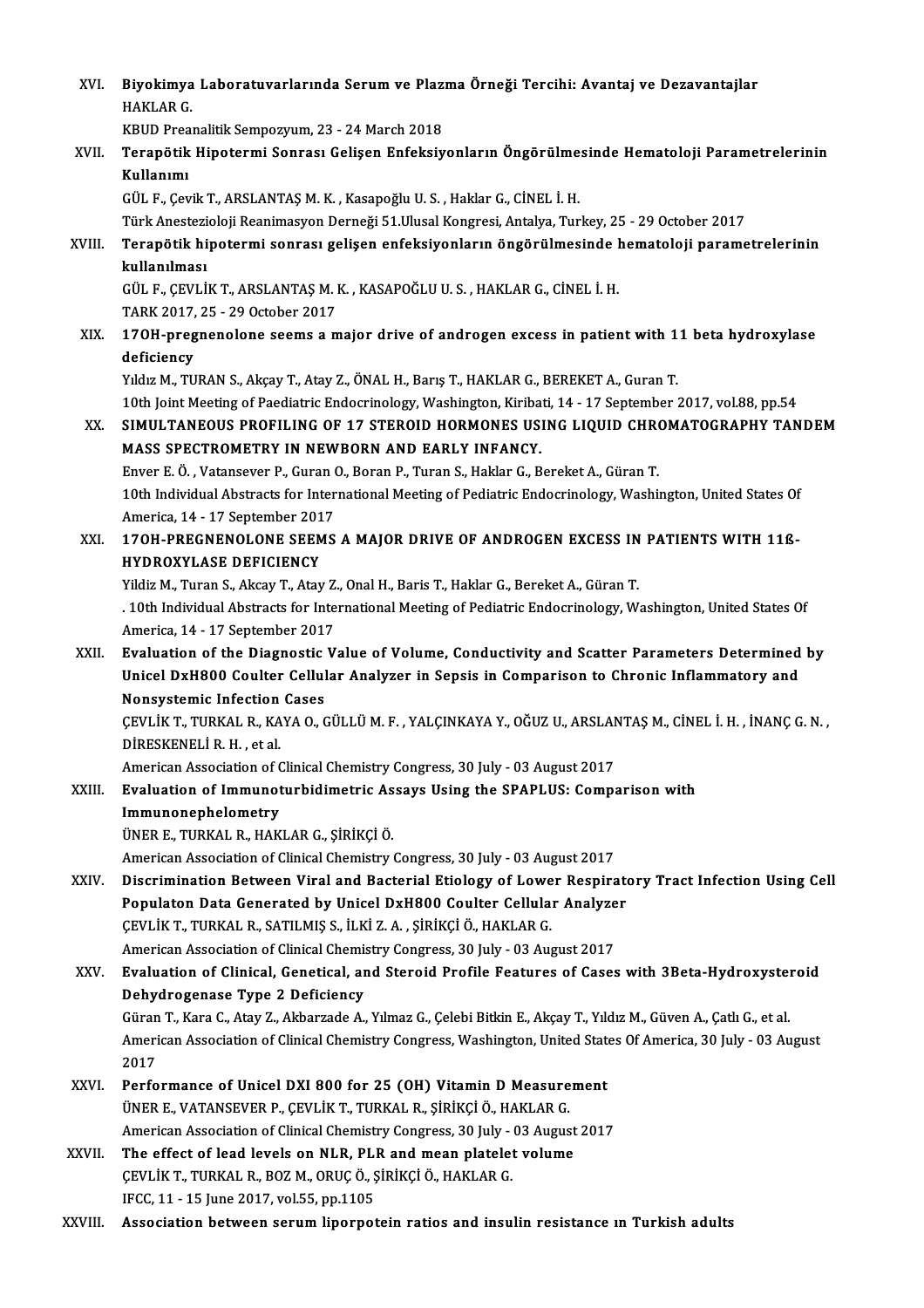TURKAL R., ÇEVLİK T., VATANSEVER P., ŞİRİKÇİ Ö., HAKLAR G.<br>JECC 11, .15 luna 2017, val55, pr.656 TURKAL R., ÇEVLİK T., VATANSEVER P.,<br>IFCC, 11 - 15 June 2017, vol.55, pp.656<br>Can Call Banulatian Pata an the Un

- XXIX. Can Cel Population Data on the Unicel DxH800 Coulter Cel ular Analyzer Differentiate Between Viral IFCC, 11 - 15 June 2017, vol.55, pp.656<br>Can Cell Population Data on the Unicel DxH800 Coulter Cellular Analyzer Differen<br>and Bacterial Etiology of Lower Respiratory Tract Infection: A Preliminary Study<br>CEVLIK TURKAL R. SAT Can Cell Population Data on the Unicel DxH800 Coulter Cellu<br>and Bacterial Etiology of Lower Respiratory Tract Infection:<br>ÇEVLİK T., TURKAL R., SATILMIŞ S., İLKİ Z. A. , ŞİRİKÇİ Ö., HAKLAR G.<br>ISLH 4. 06 May 2017 yol 29 nn 2 and Bacterial Etiology of Lower<br>ÇEVLİK T., TURKAL R., SATILMIŞ S., İl<br>ISLH, 4 - 06 May 2017, vol.39, pp.27<br>Correlation of Morphometris Let CEVLIK T., TURKAL R., SATILMIŞ S., İLKİ Z. A. , ŞİRİKÇİ Ö., HAKLAR G.<br>ISLH, 4 - 06 May 2017, vol.39, pp.27<br>XXX. Correlation of Morphometric Leukocyte Parameters With Decreased HoloTC levels in Cobalamin<br>Deficioney
- ISLH, 4 06<br>Correlation<br>Deficiency<br>TURKAL R Correlation of Morphometric Leukocyte<br>Deficiency<br>TURKAL R., ÇEVLİK T., HAKLAR G., ŞİRİKÇİ Ö.<br>ISLH 4.- 06 May 2017, yol 29-nn 120

Deficiency<br>TURKAL R., ÇEVLİK T., HAKLAR G., ŞİRİKÇİ Ö.<br>ISLH, 4 - 06 May 2017, vol.39, pp.120

TURKAL R., ÇEVLİK T., HAKLAR G., ŞİRİKÇİ Ö.<br>ISLH, 4 - 06 May 2017, vol.39, pp.120<br>XXXI. Diagnostic Value of Volume, Conductivity and Scatter Parameters Determined by Unicel DxH800<br> Goulter Gelluler Analyger in S ISLH, 4 - 06 May 2017, vol.39, pp.120<br>Diagnostic Value of Volume, Conductivity and Scatter Parameters Determined by l<br>Coulter Cellular Analyzer in Sepsis in Comparison to Chronic Inflammatory Cases<br>CEVU IK T TURKAL R, KAYA Coulter Cellular Analyzer in Sepsis in Comparison to Chronic Inflammatory Cases<br>ÇEVLİK T., TURKAL R., KAYA O., GÜL F., YALÇINKAYA Y., OĞUZ U., ARSLANTAŞ M., İNANÇ G.N. , DİRESKENELİ R.H. , ŞİRİKÇİÖ.,etal. \$iRİKÇİ Ö., et al.<br>ISLH, 4 - 06 May 2017, vol.39, pp.26<br>XXXII. Vitamin D receptor gene Bsm1 and Fok1 polymorphism and indices of bone mass and bone turnover<br>in healthy young Turkish man and waman

ISLH,4 -06May2017,vol.39,pp.26

ISLH, 4 - 06 May 2017, vol.39, pp.26<br>Vitamin D receptor gene Bsm1 and Fok1 p<br>in healthy young Turkish men and women<br>YAVUZ D - VÜKSEL M. TABCIN Ö, YAZICLD, SAN Vitamin D receptor gene Bsm1 and Fok1 polymorphism and indices of bone mass and both healthy young Turkish men and women<br>YAVUZ D., YÜKSEL M., TARÇIN Ö., YAZICI D., SANCAK S., DEYNELİ O., AYDIN H., HAKLAR G., AKALIN S.<br>9th in healthy young Turkish men and women<br>YAVUZ D., YÜKSEL M., TARÇIN Ö., YAZICI D., SANCAK S., DEYNELİ O., AYDIN H., HAKLAI<br>9th European Congress of Endocrinology, Budapest, Hungary, 28 April - 02 May 2017<br>Lêsin ve İrolêsin

- YAVUZ D., YÜKSEL M., TARÇIN Ö., YAZICI D., SANCAK S., DEYNELİ O., AYDIN H., HAKLAR G., AKALIN S.<br>9th European Congress of Endocrinology, Budapest, Hungary, 28 April 02 May 2017<br>XXXIII. Lösin ve İzolösin Amino Asitler 9th European Congress of Endocrinology, Budapest, Hungary, 2<br>Lösin ve İzolösin Amino Asitlerinin Referans Aralığının (<br>Çevlik T., Turkal R., ÇOBAN RAMAZAN D., ŞİRİKÇİ Ö., HAKLAR G.<br>Hluclararası Katılımlı 14 Hlusal Matabali UluslararasıKatılımlı14.UlusalMetabolikHastalıklar veBeslenmeKongresi,26 -30April2017
- XXXIV. Valin, Lösin ve İzolösin Amino Asitlerinin Referans Aralığının Güncellenmesi Çevlik T., Turkal R., ÇOBAN RAMAZAN D., ŞİRİKÇİ Ö., HAKLAR G. Valin, Lösin ve İzolösin Amino Asitlerinin Referans Aralığının Güncellenmesi<br>Çevlik T., Turkal R., ÇOBAN RAMAZAN D., ŞİRİKÇİ Ö., HAKLAR G.<br>Uluslararası katılımlı 14. Ulusal Metabolik Hastalıklar ve Beslenme Kongresi, 26 - Cevlik T., Turkal R., ÇOBAN RAMAZAN D., ŞİRİKÇİ Ö., HAKLAR G.<br>Uluslararası katılımlı 14. Ulusal Metabolik Hastalıklar ve Beslenme Kongresi, 26 - 30 April 2017<br>XXXV. Sistinüri hastalarında idrarda sistin ve dibazik amino

# Uluslararası katılımlı<br>Sistinüri hastaları<br>değerlendirilmesi<br>Turkal B. Covlik T. V Sistinüri hastalarında idrarda sistin ve dibazik amin<br>değerlendirilmesi<br>Turkal R., Çevlik T., VATANSEVER P., ŞİRİKÇİ Ö., HAKLAR G.<br>Uluslararası katılımlı 14 Ulusal Matabolik Hastalıklar ve Bes

değerlendirilmesi<br>Turkal R., Çevlik T., VATANSEVER P., ŞİRİKÇİ Ö., HAKLAR G.<br>Uluslararası katılımlı 14. Ulusal Metabolik Hastalıklar ve Beslenme Kongresi, 26 April 2016 - 30 April 2017<br>Sistinüri Hastalarında İdrarda Sistin

Turkal R., Çevlik T., VATANSEVER P., ŞİRİKÇİ Ö., HAKLAR G.<br>Uluslararası katılımlı 14. Ulusal Metabolik Hastalıklar ve Beslenme Kongresi, 26 April 2016 - 30 Apı<br>XXXVI. Sistinüri Hastalarında İdrarda Sistin ve Dibazik Am Uluslararası katılımlı<br>Sistinüri Hastaları<br>Değerlendirilmesi<br>Turkal B. Cevlik T. V Sistinüri Hastalarında İdrarda Sistin ve Dibazik Amino Asit Atılımı ve Klinik Bulguların<br>Değerlendirilmesi<br>Turkal R., Çevlik T., VATANSEVER P., ŞİRİKÇİ Ö., HAKLAR G.

<mark>Değerlendirilmesi</mark><br>Turkal R., Çevlik T., VATANSEVER P., ŞİRİKÇİ Ö., HAKLAR G.<br>Uluslararası katılımlı 14. Ulusal Metabolik Hastalıklar ve Beslenme Kongresi, 26 - 30 April 2017<br>Companison of Satability of Biochemistuy Analy

XXXVII. Comparison of Satability of Biochemistry Analytes in Serum from BD Vacutainer Serum Seperator Uluslararası katılımlı 14. Ulusal Metabolik Hastalıklar ve Besler<br>Comparison of Satability of Biochemistry Analytes in S<br>Tubes and Plasma from BD Vacutainer Barricor Tubes<br>YAMAN A. Sinivci Ö. HAVLAR C Tubes and Plasma from BD Vacutainer Barricor Tubes<br>YAMAN A., SİRİKÇİ Ö., HAKLAR G.

4th EFLM BD-Eurpean Conference on Preanalytical Phase, 24 - 25 March 2017

YAMAN A., ŞİRİKÇİ Ö., HAKLAR G.<br>4th EFLM BD-Eurpean Conference on Preanalytical Phase, 24 - 25 March 2017<br>XXXVIII. Tek Böbrekli Çocuklarda Kanda Sistatin C BUN Kreatinin ve 24 Saatlik İdrarda Protein Düzeyleri İle<br>Böhr 4th EFLM BD-Eurpean Conference on Preanalytical Phase, 24 - 25 March 2<br>Tek Böbrekli Çocuklarda Kanda Sistatin C BUN Kreatinin ve 24 Sa<br>Böbrek Fonksiyonlarının Değerlendirilmesi ve Kan Basıncı İzlemi<br>Liman Akay C. ALBAY H. Tek Böbrekli Çocuklarda Kanda Sistatin C BUN Kreatin<br>Böbrek Fonksiyonlarının Değerlendirilmesi ve Kan Ba<br>Limon Aksu Ç., ALPAY H., YILDIZ N., ERGELEN R., HAKLAR G.<br>9. Ulucel Cosuk Nefreleji Kongresi Antalya Turkey 24, 27 N Böbrek Fonksiyonlarının Değerlendirilmesi ve Kan Basıncı İzlemi<br>Limon Aksu Ç., ALPAY H., YILDIZ N., ERGELEN R., HAKLAR G.<br>9. Ulusal Çocuk Nefroloji Kongresi, Antalya, Turkey, 24 - 27 November 2016<br>Vitreous and serum Hen 70

### Limon Aksu Ç., ALPAY H., YILDIZ N., ERGELEN R., HAKLAR G.<br>9. Ulusal Çocuk Nefroloji Kongresi, Antalya, Turkey, 24 - 27 November 2016<br>XXXIX. Vitreous and serum Hsp 70 levels in rhegmatogenous retinal detachment<br>Polil L. 9. Ulusal Çocuk Nefroloji Ko<br>Vitreous and serum Hsp<br>Delil I., Cekic O., HAKLAR G.<br>European Association for V Vitreous and serum Hsp 70 levels in rhegmatogenous retinal detachment<br>Delil I., Cekic O., HAKLAR G.<br>European Association for Vision and Eye Research Conference, 5 - 08 October 2016<br>Vitreous and serum VECE levels after intr Delil I., Cekic O., HAKLAR G.<br>European Association for Vision and Eye Research Conference, 5 - 08 October 2016<br>XL. Vitreous and serum VEGF levels after intravitreal injection of bevacizumab ranibizumab and

European Association for Vision and Eye Research Conference, 5 - 08 October 2016<br>Vitreous and serum VEGF levels after intravitreal injection of bevacizumab<br>triamcinolone acetonide in patients with proliferative diabetic re Vitreous and serum VEG<br>triamcinolone acetonide<br>Delil I., Cekic O., HAKLAR G.<br>European Association for V triamcinolone acetonide in patients with proliferative diabetic retinopathy<br>Delil I., Cekic O., HAKLAR G.<br>European Association for Vision and Eye Research Conference, 5 - 08 October 2016<br>Reference Apalyklanus Kullanistler

Delil I., Cekic O., HAKLAR G.<br>European Association for Vision and Eye Research Conference, 5 - 08 October 2016<br>XLI. Referans Aralıkların Kullanıcılar Tarafından Belirlenmesi ve Güncellenmesi Serbest T3 Deneyimi European Association for Vision and Eye Research Conference, 5 - 08 October 2016<br>Referans Aralıkların Kullanıcılar Tarafından Belirlenmesi ve Güncellenmesi Serbest T3<br>Çevlik T., Turkal R., YAMAN A., ŞİRİKÇİ Ö., HAKLAR G.<br>K Referans Aralıkların Kullanıcılar Tarafından Belirlenmesi ve Güncellenmesi Serbest T3<br>Çevlik T., Turkal R., YAMAN A., ŞİRİKÇİ Ö., HAKLAR G.<br>Klinik Biyokimya Uzmanları Derneği Kongresi ve Lab Expo 2016, 27 September - 01 Oc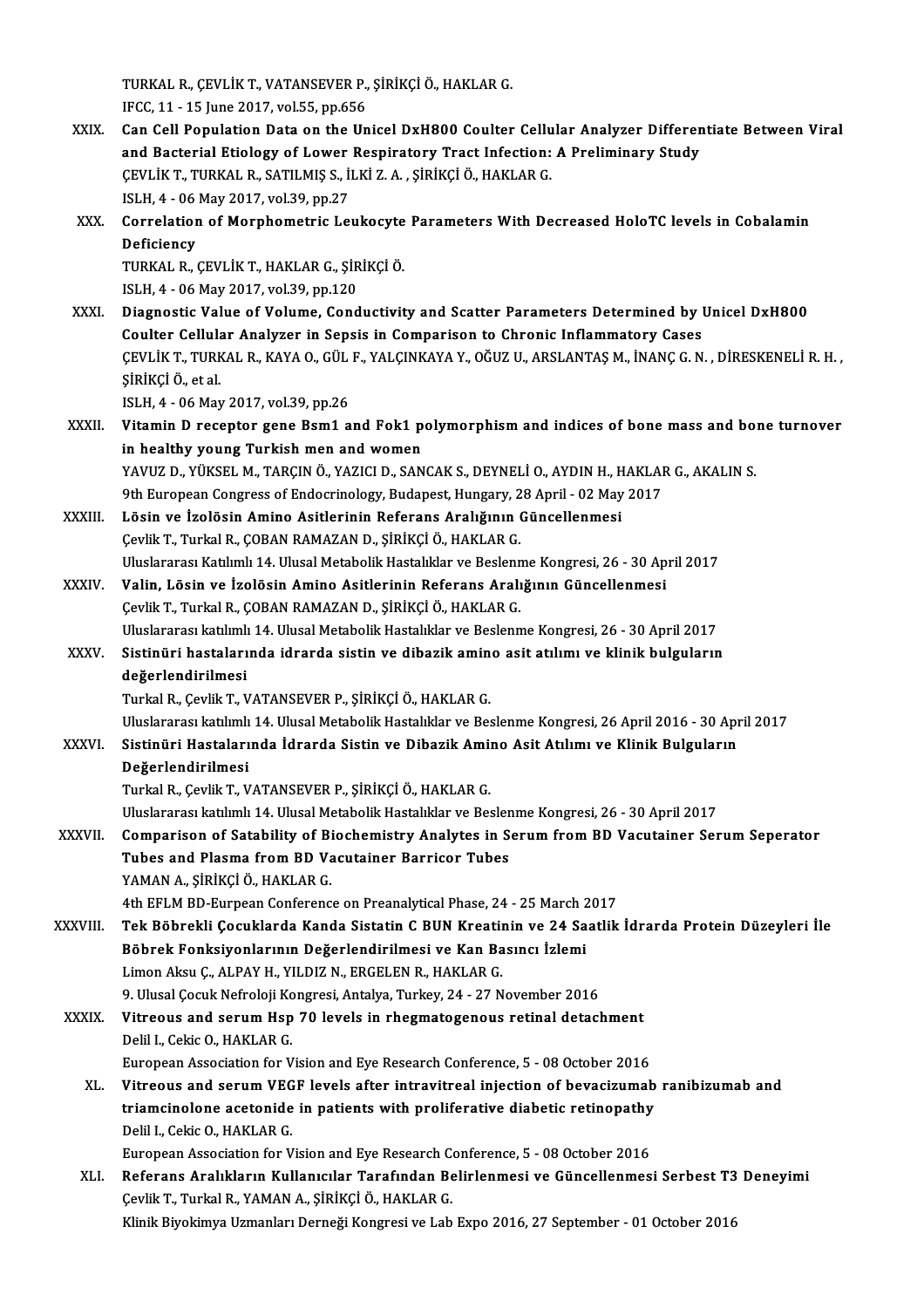| XLII.   | Referans Aralıkların Kullanıcılar Tarafında Belirlenmesi ve Güncellenmesi Serbest T3 Deneyimi                                                                             |
|---------|---------------------------------------------------------------------------------------------------------------------------------------------------------------------------|
|         | ÇEVLİK T., TURKAL R., YAMAN A., ŞİRİKÇİ Ö., HAKLAR G.                                                                                                                     |
|         | Klinik Biyokimya Uzmanları Derneği Kongresi ve Lab Expo 2016, 27 September - 01 October 2016                                                                              |
| XLIII.  | LC MSMS cihazı ile steroid hormon analizi ve klinik sonuçları                                                                                                             |
|         | Yaman A., Güran T., Şirikçi Ö., Haklar G.                                                                                                                                 |
|         | Klinik Biyokimya Uzmanları Derneği Kongresi ve Lab Expo 2016, Antalya, Turkey, 27 September - 01 October 2016                                                             |
| XLIV.   | Bu Kan Örneğindeki Eritrositler Nerede                                                                                                                                    |
|         | Gerin F., HAKLAR G., YAMAN A.                                                                                                                                             |
|         | Klinik Biyokimya Uzmanları Derneği Kongresi ve Lab Expo 2016, 27 September - 01 October 2016                                                                              |
| XLV.    | Stability of Routine Biochemical Analytes in serum from BD Vacutainer Serum Separator Tubes and                                                                           |
|         | Plasma from BD Vacutainer Barricor Tubes                                                                                                                                  |
|         | <b>HAKLAR G.</b>                                                                                                                                                          |
|         | EMA SAM Meeting, 12 September - 12 October 2016                                                                                                                           |
| XLVI.   | Does heat shock protein 70 play a role on pathogenesis of proliferative diabetic retinopathy                                                                              |
|         | sözen delil 1., ÇEKİÇ 0., YAMAN A., ŞİRİKÇİ Ö., HAKLAR G.                                                                                                                 |
|         | American Association of Clinical Chemistry Congress, United States Of America, 31 July - 04 August 2016                                                                   |
| XLVII.  | Evaluation of Serum Vitamin B12 Reference Intervals According to Different Age Groups on 2                                                                                |
|         | <b>Immunoassay Platforms</b>                                                                                                                                              |
|         | çevlik t., turkal r., VATANSEVER P., ÇOBAN RAMAZAN D., ÜNER E., YAMAN A., aktaş y., HAKLAR G., ŞİRİKÇİ Ö.                                                                 |
|         | American Association of Clinical Chemistry Congress, United States Of America, 31 July - 04 August 2016                                                                   |
| XLVIII. | Sensitivity of Screening Panels For Monoclonal Gammopathies                                                                                                               |
|         | ÜNER E., turkal r., kara o., TOPTAŞ T., TUĞLULAR A. T., ŞİRİKÇİ Ö., HAKLAR G.                                                                                             |
|         | American Association of Clinical Chemistry Congress, United States Of America, 31 July - 04 August 2016                                                                   |
| XLIX.   | <b>Clinical Chemistry Education In Medical Students</b><br>YAMAN A., turkal r., ÜNER E., aktaş y., ÇOBAN RAMAZAN D., VATANSEVER P., ÇİFÇİLİ S. S. , ŞİRİKÇİ Ö., HAKLAR G. |
|         | American Association of Clinical Chemistry Congress, United States Of America, 31 July - 04 August 2016                                                                   |
| L.      | The Effect of Sample Storage Conditions on Therapeutic Monitoring of Immunosuppressive Drugs                                                                              |
|         | YAMAN A., aktaş y., turkal r., ÜNER E., ŞİRİKÇİ Ö., HAKLAR G.                                                                                                             |
|         | American Association of Clinical Chemistry Congress, 31 July - 04 August 2016                                                                                             |
| LI.     | The Discordance Between Serum and Vitreous Vascular Endothelial Growth Factor Levels in                                                                                   |
|         | Proliferative Diabetic Retinopathy                                                                                                                                        |
|         | sözen delil 1., ÇEKİÇ O., YAMAN A., ŞİRİKÇİ Ö., HAKLAR G.                                                                                                                 |
|         | American Association of Clinical Chemistry Congress, United States Of America, 31 July - 04 August 2016                                                                   |
| LII.    | Effects of Centrifugation Freezing Thawing and Re centrifugation As Confirmed By Pro coagulant                                                                            |
|         | Phospholipids on Specific Coagulation Parameters                                                                                                                          |
|         | YAMAN A., turkal r., VATANSEVER P., ŞİRİKÇİ Ö., HAKLAR G.                                                                                                                 |
|         | American Association of Clinical Chemistry Congress, United States Of America, 31 July - 04 August 2016                                                                   |
| LIII.   | Both Pro inflammatory IL 6 and Anti Inflammatory TGF beta1 Cytokines Were Elevated in Clinically                                                                          |
|         | Stable Schizophrenia Patients                                                                                                                                             |
|         | ergun s., kandemir g., YAMAN A., or y., şenkal z., ŞİRİKÇİ Ö., HAKLAR G., BEZ Y.                                                                                          |
|         | American Association of Clinical Chemistry Congress, United States Of America, 31 July - 04 August 2016                                                                   |
| LIV.    | Automated Flow Cytometry Provides A Better Detection Of Abnormal White Blood Cells Compared                                                                               |
|         | To Automated Cell Counting And Manual Microscopy                                                                                                                          |
|         | ŞİRİKÇİ Ö., KOÇ A., ay y., kardaş r., HAKLAR G.<br>ISLH, 10 - 13 May 2016                                                                                                 |
| LV.     | Examination about the relation between inflammatory parameters IL 6 TNF TGF and cognitive                                                                                 |
|         | functions and severity of symptoms in schizophrenia patients                                                                                                              |
|         | Ergun S., Kandemir G., YAMAN A., or y., şenkal z., HAKLAR G.                                                                                                              |
|         | 8th International Psychopharmacology Congress, 20 - 24 April 2016                                                                                                         |
| LVI.    | Diagnostic value of pentraxin 3 in ventilator associated pneumonia                                                                                                        |
|         | BİLGİN H., CİNEL İ. H. , BİLGİLİ B., HAKLAR G., AY P., DURMUŞOĞLU L.                                                                                                      |
|         |                                                                                                                                                                           |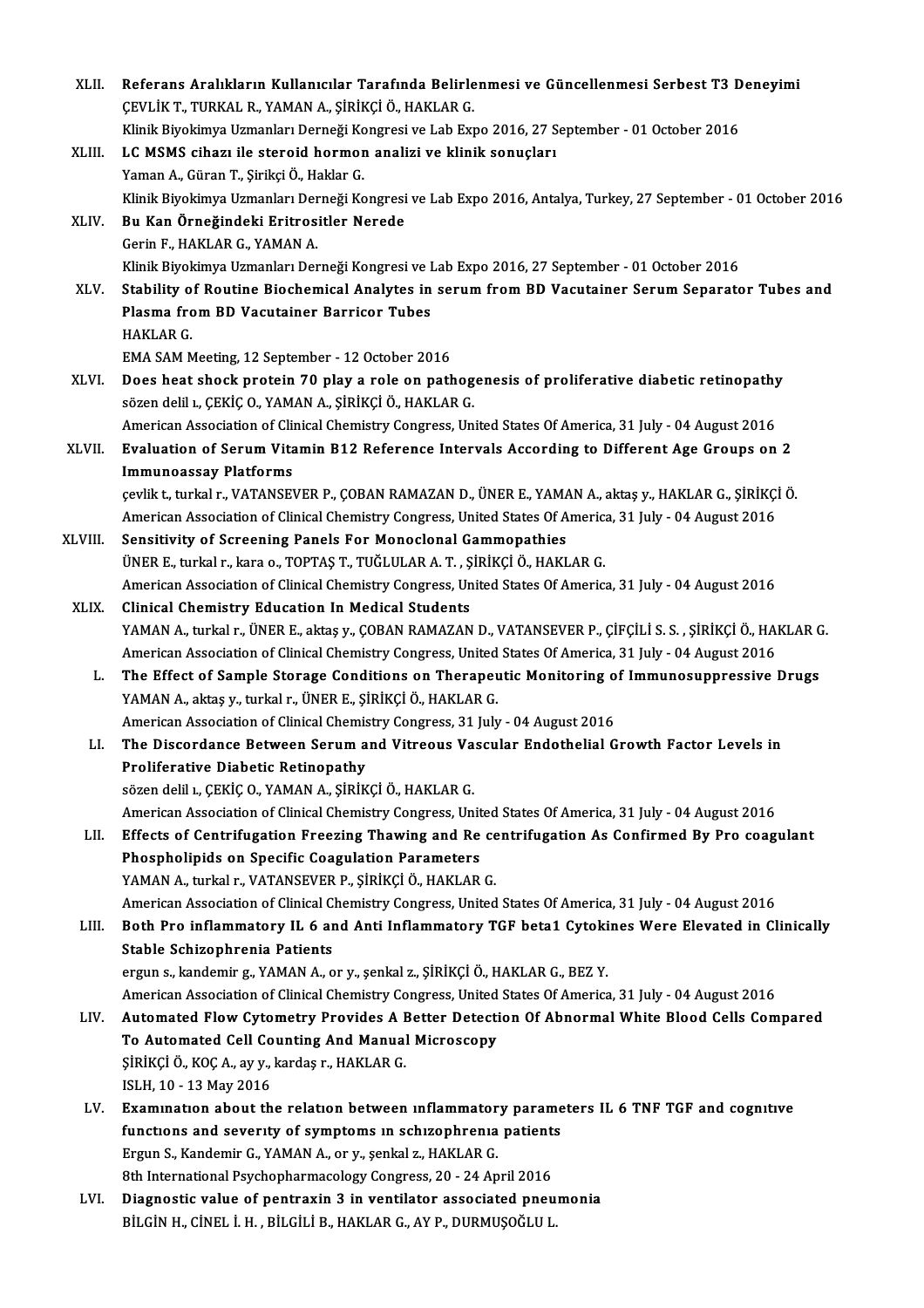eccMID 2016, 09 January 2017 - 12 April 2016<br>Insülin Perstineid Hermeny Ve Prelektin Ö

|        | ECCMID 2016, 09 January 2017 - 12 April 2016                                                     |
|--------|--------------------------------------------------------------------------------------------------|
| LVII.  | İnsülin Paratiroid Hormonu Ve Prolaktin Ölçümlerinde Farkli Proteaz İnhibitörlerinin Stabiliteye |
|        | Etkileri                                                                                         |
|        | baykan ö., YAMAN A., gerin f., ŞİRİKÇİ Ö., HAKLAR G.                                             |
|        | KBUD Preanalitik Evre 2016 Sempozyumu, Turkey, 25 - 26 March 2016                                |
| т ултт | Droonalitik Ragin Valitaajnin Dalirlanmaai va Vänatimi                                           |

LVIII. Preanalitik Fazın Kalitesinin Belirlenmesi ve Yönetimi<br>HAKLAR G. KBUD Prea<br><mark>Preanalitil</mark><br>HAKLAR G.<br>KRUD Preal

KBUD Preanalitik Evre 2016 Sempozyumu, Turkey, 25 - 26 March 2016

LIX. Sık Kullanilan Biyokimya Parametrelerinde Preanalitik Faktörlerin İncelenmesi Santrifüje Kadar Ve KBUD Preanalitik Evre 2016 Sempozyumu, Turkey, 25 - 26 March 2016<br>Sık Kullanilan Biyokimya Parametrelerinde Preanalitik Faktörlerin İncelenmesi Santrifüje Kadaı<br>Santrifüjden Analize Kadar Geçen Süre Resantrifüj Ve Bekleme Sık Kull<br>Santrifü<br>Etkileri<br>serin f. 3 Santrifüjden Analize Kadar Geçen Süre Resant<br>Etkileri<br>gerin f., YAMAN A., baykan ö., ŞİRİKÇİ Ö., HAKLAR G.<br>KRUD Prespelitik Erme 2016 Sempertayanı Turkey 2 **Etkileri**<br>gerin f., YAMAN A., baykan ö., ŞİRİKÇİ Ö., HAKLAR G.<br>KBUD Preanalitik Evre 2016 Sempozyumu, Turkey, 25 - 26 March 2016

LX. Diagnostic and prognostic value of serum urokinase plasminogen activation receptor supar procalcitonin pct and C reactİve protein CRP in children with SIRS sepsis and febrile neutropenia Diagnostic and prognostic value of serum urokinase plasminogen activation receptor supar<br>procalcitonin pct and C reactive protein CRP in children with SIRS sepsis and febrile neutropenia<br>SİRİNOĞLU M., SOYSAL A., CİNEL İ. H procalcitonin pct and C reac<br>SiRiNOĞLU M., SOYSAL A., CINE<br>G. , YAMAN A., HAKLAR G., et al.<br>.<br>Oth World Congress on Bodiatri SİRİNOĞLU M., SOYSAL A., CİNEL İ. H. , KEPENEKLİ KADAYIFÇI E., KARAASLAN A., YALINDAğ N., KOÇ<br>G. , YAMAN A., HAKLAR G., et al.<br>9th World Congress on Pediatric Infectious Diseases, Rio-De-Janeiro, Brazil, 18 - 21 November 2 G. , YAMAN A., HAKLAR G., et al.<br>9th World Congress on Pediatric Infectious Diseases, Rio-De-Janeiro, Brazil, 18 - 21 November 2015<br>LXI. Diagnostic and prognostic value of serum urokinase plasminogen activation recepto

9th World Congress on Pediatric Infectious Diseases, Rio-De-Janeiro, Brazil, 18 - 21 November 2015<br>Diagnostic and prognostic value of serum urokinase plasminogen activation receptor SUPAR<br>procalcitonin PCT abd C reactive p Diagnostic and prognostic value of serum urokinase plasminogen activation receptor SUPAR<br>procalcitonin PCT abd C reactive protein CRP in children with SIRS sepsis and febrile neutropenia<br>Şirinoğlu M., SOYSAL A., CİNEL İ. H <mark>procalcitonin P</mark><br>Şirinoğlu M., SOY:<br>HAKLAR G., et al.<br><sup>Oth World Congr</sup> Şirinoğlu M., SOYSAL A., CİNEL İ. H. , KEPENEKLİ E., KARAASLAN A., ÖZTÜRK M. N. , KOÇ A., TOKUÇ A. G. , YAM.<br>HAKLAR G., et al.<br>9th World Congress of the World Society for Pediatric Infectious Diseases (WSPID), 18 - 21 Nove

# HAKLAR G., et al.<br>9th World Congress of the World Society for Pediatric Infectious Diseases (WSPID), 18 - 21 November 2015<br>LXII. Challenges faced in Clinical Chemistry Laboratory Plasma experience Experience in using Plasm **9th World Con<br>Challenges fa<br>STAT testing<br>HAKLAB C** Challenges<br>STAT testi<br>HAKLAR G.<br>PD EMA Sci STAT testing<br>HAKLAR G.<br>BD EMA Scientific Board Meeting, 14 - 15 October 2015<br>Comparison Of Different Statistical Designs For In

# HAKLAR G.<br>BD EMA Scientific Board Meeting, 14 - 15 October 2015<br>LXIII. Comparison Of Different Statistical Designs For Interpretation Of An External Quality Assessment<br>Scheme BD EMA<br>Compari<br>Scheme<br>Turkel P

Turkal R., Cevlik T., Kural A., Yagci M., Senem E., ŞİRİKÇİ Ö., HAKLAR G., Emerk K.

Balkan Clinical Laboratory Federation Congress, Bosnia And Herzegovina, 7 - 09 October 2015

- Turkal R., Cevlik T., Kural A., Yagci M., Sene<br>Balkan Clinical Laboratory Federation Co<br>LXIV. Plasma in Clinical Chemistry Testing Balkan Clini<br><mark>Plasma in</mark><br>HAKLAR G.<br>PD EMA Sci
	-

HAKLAR G.<br>BD EMA Scientific Board Meeting, 14 - 15 October 2015

- HAKLAR G.<br>BD EMA Scientific Board Meeting, 14 15 October 2015<br>LXV. İmmünosupresif İlaçların Terapötik İzleminde Örnek Saklama Koşullarının Etkiler<br>YAMAN A. Altas Y. Turkal B. Opar E. Sipikçi Ö. HAKLAR G. BD EMA Scientific Board Meeting, 14 - 15 October 2015<br>İmmünosupresif İlaçların Terapötik İzleminde Örnek :<br>YAMAN A., Aktas Y., Turkal R., Oner E., ŞİRİKÇİ Ö., HAKLAR G.<br>Kinik Biyokimya Damaği Huslananası Katılımlı Kangra & YAMAN A., Aktas Y., Turkal R., Oner E., ŞİRİKÇİ Ö., HAKLAR G.<br>Klinik Biyokimya Derneği Uluslararası Katılımlı Kongre & Lab Expo 2015, Turkey, 1 - 05 September 2015 YAMAN A., Aktas Y., Turkal R., Oner E., ŞİI<br>Klinik Biyokimya Derneği Uluslararası Ka<br>LXVI. Referans Değerlerde Bireyselleşme
- Klinik Biyok<br>Referans I<br>HAKLAR G.<br>KRUD Kong

KBUDKongre&LabExpo 2015,Turkey,2 -05 September 2015

- HAKLAR G.<br>KBUD Kongre & Lab Expo 2015, Turkey, 2 05 September 2015<br>LXVII. Comparison of robust and traditional statistical methods for evaluation of blood glucose<br>measurements in an ayternal quality assessment program KBUD Kongre & Lab Expo 2015, Turkey, 2 - 05 September 2015<br>Comparison of robust and traditional statistical methods for<br>measurements in an external quality assessment program<br>Turkel B. Coulit T. Kural A. Yoggi M. Sipikei Ö Comparison of robust and traditional statistical meth<br>measurements in an external quality assessment pro<br>Turkal R., Cevlik T., Kural A., Yagci M., ŞİRİKÇİ Ö., HAKLAR G.<br>American Accociation of Clinical Chemistry Congress, measurements in an external quality assessment program<br>Turkal R., Cevlik T., Kural A., Yagci M., ŞİRİKÇİ Ö., HAKLAR G.<br>American Association of Clinical Chemistry Congress, 26 - 30 July 2015
- LXVIII. Effect of Multiple Transfusions on Lipid Peroxidation in Preterm Infants ALPZ.,BİLGENH.S. ,YamanA.,MEMİŞOĞLUA.,ÖzdemirH.,ŞİRİKÇİÖ.,HAKLARG.,ÖZEKE. Effect of Multiple Transfusions on Lipid Peroxidation in Preterm Infants<br>ALP Z., BİLGEN H. S. , Yaman A., MEMİŞOĞLU A., Özdemir H., ŞİRİKÇİ Ö., HAKLAR G., ÖZEK E.<br>American Association of Clinical Chemistry Congress, Atlant
	- LXIX. Effect of Multiple Transfusions on Lipid Peroxidation in Preterm Infants<br>ALP Z., Bilgen H. S., YAMAN A., Memisoglu A., Ozdemir H., ŞİRİKÇİ Ö., HAKLAR G., Ozek E. American Association of Clinical Chemistry Congress, Atlanta, United States Of America, 2<br>Effect of Multiple Transfusions on Lipid Peroxidation in Preterm Infants<br>ALP Z., Bilgen H. S. , YAMAN A., Memisoglu A., Ozdemir H., American Association of Clinical Chemistry Congress, United States Of America, 26 - 30 July 2015
	- LXX. Evaluation of diagnostic and prognostic value of serum urokinase plasminogen activation receptor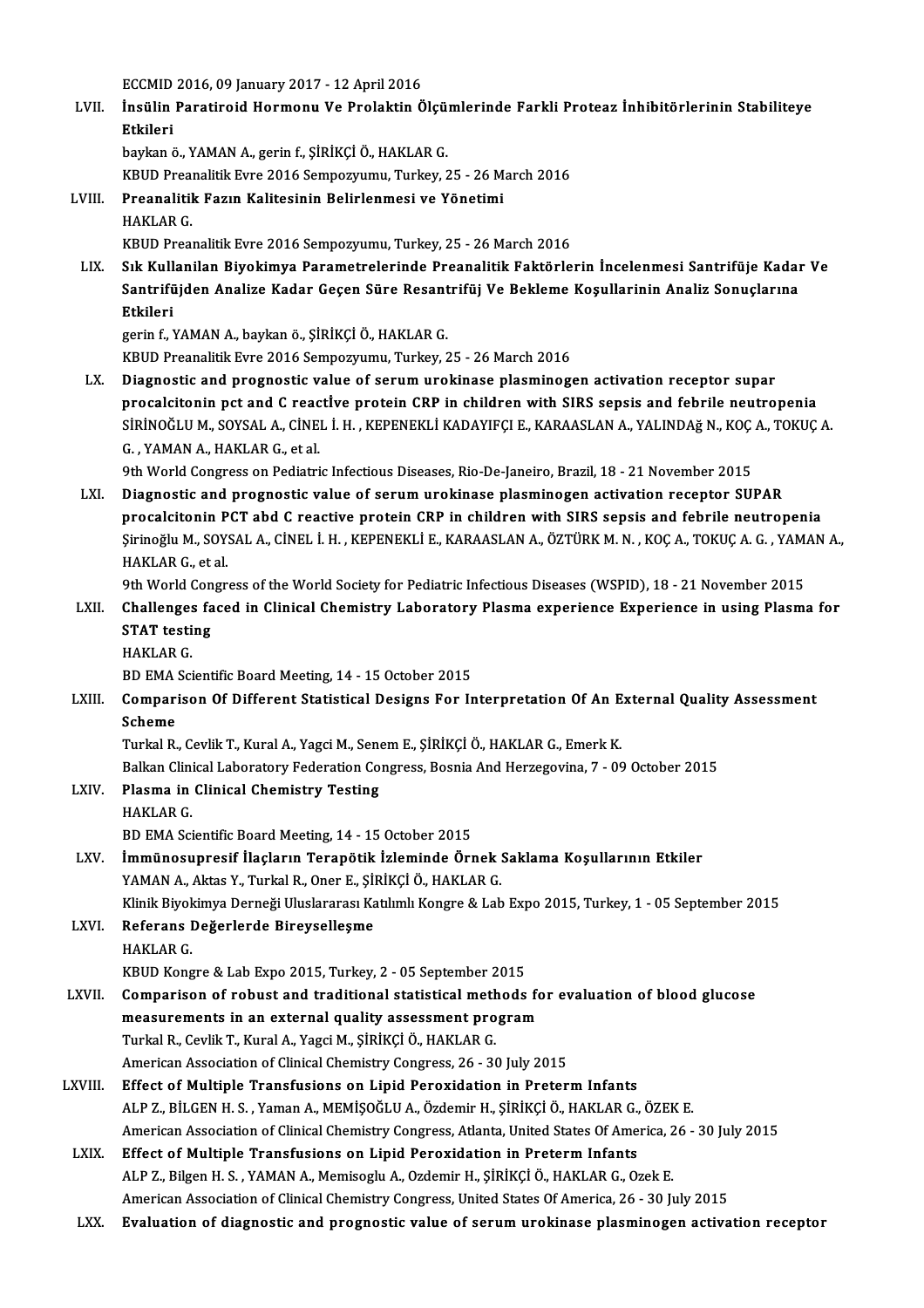|                 | suPAR procalcitonin PCT C reactive protein CRP in children with SIRS sepsis febrile neutropenia                                                         |
|-----------------|---------------------------------------------------------------------------------------------------------------------------------------------------------|
|                 | Şirinoğlu M., SOYSAL A., CİNEL İ. H. , E K., Karaaslan A., N Y., KOÇ A., TOKUÇ A. G. , YAMAN A., HAKLAR G., et al<br>IFCC Euromedlab, 21 - 25 June 2015 |
| LXXI.           | Comparison Between 2 Automated Microscopy Image Based Urine Sediment Analyzers                                                                          |
|                 | YAMAN A., Gerin F., Baykan O., Arpa M., Vatansever P., ŞİRİKÇİ Ö., HAKLAR G.                                                                            |
|                 | American Association of Clinical Chemistry Congress, United States Of America, 26 - 30 July 2015                                                        |
| LXXII.          | The comparison of low flow vs high flow anesthesia on oxidative stress during pneumoperitoneum                                                          |
|                 | performed in laparoscopic cholecystectomy                                                                                                               |
|                 | Basi N., YAMAN A., Dincer P., HAKLAR G., ŞİRİKÇİ Ö., Ismail C.                                                                                          |
|                 | American Association of Clinical Chemistry Congress, 26 - 30 July 2015                                                                                  |
| <b>LXXIII</b>   | Estimation of Age and Gender Specific Reference Intervals for Turkish Children Based on Hospital<br><b>Patient Data</b>                                 |
|                 | Cevlik T., Turkal R., YAMAN A., Vatansever P., Coban Ramazan D., ŞİRİKÇİ Ö., HAKLAR G.                                                                  |
|                 | American Association of Clinical Chemistry Congress, United States Of America, 26 - 30 July 2015                                                        |
| <b>LXXIV</b>    | Evaluating the Effects of Preanalytical Factors on Common Biochemistry Parameters Duration                                                              |
|                 | Before After Centrifugation Recentrifugation and Storage Conditions                                                                                     |
|                 | Gerin F., YAMAN A., Baykan O., ŞİRİKÇİ Ö., HAKLAR G.                                                                                                    |
|                 | American Association of Clinical Chemistry Congress, United States Of America, 26 - 30 July 2015                                                        |
| <b>LXXV</b>     | Verification of DxH hematology analyzer performance and whole blood cell differential capability                                                        |
|                 | Turkal R., Vatansever P., Coban Ramazan D., HAKLAR G.                                                                                                   |
|                 | IFCC Euromedlab, France, 21 - 24 June 2015                                                                                                              |
| <b>LXXVI</b> .  | Çoklu Transfüzyon Öyküsü Olan Preterm Yenidoğanlarda Oksidatif Stresin Değerlendirilmesi,                                                               |
|                 | Kesitsel Çalışma                                                                                                                                        |
|                 | Alp Ünkar Z., BİLGEN H. S., YAMAN A., HAKLAR G., Memişoglu A., ÖZDEMİR H., ÖZEK E.                                                                      |
|                 | 51. Türk Pediatri Kongresi, İzmir, Turkey, 17 - 21 May 2015                                                                                             |
| <b>LXXVII</b>   | Çoklu Transfüzyon Öyküsü Olan Preterm Yenidoğanlarda Oksidatif Stres<br>ALP Z., BİLGEN H. S., YAMAN A., HAKLAR G., MEMİŞOĞLU A., özdemir h., ÖZEK E.    |
|                 | 51 TPK kongresi, İzmir, Turkey, 17 - 21 May 2015                                                                                                        |
| <b>LXXVIII.</b> | D Vitamini Eksikliği Olan Pre Diyabetik Ve Diyabetik Hastalarda D Vitamin Replasmaninin İleri                                                           |
|                 | Glikozillenme Parametreleri Üzerine Etkisi                                                                                                              |
|                 | TEKİN B., YASAR M., HAKLAR G., YAVUZ D.                                                                                                                 |
|                 | 37. Türkiye Endokrinoloji Metabolizma Hastalıkları Kongresi, Turkey, 6 - 10 May 2015                                                                    |
| <b>LXXIX</b>    | Transfüzyon Öyküsü Olan Preterm Yenidoğanlarda Oksidatif Stresin Değerlendirilmesi Kesitsel                                                             |
|                 | Çalışma                                                                                                                                                 |
|                 | ALP Z., Bilgen H. S., YAMAN A., HAKLAR G., Memisoglu A., Ozdemir H., Ozek E.                                                                            |
|                 | 23. Ulusal Neonatoloji Kongresi, Turkey, 19 - 22 April 2015                                                                                             |
| <b>LXXX</b>     | Çoklu Transfüzyon Öyküsü olan Preterm Yenidoğanlarda oksidatif stresin değerlendirilmesi Kesitsel                                                       |
|                 | Çalışma                                                                                                                                                 |
|                 | Zeynep A. Ü., BİLGEN H. S., YAMAN A., HAKLAR G., MEMİŞOĞLU A., Özdemir H., ÖZEK E.                                                                      |
|                 | 51 Türk Pediatri Kongresi, Turkey, 17 - 21 May 2015                                                                                                     |
| <b>LXXXI</b>    | Biyolojik Varyasyonlar                                                                                                                                  |
|                 | <b>HAKLAR G.</b>                                                                                                                                        |
|                 | KBUD Preanalitik Evre 2015 sempozyumu, Turkey, 03 April 2015                                                                                            |
| <b>LXXXII</b>   | Assessment of arterial functions and cardiovascular risk long term follow up of Kawasaki Disease                                                        |
|                 | ÇETİNER N., AKALIN F., ÇEVİK B., GÜNAY E., HAKLAR G., BAYRAM T.                                                                                         |
|                 | 49th annual meeting of the association for European pediatric and congenital cardiology (AEPC), Prague, 20 - 23                                         |
|                 | May 2015                                                                                                                                                |
| LXXXIII.        | <b>Pediatric Sampling Practices and Guidelines</b>                                                                                                      |
|                 | <b>HAKLAR G.</b>                                                                                                                                        |
|                 | BD Middle East Scientific Board Meeting, 13 - 14 February 2015                                                                                          |
| <b>LXXXIV</b>   | Lanreotid ve Peginterferon Alfa 28 tedavilerinin Koledok Ligasyon Yöntemi ile Oluşturulan Deneysel                                                      |
|                 |                                                                                                                                                         |